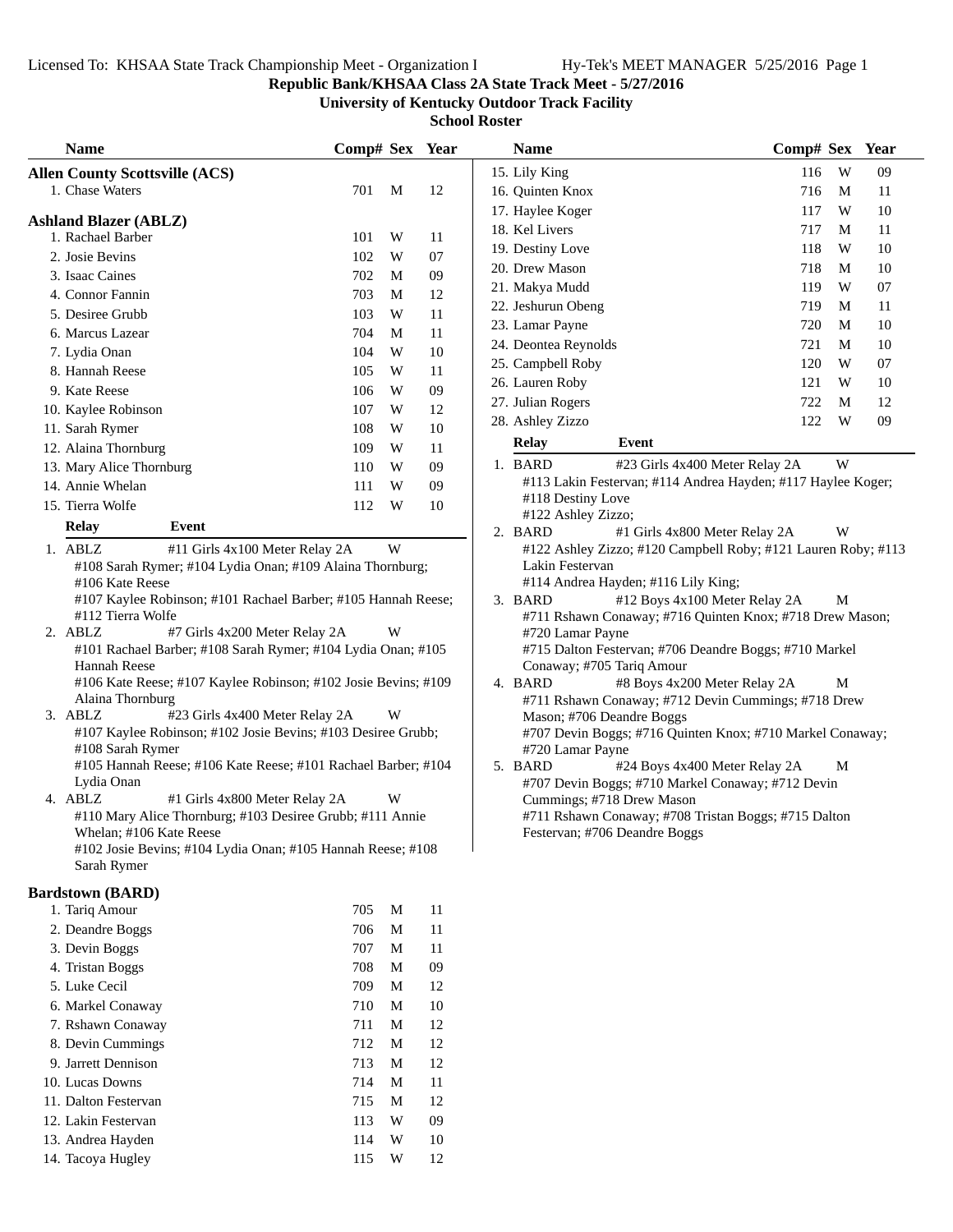**Republic Bank/KHSAA Class 2A State Track Meet - 5/27/2016**

**University of Kentucky Outdoor Track Facility**

| <b>Name</b>                                                                                              | Comp# Sex Year |                         |            | <b>Name</b>                                                                                               | Comp# Sex Year |   |        |
|----------------------------------------------------------------------------------------------------------|----------------|-------------------------|------------|-----------------------------------------------------------------------------------------------------------|----------------|---|--------|
| <b>Bath County (BATH)</b>                                                                                |                |                         |            | 6. Nathan Morales                                                                                         | 745            | M | 11     |
| 1. Sam Barker                                                                                            | 723            | M                       | 12         | 7. Dalton Raby                                                                                            | 746            | M | 10     |
| 2. Dakota Begley                                                                                         | 724            | $\mathbf M$             | $11\,$     | 8. Sean Southerland                                                                                       | 747            | M | 11     |
| 3. Hannah Bussell                                                                                        | 123            | $\ensuremath{\text{W}}$ | 11         | <b>Relay</b><br>Event                                                                                     |                |   |        |
| 4. Jaycie Bussell                                                                                        | 124            | W                       | 07         |                                                                                                           |                | M |        |
| 5. Kaleb Clemons                                                                                         | 725            | M                       | 12         | 1. BELL<br>#2 Boys 4x800 Meter Relay 2A<br>#742 Isaac Eldridge; #743 Jonathan Henry; #745 Nathan Morales; |                |   |        |
| 6. Isabella Copher                                                                                       | 125            | W                       | ${\bf 08}$ | #744 Mitchell Miracle                                                                                     |                |   |        |
| 7. Layne Easton                                                                                          | 726            | M                       | 11         | #741 Tyler Abner; #747 Sean Southerland;                                                                  |                |   |        |
| 8. Dustin Hardin                                                                                         | 727            | M                       | 12         |                                                                                                           |                |   |        |
| 9. Abby Henderson                                                                                        | 126            | W                       | 09         | <b>Bourbon County (BOUR)</b>                                                                              |                |   |        |
| 10. Kris Krolikowski                                                                                     | 728            | M                       | 12         | 1. Laurin Bentley                                                                                         | 132            | W | 09     |
| 11. Bryson McCarty                                                                                       | 729            | M                       | 10         | 2. Landon Bowman                                                                                          | 748            | M | 11     |
| 12. Alden Oldfield                                                                                       | 730            | M                       | 10         | 3. Johnathon Duncan                                                                                       | 749            | M | 11     |
| 13. Amelia Oldfield                                                                                      | 127            | W                       | $07\,$     | 4. Kenton Edwards                                                                                         | 750            | M | 10     |
| 14. Joanna Ott                                                                                           | 128            | W                       | 08         | 5. Millie Evans                                                                                           | 133            | W | $10\,$ |
| 15. Dalton Richards                                                                                      | 731            | M                       | 12         | 6. Kyler Gilbert                                                                                          | 751            | M | 12     |
| 16. Dylan Richards                                                                                       | 732            | M                       | 11         | 7. Maddie Mcguire                                                                                         | 134            | W | 10     |
|                                                                                                          | 733            | M                       | 12         | 8. Camarr Myers                                                                                           | 752            | M | 09     |
| 17. Brandon Smallwood                                                                                    |                |                         |            | 9. Billy Orcutt                                                                                           | 753            | M | 12     |
| 18. Carrie Staviski                                                                                      | 129            | W                       | 10         | 10. Ariana Penney                                                                                         | 135            | W | $10\,$ |
| 19. Caroline Whitt                                                                                       | 130            | W                       | 08         | 11. Rebecca Ritchie                                                                                       | 136            | W | 09     |
| <b>Relay</b><br>Event                                                                                    |                |                         |            | 12. Gage Robinson                                                                                         | 754            | M | 11     |
| 1. BATH<br>#1 Girls 4x800 Meter Relay 2A                                                                 |                | W                       |            | 13. Holli Roe                                                                                             | 137            | W | 11     |
| #129 Carrie Staviski; #123 Hannah Bussell; #125 Isabella Copher;                                         |                |                         |            | 14. Abby Sparks                                                                                           | 138            | W | 10     |
| #126 Abby Henderson                                                                                      |                |                         |            | 15. Tanner Stacy                                                                                          | 755            | M | 10     |
| #127 Amelia Oldfield; #128 Joanna Ott; #130 Caroline Whitt; #124                                         |                |                         |            | 16. Ximena Tamariz                                                                                        | 139            | W | 07     |
| Jaycie Bussell<br>2. BATH<br>#12 Boys 4x100 Meter Relay 2A                                               |                | M                       |            | 17. Tj Whetstine                                                                                          | 756            | M | 10     |
| #728 Kris Krolikowski; #730 Alden Oldfield; #726 Layne Easton;                                           |                |                         |            | 18. Katelyn Whitaker                                                                                      | 140            | W | 09     |
| #723 Sam Barker                                                                                          |                |                         |            | <b>Relay</b><br>Event                                                                                     |                |   |        |
| #729 Bryson McCarty; #732 Dylan Richards; #725 Kaleb Clemons;                                            |                |                         |            | 1. BOUR<br>#11 Girls 4x100 Meter Relay 2A                                                                 |                | W |        |
|                                                                                                          |                |                         |            | #138 Abby Sparks; #136 Rebecca Ritchie; #134 Maddie Mcguire;                                              |                |   |        |
| <b>Belfry (BELF)</b><br>1. Devon Andersen                                                                | 734            | M                       | 10         | #133 Millie Evans                                                                                         |                |   |        |
| 2. Job Corbett                                                                                           | 735            | M                       | 10         | #137 Holli Roe; #140 Katelyn Whitaker; #132 Laurin Bentley;                                               |                |   |        |
| 3. Noah Corbett                                                                                          | 736            | M                       | 11         | #135 Ariana Penney                                                                                        |                |   |        |
|                                                                                                          | 737            | M                       | 11         | 2. BOUR<br>#7 Girls 4x200 Meter Relay 2A                                                                  |                | W |        |
| 4. Austin Hall                                                                                           |                |                         |            | #138 Abby Sparks; #140 Katelyn Whitaker; #137 Holli Roe; #133                                             |                |   |        |
| 5. Rayquon Horton                                                                                        | 738            | M                       | 11         | Millie Evans                                                                                              |                |   |        |
| 6. Taveon Hunter                                                                                         | 739            | M                       | 10         | #136 Rebecca Ritchie; #134 Maddie Mcguire; #135 Ariana Penne<br>#132 Laurin Bentley                       |                |   |        |
| 7. Xondre Willis                                                                                         | 740            | M                       | 12         | 3. BOUR<br>#12 Boys 4x100 Meter Relay 2A                                                                  |                | М |        |
| <b>Relay</b><br>Event                                                                                    |                |                         |            | #750 Kenton Edwards; #754 Gage Robinson; #749 Johnathon                                                   |                |   |        |
| 1. BELF<br>#12 Boys 4x100 Meter Relay 2A                                                                 |                | M                       |            | Duncan; #753 Billy Orcutt                                                                                 |                |   |        |
| #739 Taveon Hunter; #735 Job Corbett; #736 Noah Corbett; #740                                            |                |                         |            | #752 Camarr Myers; #756 Tj Whetstine; #751 Kyler Gilbert; #748                                            |                |   |        |
| Xondre Willis                                                                                            |                |                         |            | Landon Bowman                                                                                             |                |   |        |
| #734 Devon Andersen; #737 Austin Hall;                                                                   |                |                         |            | #8 Boys 4x200 Meter Relay 2A<br>4. BOUR                                                                   |                | M |        |
| 2. BELF<br>#8 Boys 4x200 Meter Relay 2A<br>#739 Taveon Hunter; #735 Job Corbett; #736 Noah Corbett; #740 |                | M                       |            | #756 Tj Whetstine; #754 Gage Robinson; #752 Camarr Myers;                                                 |                |   |        |
| Xondre Willis                                                                                            |                |                         |            | #753 Billy Orcutt<br>#750 Kenton Edwards; #749 Johnathon Duncan; #751 Kyler                               |                |   |        |
| #734 Devon Andersen; #737 Austin Hall;                                                                   |                |                         |            | Gilbert; #748 Landon Bowman                                                                               |                |   |        |
|                                                                                                          |                |                         |            | 5. BOUR<br>#24 Boys 4x400 Meter Relay 2A                                                                  |                | M |        |
| <b>Bell County (BELL)</b>                                                                                |                |                         |            | #750 Kenton Edwards; #752 Camarr Myers; #756 Tj Whetstine;                                                |                |   |        |
| 1. Tyler Abner                                                                                           | 741            | M                       | 09         | #753 Billy Orcutt                                                                                         |                |   |        |
| 2. Alex Brock                                                                                            | 131            | W                       | 11         | #755 Tanner Stacy; #754 Gage Robinson; #748 Landon Bowman;                                                |                |   |        |
| 3. Isaac Eldridge                                                                                        | 742            | M                       | 08         | #749 Johnathon Duncan                                                                                     |                |   |        |
| 4. Jonathan Henry                                                                                        | 743            | M                       | 09         |                                                                                                           |                |   |        |
| 5. Mitchell Miracle                                                                                      | 744            | M                       | 10         |                                                                                                           |                |   |        |

|    | Name                                                                              | Comp# Sex |   | Year |
|----|-----------------------------------------------------------------------------------|-----------|---|------|
|    | 6. Nathan Morales                                                                 | 745       | М | 11   |
|    | 7. Dalton Raby                                                                    | 746       | М | 10   |
|    | 8. Sean Southerland                                                               | 747       | М | 11   |
|    | Event<br><b>Relav</b>                                                             |           |   |      |
|    | 1. BELL<br>#2 Boys 4x800 Meter Relay 2A                                           |           | М |      |
|    | #742 Isaac Eldridge; #743 Jonathan Henry; #745 Nathan Morales;                    |           |   |      |
|    | #744 Mitchell Miracle                                                             |           |   |      |
|    | #741 Tyler Abner; #747 Sean Southerland;                                          |           |   |      |
|    | <b>Purbon County (BOUR)</b>                                                       |           |   |      |
|    | 1. Laurin Bentley                                                                 | 132       | W | 09   |
|    | 2. Landon Bowman                                                                  | 748       | М | 11   |
|    | 3. Johnathon Duncan                                                               | 749       | М | 11   |
|    | 4. Kenton Edwards                                                                 | 750       | М | 10   |
|    | 5. Millie Evans                                                                   | 133       | W | 10   |
|    | 6. Kyler Gilbert                                                                  | 751       | М | 12   |
|    | 7. Maddie Mcguire                                                                 | 134       | W | 10   |
|    | 8. Camarr Myers                                                                   | 752       |   | 09   |
|    |                                                                                   |           | М |      |
|    | 9. Billy Orcutt                                                                   | 753       | М | 12   |
|    | 10. Ariana Penney                                                                 | 135       | W | 10   |
|    | 11. Rebecca Ritchie                                                               | 136       | W | 09   |
|    | 12. Gage Robinson                                                                 | 754       | М | 11   |
|    | 13. Holli Roe                                                                     | 137       | W | 11   |
|    | 14. Abby Sparks                                                                   | 138       | W | 10   |
|    | 15. Tanner Stacy                                                                  | 755       | М | 10   |
|    | 16. Ximena Tamariz                                                                | 139       | W | 07   |
|    | 17. Tj Whetstine                                                                  | 756       | М | 10   |
|    | 18. Katelyn Whitaker                                                              | 140       | W | 09   |
|    | <b>Relay</b><br>Event                                                             |           |   |      |
|    | 1. BOUR<br>#11 Girls 4x100 Meter Relay 2A                                         |           | W |      |
|    | #138 Abby Sparks; #136 Rebecca Ritchie; #134 Maddie Mcguire;                      |           |   |      |
|    | #133 Millie Evans                                                                 |           |   |      |
|    | #137 Holli Roe; #140 Katelyn Whitaker; #132 Laurin Bentley;<br>#135 Ariana Penney |           |   |      |
| 2. | <b>BOUR</b><br>#7 Girls 4x200 Meter Relay 2A                                      |           | W |      |
|    | #138 Abby Sparks; #140 Katelyn Whitaker; #137 Holli Roe; #133                     |           |   |      |
|    | Millie Evans                                                                      |           |   |      |
|    | #136 Rebecca Ritchie; #134 Maddie Mcguire; #135 Ariana Penney;                    |           |   |      |
|    | #132 Laurin Bentley                                                               |           |   |      |
|    | 3. BOUR<br>#12 Boys 4x100 Meter Relay 2A                                          |           | М |      |
|    | #750 Kenton Edwards; #754 Gage Robinson; #749 Johnathon                           |           |   |      |
|    | Duncan; #753 Billy Orcutt                                                         |           |   |      |
|    | #752 Camarr Myers; #756 Tj Whetstine; #751 Kyler Gilbert; #748<br>Landon Bowman   |           |   |      |
|    | 4. BOUR<br>#8 Boys 4x200 Meter Relay 2A                                           |           | М |      |
|    | #756 Tj Whetstine; #754 Gage Robinson; #752 Camarr Myers;                         |           |   |      |
|    | #753 Billy Orcutt                                                                 |           |   |      |
|    | #750 Kenton Edwards; #749 Johnathon Duncan; #751 Kyler                            |           |   |      |
|    | Gilbert; #748 Landon Bowman                                                       |           |   |      |
|    | #24 Boys 4x400 Meter Relay 2A<br>5. BOUR                                          |           | М |      |
|    | #750 Kenton Edwards; #752 Camarr Myers; #756 Tj Whetstine;                        |           |   |      |
|    | #753 Billy Orcutt                                                                 |           |   |      |
|    | #755 Tanner Stacy; #754 Gage Robinson; #748 Landon Bowman;                        |           |   |      |
|    | #749 Johnathon Duncan                                                             |           |   |      |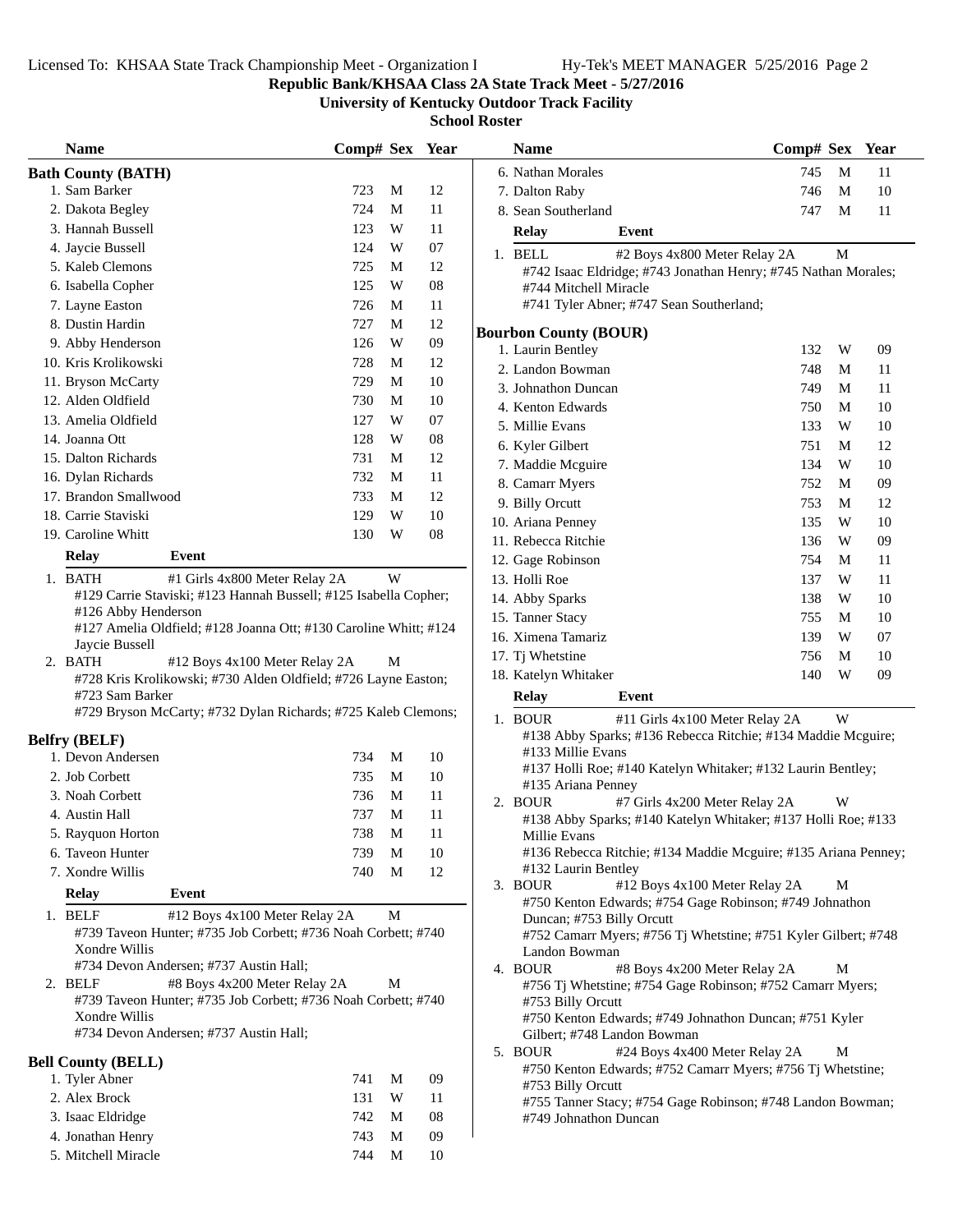### **Republic Bank/KHSAA Class 2A State Track Meet - 5/27/2016**

**University of Kentucky Outdoor Track Facility**

| <b>Name</b>                                                                    | Comp# Sex Year |                         |            | <b>Name</b>                    | Comp# Sex Year                                                 |             |    |
|--------------------------------------------------------------------------------|----------------|-------------------------|------------|--------------------------------|----------------------------------------------------------------|-------------|----|
| <b>Boyd County (BOYD)</b>                                                      |                |                         |            | <b>Relay</b>                   | Event                                                          |             |    |
| 1. Bo Bailey                                                                   | 757            | M                       | 12         | 1. BOYL                        | #11 Girls 4x100 Meter Relay 2A                                 | W           |    |
| 2. Brandon Burroughs                                                           | 758            | M                       | 11         |                                | #152 Daneezia Patton; #149 Allison Hall; #155 Kylie Thompson;  |             |    |
| 3. Bradley Bush                                                                | 759            | M                       | 12         | #151 Emily Knetsche            |                                                                |             |    |
| 4. Courtney Gibson                                                             | 141            | W                       | 12         |                                | #147 Ashton Cox; #154 Becca Tarter; #150 Emmie Harris; #156    |             |    |
| 5. Ray Humphrey                                                                | 760            | M                       | 11         | Mya Van Steelandt              |                                                                |             |    |
| 6. Elijah Miller                                                               | 761            | M                       | $09\,$     | 2. BOYL                        | #7 Girls 4x200 Meter Relay 2A                                  | W           |    |
| 7. Noah Miller                                                                 | 762            | M                       | 12         |                                | #152 Daneezia Patton; #149 Allison Hall; #150 Emmie Harris;    |             |    |
| 8. Heather Patton                                                              | 142            | W                       | 11         | #151 Emily Knetsche            | #147 Ashton Cox; #154 Becca Tarter; #155 Kylie Thompson;       |             |    |
| 9. Noah Riggs                                                                  | 763            | M                       | 11         | 3. BOYL                        | #23 Girls 4x400 Meter Relay 2A                                 | W           |    |
| 10. Reese Robinson                                                             | 764            | M                       | 10         |                                | #154 Becca Tarter; #150 Emmie Harris; #155 Kylie Thompson;     |             |    |
| 11. Cameron Sargent                                                            | 765            | M                       | 12         | #152 Daneezia Patton           |                                                                |             |    |
| 12. Eric Sparks                                                                | 766            | M                       | 10         |                                | #149 Allison Hall; #151 Emily Knetsche; #144 Ally Anderson;    |             |    |
| 13. Danielle Spencer                                                           | 143            | W                       | 12         | 4. BOYL                        | #2 Boys 4x800 Meter Relay 2A                                   | M           |    |
| 14. Conner Vincent                                                             | 767            | M                       | 12         |                                | #769 Malik Allahham; #770 Jackson Cox; #775 Taylor Whitsell;   |             |    |
| 15. Donovan Whitehead                                                          | 768            | M                       | $10\,$     | #776 Derrick Witmer            |                                                                |             |    |
| <b>Relay</b><br><b>Event</b>                                                   |                |                         |            | #771 Josh Gilliland;           |                                                                |             |    |
| 1. BOYD<br>#24 Boys 4x400 Meter Relay 2A                                       |                | $\mathbf M$             |            | <b>Breathitt County (BREA)</b> |                                                                |             |    |
| #763 Noah Riggs; #767 Conner Vincent; #765 Cameron Sargent;                    |                |                         |            | 1. Dakota Akers                | 779                                                            | M           | 11 |
| #760 Ray Humphrey                                                              |                |                         |            | 2. Justin Baker                | 780                                                            | M           | 12 |
| #762 Noah Miller; #759 Bradley Bush; #758 Brandon Burroughs;                   |                |                         |            | 3. James Collins               | 781                                                            | M           | 12 |
| #768 Donovan Whitehead                                                         |                |                         |            | 4. Hannah Griffith             | 157                                                            | W           | 09 |
| 2. BOYD<br>#2 Boys 4x800 Meter Relay 2A                                        |                | M                       |            | 5. Ethan Little                | 782                                                            | M           | 11 |
| #761 Elijah Miller; #762 Noah Miller; #760 Ray Humphrey; #759                  |                |                         |            | 6. Braden Manns                | 783                                                            | M           | 11 |
| <b>Bradley Bush</b>                                                            |                |                         |            | 7. Martin Moore                | 784                                                            | M           | 11 |
| #765 Cameron Sargent; #767 Conner Vincent; #766 Eric Sparks;<br>#757 Bo Bailey |                |                         |            | 8. Tyler Pelfrey               | 785                                                            | M           | 12 |
|                                                                                |                |                         |            | 9. Gavin Rhor                  | 786                                                            | M           | 11 |
| <b>Boyle County (BOYL)</b>                                                     |                |                         |            | Relay                          | Event                                                          |             |    |
| 1. Malik Allahham                                                              | 769            | M                       | 10         | 1. BREA                        | #12 Boys 4x100 Meter Relay 2A                                  | $\mathbf M$ |    |
| 2. Ally Anderson                                                               | 144            | W                       | 09         |                                | #785 Tyler Pelfrey; #780 Justin Baker; #782 Ethan Little; #781 |             |    |
| 3. Haley Bates                                                                 | 145            | W                       | 12         | James Collins                  |                                                                |             |    |
| 4. Brook Coffman                                                               | 146            | W                       | 10         |                                | #779 Dakota Akers; #783 Braden Manns; #784 Martin Moore;       |             |    |
| 5. Ashton Cox                                                                  | 147            | W                       | 10         | #786 Gavin Rhor                |                                                                |             |    |
| 6. Jackson Cox                                                                 | 770            | M                       | $09\,$     | <b>Caldwell County (CALD)</b>  |                                                                |             |    |
| 7. Amelia Fogle                                                                | 148            | $\ensuremath{\text{W}}$ | 10         | 1. Zaria Blount                | 158                                                            | W           | 09 |
| 8. Josh Gilliland                                                              | 771            | M                       | 11         | 2. Landon Holt                 | 787 M                                                          |             | 12 |
| 9. Allison Hall                                                                | 149            | W                       | 12         | 3. Jaycee Kendal               | 159                                                            | W           | 12 |
| 10. Emmie Harris                                                               | 150            | W                       | 11         | 4. Garrick Lamb                | 788                                                            | $\mathbf M$ | 11 |
| 11. Emily Knetsche                                                             | 151            | W                       | 10         |                                |                                                                |             |    |
| 12. Joseph Luster                                                              | 772            | M                       | 12         |                                |                                                                |             |    |
| 13. Daneezia Patton                                                            | 152            | W                       | ${\bf 08}$ |                                |                                                                |             |    |
| 14. Mitchell Paychec                                                           | 773            | M                       | 10         |                                |                                                                |             |    |
| 15. Haley Sheperson                                                            | 153            | W                       | 10         |                                |                                                                |             |    |
| 16. Peter Shipley                                                              | 774            | M                       | 10         |                                |                                                                |             |    |
| 17. Becca Tarter                                                               | 154            | W                       | 10         |                                |                                                                |             |    |
| 18. Kylie Thompson                                                             | 155            | W                       | 11         |                                |                                                                |             |    |
| 19. Mya Van Steelandt                                                          | 156            | W                       | 09         |                                |                                                                |             |    |
| 20. Taylor Whitsell                                                            | 775            | M                       | 11         |                                |                                                                |             |    |
| 21. Derrick Witmer                                                             | 776            | M                       | 10         |                                |                                                                |             |    |
| 22. Gary Wood                                                                  | 777            | $\mathbf M$             | $10\,$     |                                |                                                                |             |    |
| 23. Drew Yeager                                                                | 778            | M                       | 12         |                                |                                                                |             |    |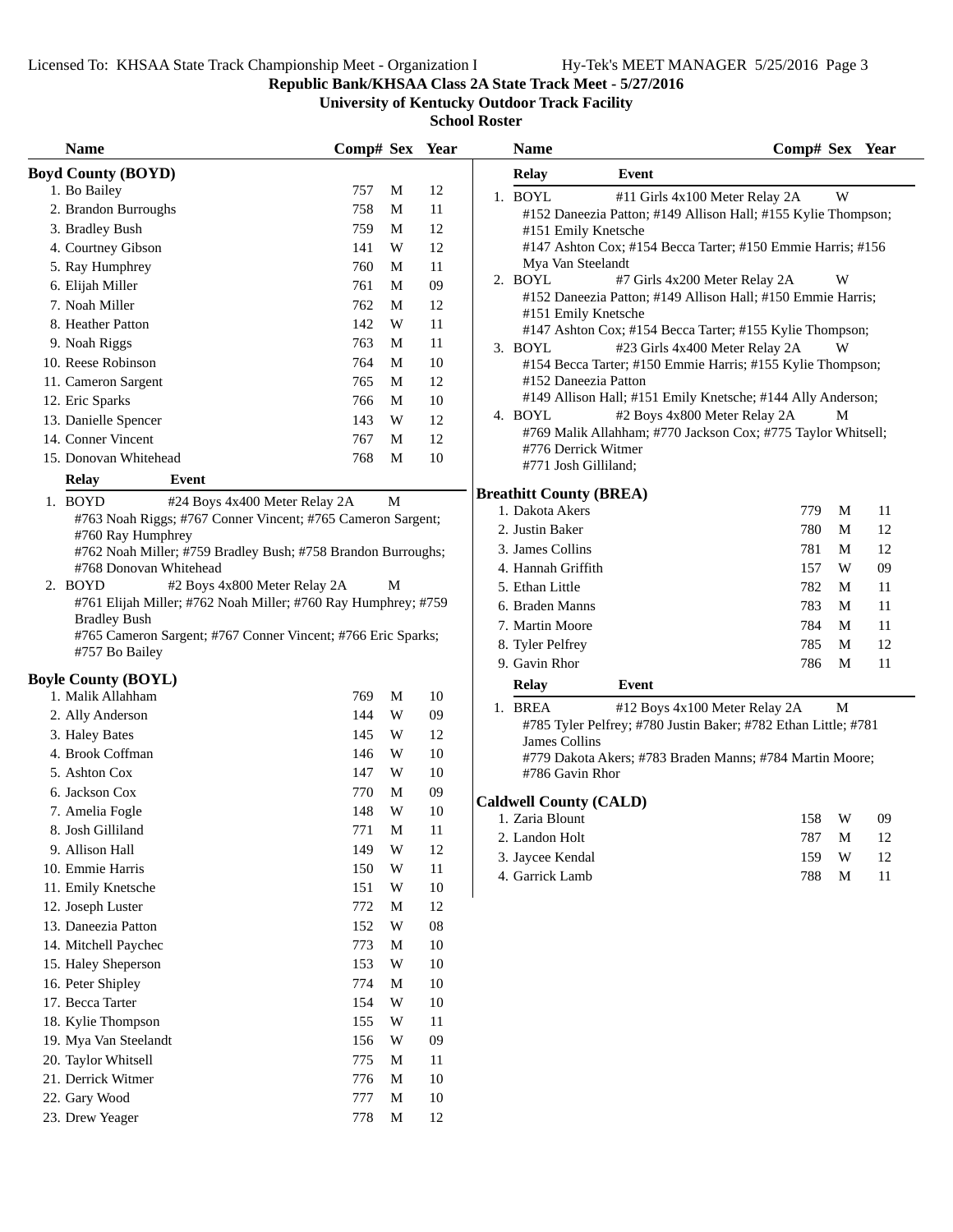**Republic Bank/KHSAA Class 2A State Track Meet - 5/27/2016**

**University of Kentucky Outdoor Track Facility**

| <b>Name</b>                                                                                                                                                                                                            | Comp# Sex Year |        |          | <b>Name</b>           | Comp# Sex Year                                                  |
|------------------------------------------------------------------------------------------------------------------------------------------------------------------------------------------------------------------------|----------------|--------|----------|-----------------------|-----------------------------------------------------------------|
| <b>Calloway County (CALL)</b>                                                                                                                                                                                          |                |        |          | 5. CALL               | #12 Boys 4x100 Meter Relay 2A<br>M                              |
| 1. Katie Allen                                                                                                                                                                                                         | 160            | W      | 10       |                       | #796 Jordan Norsworthy; #798 Cody Orr; #792 Jorge Cambon;       |
| 2. Maddie Balmer                                                                                                                                                                                                       | 161            | W      | 12       | #791 Christian Bobo   |                                                                 |
| 3. Greg Barnes                                                                                                                                                                                                         | 789            | M      | 11       | #790 Justin Barton;   |                                                                 |
| 4. Justin Barton                                                                                                                                                                                                       | 790            | M      | 08       | 6. CALL               | #8 Boys 4x200 Meter Relay 2A<br>M                               |
| 5. Christian Bobo                                                                                                                                                                                                      | 791            | M      | 10       |                       | #796 Jordan Norsworthy; #798 Cody Orr; #790 Justin Barton; #792 |
| 6. Jorge Cambon                                                                                                                                                                                                        | 792            | M      | 11       | Jorge Cambon          | #791 Christian Bobo; #799 Jameson Owens;                        |
| 7. Cameron Cooper                                                                                                                                                                                                      | 793            | M      | 11       | 7. CALL               | #24 Boys 4x400 Meter Relay 2A<br>M                              |
| 8. Wyatt Dunham                                                                                                                                                                                                        | 794            | M      | 07       |                       | #793 Cameron Cooper; #796 Jordan Norsworthy; #802 Holland       |
| 9. Lauren Eastwood                                                                                                                                                                                                     | 162            | W      | 12       | Tetrev; #798 Cody Orr |                                                                 |
| 10. Jacob Friedrich                                                                                                                                                                                                    | 795            | M      | 12       |                       | #801 Dareios Stribling; #795 Jacob Friedrich;                   |
| 11. McKenna Friedrich                                                                                                                                                                                                  | 163            | W      | 10       | 8. CALL               | #2 Boys 4x800 Meter Relay 2A<br>M                               |
| 12. Eleri Gesler                                                                                                                                                                                                       | 164            | W      | 10       |                       | #797 Jorge Nunez; #794 Wyatt Dunham; #801 Dareios Stribling;    |
| 13. Haley Glynn                                                                                                                                                                                                        | 165            | W      | 11       | #802 Holland Tetrev   |                                                                 |
| 14. Kirsten Houston                                                                                                                                                                                                    | 166            | W      | 09       |                       | #793 Cameron Cooper; #795 Jacob Friedrich; #789 Greg Barnes;    |
| 15. Ellie Jackson                                                                                                                                                                                                      | 167            | W      | 08       |                       |                                                                 |
| 16. Audrey Jeziorski                                                                                                                                                                                                   | 168            | W      | 10       |                       |                                                                 |
| 17. Cheyenne Kimball                                                                                                                                                                                                   | 169            | W      | 09       |                       |                                                                 |
| 18. Jadyn Lencki                                                                                                                                                                                                       | 170            | W      | 08       |                       |                                                                 |
| 19. Lily Lowe                                                                                                                                                                                                          | 171            | W      | 12       |                       |                                                                 |
| 20. Jordan Norsworthy                                                                                                                                                                                                  | 796            | M      |          |                       |                                                                 |
|                                                                                                                                                                                                                        | 172            | W      | 10<br>12 |                       |                                                                 |
| 21. Kelly Norton                                                                                                                                                                                                       |                |        |          |                       |                                                                 |
| 22. Jorge Nunez                                                                                                                                                                                                        | 797            | M      | 10       |                       |                                                                 |
| 23. Cody Orr                                                                                                                                                                                                           | 798            | M      | 10       |                       |                                                                 |
| 24. Jameson Owens                                                                                                                                                                                                      | 799            | M      | 09       |                       |                                                                 |
| 25. Reagan Pittinger                                                                                                                                                                                                   | 173            | W      | 11       |                       |                                                                 |
| 26. Kevin Robertson                                                                                                                                                                                                    | 800            | М      | 10       |                       |                                                                 |
| 27. Madison Schroeder                                                                                                                                                                                                  | 174            | W      | 11       |                       |                                                                 |
| 28. Dareios Stribling                                                                                                                                                                                                  | 801            | M      | 09       |                       |                                                                 |
| 29. Holland Tetrev                                                                                                                                                                                                     | 802            | M      | 12       |                       |                                                                 |
| 30. Tisha Travis                                                                                                                                                                                                       | 175            | W      | 09       |                       |                                                                 |
| 31. Lauren Wagner                                                                                                                                                                                                      | 176            | W      | 11       |                       |                                                                 |
| 32. Lindsey Wagner                                                                                                                                                                                                     | 177            | W      | 11       |                       |                                                                 |
| 33. Jessica Wicker                                                                                                                                                                                                     | 178            | W      | 08       |                       |                                                                 |
| Relay<br>Event                                                                                                                                                                                                         |                |        |          |                       |                                                                 |
| 1. CALL<br>#11 Girls 4x100 Meter Relay 2A<br>#176 Lauren Wagner; #173 Reagan Pittinger; #177 Lindsey<br>Wagner; #165 Haley Glynn<br>#161 Maddie Balmer; #175 Tisha Travis;<br>2. CALL<br>#7 Girls 4x200 Meter Relay 2A |                | W<br>W |          |                       |                                                                 |
| #176 Lauren Wagner; #173 Reagan Pittinger; #177 Lindsey<br>Wagner; #165 Haley Glynn<br>#169 Cheyenne Kimball; #175 Tisha Travis;                                                                                       |                |        |          |                       |                                                                 |
| 3. CALL<br>#23 Girls 4x400 Meter Relay 2A<br>#167 Ellie Jackson; #169 Cheyenne Kimball; #162 Lauren<br>Eastwood; #165 Haley Glynn<br>#163 McKenna Friedrich; #168 Audrey Jeziorski; #171 Lily Lowe;                    |                | W      |          |                       |                                                                 |
| #175 Tisha Travis<br>4. CALL<br>#1 Girls 4x800 Meter Relay 2A                                                                                                                                                          |                | W      |          |                       |                                                                 |
| #160 Katie Allen; #178 Jessica Wicker; #167 Ellie Jackson; #166<br>Kirsten Houston                                                                                                                                     |                |        |          |                       |                                                                 |
| #168 Audrey Jeziorski; #162 Lauren Eastwood;                                                                                                                                                                           |                |        |          |                       |                                                                 |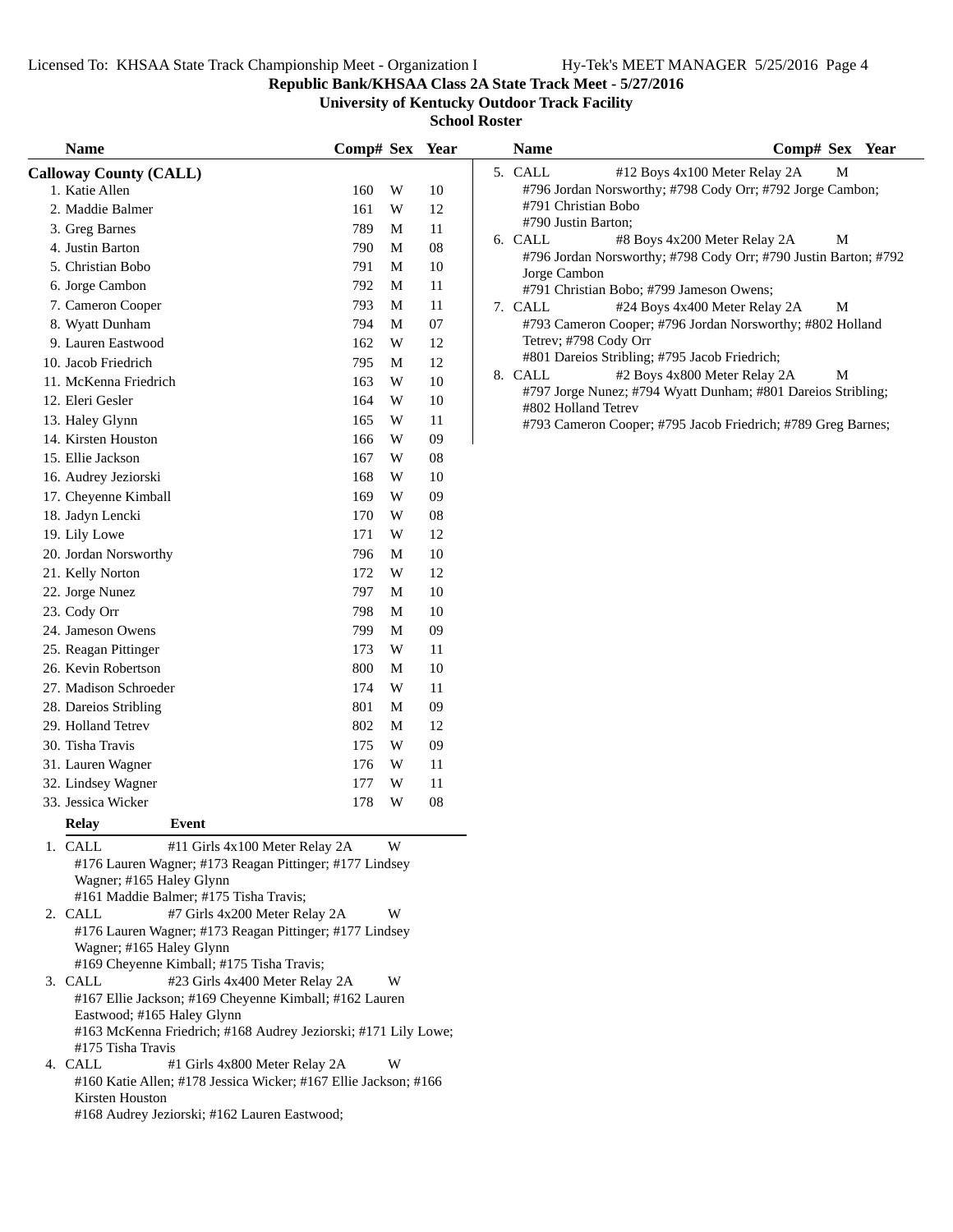4. Laura English 195 W 12

**Republic Bank/KHSAA Class 2A State Track Meet - 5/27/2016**

**University of Kentucky Outdoor Track Facility**

| <b>Name</b>                |                                                                                             | Comp# Sex Year |    | <b>Name</b>                                                                                           | Comp# Sex | Year |
|----------------------------|---------------------------------------------------------------------------------------------|----------------|----|-------------------------------------------------------------------------------------------------------|-----------|------|
| <b>Casey County (CASE)</b> |                                                                                             |                |    | 5. Adelaide Ensor                                                                                     | W<br>196  | 10   |
| 1. Galyn Amos              |                                                                                             | 803<br>M       | 10 | 6. Jared Johnson                                                                                      | 813<br>M  | 12   |
| 2. Brandon Banks           |                                                                                             | 804<br>M       | 11 | 7. Anna Kimbell                                                                                       | W<br>197  | 09   |
| 3. Garrett Bishop          |                                                                                             | M<br>805       | 10 | 8. Clara Lynch                                                                                        | 198<br>W  | 11   |
| 4. Noah Brown              |                                                                                             | 806<br>M       | 10 | 9. Morgan McIntire                                                                                    | 199<br>W  | 10   |
| 5. Harley Byrd             |                                                                                             | 807<br>М       | 10 | 10. Jacob Miller                                                                                      | 814<br>M  | 11   |
| 6. Jenna Carman            |                                                                                             | 179<br>W       | 11 | 11. Luke Montgomery                                                                                   | 815<br>M  | 11   |
| 7. Morgan Crowe            |                                                                                             | 180<br>W       | 07 | 12. Taylor Moon                                                                                       | W<br>200  | 09   |
| 8. Laura Cuin              |                                                                                             | 181<br>W       | 09 | 13. Madalyn O'Dea                                                                                     | 201<br>W  | 10   |
| 9. Allison Dallman         |                                                                                             | 182<br>W       | 12 | 14. Steven Ott                                                                                        | 816<br>M  | 10   |
| 10. Breanna Davison        |                                                                                             | 183<br>W       | 09 | 15. Tanner Palin                                                                                      | 817<br>M  | 11   |
| 11. Elsa Diaz              |                                                                                             | 184<br>W       | 10 | 16. Tanner Reiser                                                                                     | 818<br>M  | 10   |
| 12. Federico Diaz          |                                                                                             | 808<br>M       | 09 | 17. Julianna Sabbak                                                                                   | 202<br>W  | 11   |
| 13. Chelsea Elmore         |                                                                                             | 185<br>W       | 09 | 18. Charles Sams                                                                                      | 819<br>M  | 09   |
| 14. Brenna Hayes           |                                                                                             | 186<br>W       | 09 | 19. Adeline Sarin                                                                                     | 203<br>W  | 09   |
| 15. Anna Jones             |                                                                                             | 187<br>W       | 08 | 20. Joel Shelton                                                                                      | 820<br>M  | 12   |
| 16. Haley Lynn             |                                                                                             | 188<br>W       | 11 | 21. Jessica Wellum                                                                                    | W<br>204  | 10   |
| 17. Emma Moore             |                                                                                             | 189<br>W       | 10 | 22. Audrey Wright                                                                                     | W<br>205  | 09   |
| 18. Evelyn Moore           |                                                                                             | 190<br>W       | 12 | 23. Maya Wright                                                                                       | W<br>206  | 12   |
| 19. Daniel Norton          |                                                                                             | 809<br>M       | 11 | 24. Isaac Yoho                                                                                        | 821<br>M  | 10   |
| 20. Alyssa Sharp           |                                                                                             | 191<br>W       | 08 | Event<br>Relay                                                                                        |           |      |
| 21. Kip Turner             |                                                                                             | 810<br>M       | 09 | 1. CHAC<br>#7 Girls 4x200 Meter Relay 2A                                                              | W         |      |
| 22. Jenna Vaughn           |                                                                                             | W<br>192       | 09 | #206 Maya Wright; #197 Anna Kimbell; #195 Laura English; #193                                         |           |      |
| 23. Chase Williams         |                                                                                             | 811<br>M       | 11 | Jessica Bozell                                                                                        |           |      |
| <b>Relay</b>               | Event                                                                                       |                |    | #201 Madalyn O'Dea; #202 Julianna Sabbak; #205 Audrey Wright;                                         |           |      |
| 1. CASE                    | #7 Girls 4x200 Meter Relay 2A                                                               | W              |    | #203 Adeline Sarin                                                                                    |           |      |
|                            | #179 Jenna Carman; #189 Emma Moore; #188 Haley Lynn; #182                                   |                |    | 2. CHAC<br>#23 Girls 4x400 Meter Relay 2A<br>#201 Madalyn O'Dea; #198 Clara Lynch; #197 Anna Kimbell; | W         |      |
| <b>Allison Dallman</b>     |                                                                                             |                |    | #195 Laura English                                                                                    |           |      |
|                            | #181 Laura Cuin; #184 Elsa Diaz; #185 Chelsea Elmore; #192                                  |                |    | #193 Jessica Bozell; #200 Taylor Moon; #205 Audrey Wright; #203                                       |           |      |
| Jenna Vaughn<br>2. CASE    |                                                                                             | W              |    | Adeline Sarin                                                                                         |           |      |
|                            | #23 Girls 4x400 Meter Relay 2A<br>#188 Haley Lynn; #189 Emma Moore; #192 Jenna Vaughn; #185 |                |    | 3. CHAC<br>#1 Girls 4x800 Meter Relay 2A                                                              | W         |      |
| Chelsea Elmore             |                                                                                             |                |    | #198 Clara Lynch; #201 Madalyn O'Dea; #193 Jessica Bozell; #196                                       |           |      |
|                            | #179 Jenna Carman; #180 Morgan Crowe; #181 Laura Cuin; #182                                 |                |    | Adelaide Ensor                                                                                        |           |      |
| Allison Dallman            |                                                                                             |                |    | #194 Sarah Chastain; #200 Taylor Moon; #204 Jessica Wellum;<br>#199 Morgan McIntire                   |           |      |
| 3. CASE                    | #1 Girls 4x800 Meter Relay 2A                                                               | W              |    | 4. CHAC<br>#8 Boys 4x200 Meter Relay 2A                                                               | M         |      |
|                            | #180 Morgan Crowe; #191 Alyssa Sharp; #190 Evelyn Moore;                                    |                |    | #818 Tanner Reiser; #817 Tanner Palin; #813 Jared Johnson; #819                                       |           |      |
| #192 Jenna Vaughn          | #181 Laura Cuin; #183 Breanna Davison; #184 Elsa Diaz; #187                                 |                |    | <b>Charles Sams</b>                                                                                   |           |      |
| Anna Jones                 |                                                                                             |                |    | #814 Jacob Miller; #815 Luke Montgomery; #820 Joel Shelton;                                           |           |      |
| 4. CASE                    | #24 Boys 4x400 Meter Relay 2A                                                               | M              |    | #816 Steven Ott<br>5. CHAC<br>#24 Boys 4x400 Meter Relay 2A                                           |           |      |
|                            | #804 Brandon Banks; #808 Federico Diaz; #806 Noah Brown; #811                               |                |    | #817 Tanner Palin; #813 Jared Johnson; #814 Jacob Miller; #816                                        | М         |      |
| Chase Williams             |                                                                                             |                |    | Steven Ott                                                                                            |           |      |
|                            | #803 Galyn Amos; #805 Garrett Bishop; #807 Harley Byrd; #809                                |                |    | #819 Charles Sams; #815 Luke Montgomery; #818 Tanner Reiser;                                          |           |      |
| Daniel Norton<br>5. CASE   | #2 Boys 4x800 Meter Relay 2A                                                                | M              |    | #821 Isaac Yoho                                                                                       |           |      |
|                            | #804 Brandon Banks; #808 Federico Diaz; #811 Chase Williams;                                |                |    | <b>Clay County (CLAY)</b>                                                                             |           |      |
| #806 Noah Brown            |                                                                                             |                |    | 1. Robert Stivers                                                                                     | 822<br>M  | 11   |
|                            | #803 Galyn Amos; #807 Harley Byrd; #809 Daniel Norton; #810                                 |                |    |                                                                                                       |           |      |
| Kip Turner                 |                                                                                             |                |    | <b>Collins (COLL)</b>                                                                                 |           |      |
|                            | <b>Christian Academy-Louisville (CHAC)</b>                                                  |                |    | 1. Kenedi Harris                                                                                      | 207<br>W  | 12   |
| 1. Jessica Bozell          |                                                                                             | W<br>193       | 12 | 2. Matthew Hutzel                                                                                     | 823<br>M  | 11   |
| 2. John Bozell             |                                                                                             | 812<br>M       | 10 |                                                                                                       |           |      |
| 3. Sarah Chastain          |                                                                                             | 194<br>W       | 11 |                                                                                                       |           |      |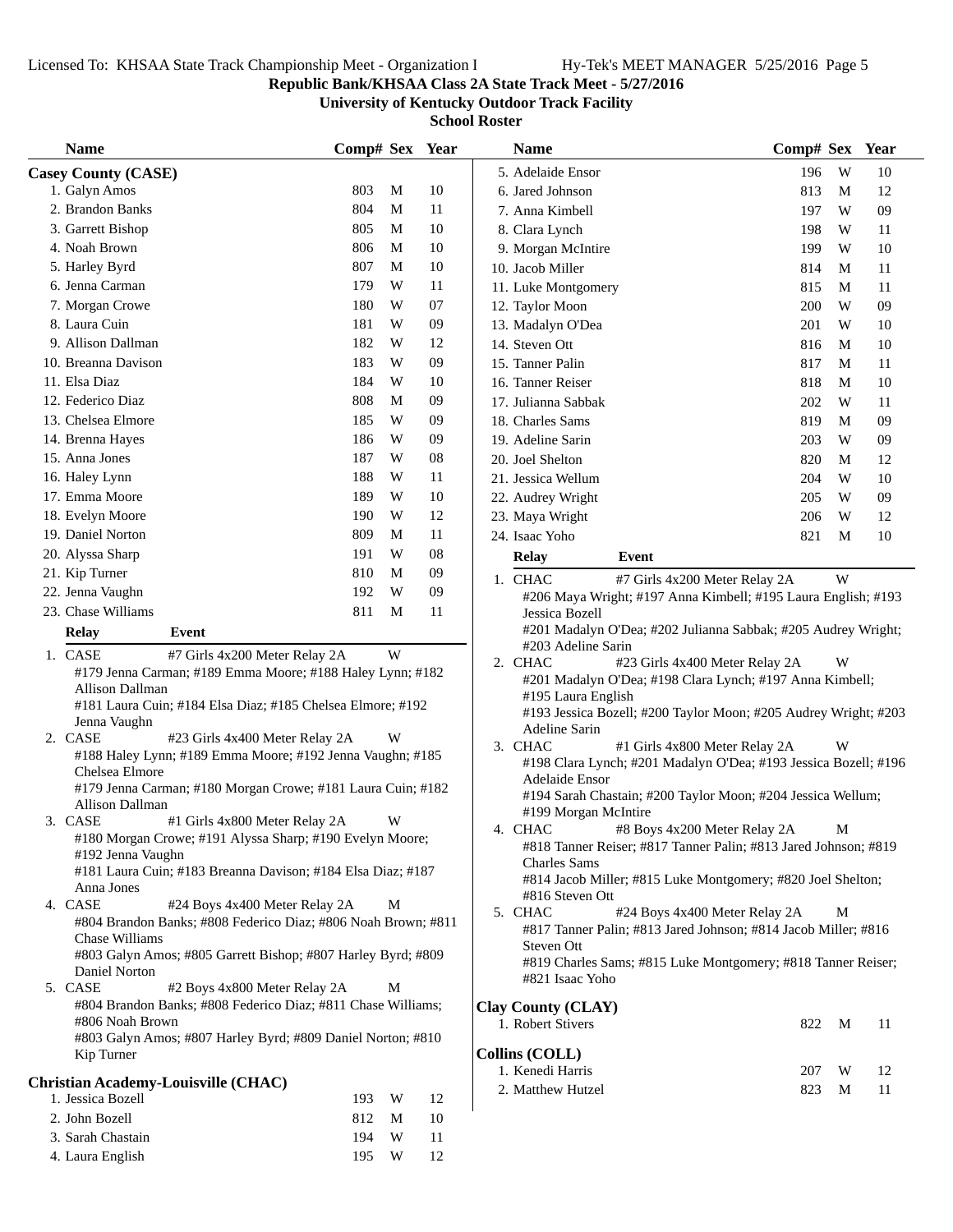### **Republic Bank/KHSAA Class 2A State Track Meet - 5/27/2016**

**University of Kentucky Outdoor Track Facility**

| <b>Name</b>                                                                                        | Comp# Sex Year |   |        | <b>Name</b>                                                                                    | Comp# Sex Year |   |    |
|----------------------------------------------------------------------------------------------------|----------------|---|--------|------------------------------------------------------------------------------------------------|----------------|---|----|
| Corbin (CORB)                                                                                      |                |   |        |                                                                                                |                |   |    |
| 1. Chase Couch                                                                                     | 824            | M | 10     | Doss (DOSS)                                                                                    |                |   |    |
| 2. Cody Evans                                                                                      | 825            | M | 11     | 1. Kapri Brown                                                                                 | 222            | W | 09 |
| 3. Jonah French                                                                                    | 826            | M | 11     | 2. Markieya Jackman                                                                            | 223            | W | 10 |
| 4. Kara Grisell                                                                                    | 208            | W | 11     | 3. Ranique Jones                                                                               | 224            | W | 09 |
| 5. Reese Helton                                                                                    | 209            | W | 10     | 4. Isaiah Moore                                                                                | 836            | M | 11 |
| 6. Arynn Hickman                                                                                   | 210            | W | 10     | 5. Arvontai Owens                                                                              | 837            | M | 11 |
| 7. Danielle Hickman                                                                                | 211            | W | 12     | 6. Amari Robertson                                                                             | 838            | M | 09 |
| 8. Karlee Hickman                                                                                  | 212            | W | 09     | 7. Zha Cola Stokes                                                                             | 225            | W | 10 |
| 9. Tyler Hinkle                                                                                    | 827            | M | 12     | 8. Tamyra Taylor                                                                               | 226            | W | 10 |
| 10. Connor Martin                                                                                  | 828            | M | 10     | 9. Terez Traynor                                                                               | 839            | M | 09 |
| 11. Hailey Martin                                                                                  | 213            | W | 11     | 10. Courtney Williams                                                                          | 840            | M | 10 |
| 12. Alexis Mayne                                                                                   | 214            | W | $10\,$ | <b>Relay</b><br>Event                                                                          |                |   |    |
| 13. Porter Oakley                                                                                  | 829            | M | $10\,$ | 1. DOSS<br>#11 Girls 4x100 Meter Relay 2A                                                      |                | W |    |
| 14. Bailee O'Kuma                                                                                  | 215            | W | 10     | #222 Kapri Brown; #223 Markieya Jackman; #226 Tamyra Taylor;                                   |                |   |    |
| 15. Jeremiah Poynter                                                                               | 830            | M | 11     | #225 Zha Cola Stokes                                                                           |                |   |    |
| 16. Cheyenne Rose                                                                                  | 216            | W | 12     | #224 Ranique Jones;<br>2. DOSS                                                                 |                | M |    |
| 17. Jack Schuhmann                                                                                 | 831            | M | 10     | #12 Boys 4x100 Meter Relay 2A<br>#838 Amari Robertson; #836 Isaiah Moore; #837 Arvontai Owens; |                |   |    |
| 18. Lauren Simons                                                                                  | 217            | W | 09     | #839 Terez Traynor                                                                             |                |   |    |
| 19. Savanna Simons                                                                                 | 218            | W | 11     | #840 Courtney Williams;                                                                        |                |   |    |
| 20. Dustin Simpson                                                                                 | 832            | M | 12     |                                                                                                |                |   |    |
| 21. Eythan Sims                                                                                    | 833            | M | $10\,$ | <b>East Carter (ECAR)</b>                                                                      |                |   |    |
| 22. Brooke Skinner                                                                                 | 219            | W | 09     | 1. Kaylee Lewis                                                                                | 227            | W | 09 |
| 23. Breanna Smith                                                                                  | 220            | W | 11     | <b>Edmonson County (EDCO)</b>                                                                  |                |   |    |
| 24. Nathan Snyder                                                                                  | 834            | M | 09     | 1. Jarod Hines                                                                                 | 841            | M | 12 |
| 25. Mady Thompson                                                                                  | 221            | W | 11     | 2. Dylan Lamuix                                                                                | 842            | M | 12 |
| <b>Relay</b><br>Event                                                                              |                |   |        | 3. Rylan Moore                                                                                 | 843            | М | 12 |
| 1. CORB                                                                                            |                | W |        | 4. Jacob Peger                                                                                 | 844            | M | 12 |
| #11 Girls 4x100 Meter Relay 2A<br>#216 Cheyenne Rose; #210 Arynn Hickman; #220 Breanna Smith;      |                |   |        | 5. Austin Sasse                                                                                | 845            | M | 12 |
| #221 Mady Thompson                                                                                 |                |   |        | 6. Dalton Sasse                                                                                | 846            | M | 12 |
| #215 Bailee O'Kuma; #208 Kara Grisell; #212 Karlee Hickman;                                        |                |   |        | 7. Jackson Sasse                                                                               | 847            | M | 12 |
| #213 Hailey Martin                                                                                 |                |   |        | 8. Dylan Skaggs                                                                                | 848            | M | 12 |
| 2. CORB<br>#7 Girls 4x200 Meter Relay 2A                                                           |                | W |        | Relay<br>Event                                                                                 |                |   |    |
| #213 Hailey Martin; #210 Arynn Hickman; #211 Danielle                                              |                |   |        | 1. EDCO<br>#2 Boys 4x800 Meter Relay 2A                                                        |                | M |    |
| Hickman; #216 Cheyenne Rose                                                                        |                |   |        | #841 Jarod Hines; #843 Rylan Moore; #845 Austin Sasse; #847                                    |                |   |    |
| #208 Kara Grisell; #215 Bailee O'Kuma; #212 Karlee Hickman;                                        |                |   |        | Jackson Sasse                                                                                  |                |   |    |
| 3. CORB<br>#23 Girls 4x400 Meter Relay 2A<br>#213 Hailey Martin; #210 Arynn Hickman; #211 Danielle |                | W |        | #846 Dalton Sasse; #848 Dylan Skaggs;                                                          |                |   |    |
| Hickman; #212 Karlee Hickman                                                                       |                |   |        |                                                                                                |                |   |    |
| #208 Kara Grisell; #216 Cheyenne Rose; #220 Breanna Smith;                                         |                |   |        |                                                                                                |                |   |    |
| #221 Mady Thompson                                                                                 |                |   |        |                                                                                                |                |   |    |
| 4. CORB<br>#1 Girls 4x800 Meter Relay 2A                                                           |                | W |        |                                                                                                |                |   |    |
| #209 Reese Helton; #211 Danielle Hickman; #217 Lauren Simons;                                      |                |   |        |                                                                                                |                |   |    |
| #218 Savanna Simons                                                                                |                |   |        |                                                                                                |                |   |    |
| #212 Karlee Hickman; #214 Alexis Mayne; #219 Brooke Skinner;                                       |                |   |        |                                                                                                |                |   |    |
| 5. CORB<br>#24 Boys 4x400 Meter Relay 2A                                                           |                | M |        |                                                                                                |                |   |    |
| #830 Jeremiah Poynter; #833 Eythan Sims; #832 Dustin Simpson;<br>#826 Jonah French                 |                |   |        |                                                                                                |                |   |    |
| #831 Jack Schuhmann; #834 Nathan Snyder;                                                           |                |   |        |                                                                                                |                |   |    |
| #2 Boys 4x800 Meter Relay 2A<br>6. CORB                                                            |                | M |        |                                                                                                |                |   |    |
| #831 Jack Schuhmann; #830 Jeremiah Poynter; #827 Tyler Hinkle;                                     |                |   |        |                                                                                                |                |   |    |
| #828 Connor Martin                                                                                 |                |   |        |                                                                                                |                |   |    |
| #824 Chase Couch; #829 Porter Oakley;                                                              |                |   |        |                                                                                                |                |   |    |
| <b>DeSales (DESA)</b>                                                                              |                |   |        |                                                                                                |                |   |    |
| 1. Deshawn Bell                                                                                    | 835 M          |   | 12     |                                                                                                |                |   |    |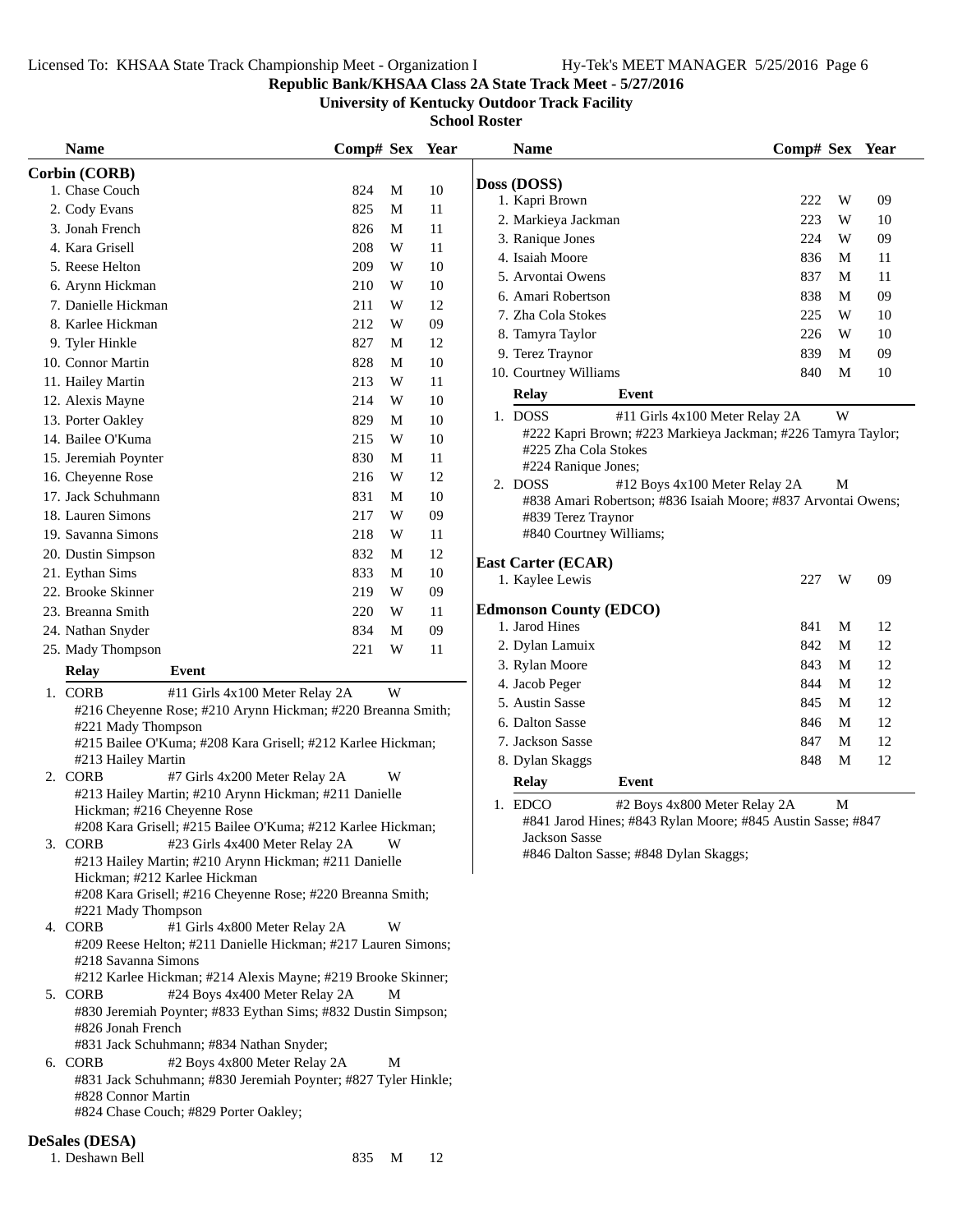**Name Comp# Sex** Year

**Republic Bank/KHSAA Class 2A State Track Meet - 5/27/2016**

**University of Kentucky Outdoor Track Facility**

**Relay Event**

**School Roster**

| <b>Name</b>              | Comp# Sex | Year |
|--------------------------|-----------|------|
| Elizabethtown (ELIZ)     |           |      |
| 1. Ngozi Akukwe          | W<br>228  | 12   |
| 2. Sarah Been            | W<br>229  | 09   |
| 3. Justin Cockerham      | 849<br>M  | 10   |
| 4. Mikey Doolittle       | M<br>850  | 12   |
| 5. Nyrhobi Dornan        | 851<br>M  | 12   |
| 6. Teychiana Dornan      | W<br>230  | 11   |
| 7. Ahjani Evans          | W<br>231  | 12   |
| 8. Amirr Evans           | 232<br>W  | 09   |
| 9. Dominic Fields-wright | 852<br>M  | 12   |
| 10. Isabella Galvez      | W<br>233  | 10   |
| 11. Leia Gregory         | W<br>234  | 11   |
| 12. Kaleb Humphries      | 853<br>M  | 11   |
| 13. Donovan Huskey       | 854<br>M  | 10   |
| 14. Savannah Kingery     | W<br>235  | 10   |
| 15. Zion Love            | W<br>236  | 08   |
| 16. Trevon Marshall      | 855<br>M  | 12   |
| 17. Adam McAnally        | M<br>856  | 09   |
| 18. Bryan Merriweather   | 857<br>M  | 12   |
| 19. Bailey Nall          | 237<br>W  | 12   |
| 20. Jordan Nuccitelli    | W<br>238  | 12   |
| 21. Claire Ratliff       | W<br>239  | 12   |
| 22. Tilyah Richardson    | W<br>240  | 08   |
| 23. Brett Siddle         | 858<br>M  | 10   |
| 24. Tori Smith           | 241<br>W  | 11   |
| 25. Grayson Stinger      | 859<br>M  | 10   |
| 26. Sophia Warthen       | 242<br>W  | 08   |
|                          |           |      |

#### **Relay Event**

| 1. ELIZ                | #7 Girls 4x200 Meter Relay 2A                              | W |
|------------------------|------------------------------------------------------------|---|
|                        | #230 Teychiana Dornan; #232 Amirr Evans; #237 Bailey Nall; |   |
| #238 Jordan Nuccitelli |                                                            |   |
|                        | $\#226$ $7.9$ $\mu$ Level $\#240$ Tilvek Dichardson.       |   |

#236 Zion Love; #240 Tilyah Richardson;

- 2. ELIZ #23 Girls 4x400 Meter Relay 2A W #236 Zion Love; #237 Bailey Nall; #238 Jordan Nuccitelli; #239 Claire Ratliff #232 Amirr Evans;
- 3. ELIZ #1 Girls 4x800 Meter Relay 2A W #229 Sarah Been; #239 Claire Ratliff; #233 Isabella Galvez; #235 Savannah Kingery

#237 Bailey Nall; #232 Amirr Evans; #242 Sophia Warthen;

4. ELIZ #24 Boys 4x400 Meter Relay 2A M #849 Justin Cockerham; #854 Donovan Huskey; #858 Brett Siddle; #859 Grayson Stinger

#857 Bryan Merriweather; #852 Dominic Fields-wright;

#### **Fairdale (FAIR)**

| 1. Treziaun Allen  | 860 | M | 11 |
|--------------------|-----|---|----|
| 2. Lillian Bowen   | 243 | W | 10 |
| 3. Tabitha Caudill | 244 | W | 08 |
| 4. Caylan Flack    | 245 | W | 10 |
| 5. BH Harper       | 861 | M | 11 |
| 6. Laria McCormick | 246 | W | 10 |
| 7. Montez Moore    | 862 | M | 10 |
| 8. Will Smith      | 863 | M | 11 |
| 9. Jaylain Trotter | 864 | М | 12 |
|                    |     |   |    |

|    | 1. FAIR                      | #11 Girls 4x100 Meter Relay 2A                               |     | W |    |
|----|------------------------------|--------------------------------------------------------------|-----|---|----|
|    |                              | #243 Lillian Bowen; #244 Tabitha Caudill; #245 Caylan Flack; |     |   |    |
|    | #246 Laria McCormick         |                                                              |     |   |    |
|    | 2. FAIR                      | #12 Boys 4x100 Meter Relay 2A                                |     | М |    |
|    |                              | #860 Treziaun Allen; #861 BH Harper; #863 Will Smith; #864   |     |   |    |
|    | Jaylain Trotter              |                                                              |     |   |    |
|    |                              |                                                              |     |   |    |
|    | <b>Fleming County (FLEM)</b> |                                                              |     |   |    |
|    | 1. Robert Applegate          |                                                              | 865 | M | 10 |
|    | 2. Cole Christiansen         |                                                              | 866 | M | 12 |
|    | 3. Gabby Cropper             |                                                              | 247 | W | 08 |
|    | 4. Carley Dunaway            |                                                              | 248 | W | 09 |
|    | 5. Abby Fearin               |                                                              | 249 | W | 12 |
|    | 6. Baylee Hackworth          |                                                              | 250 | W | 09 |
|    | 7. Jacob Hitch               |                                                              | 867 | M | 11 |
|    | 8. Alondra Jackson           |                                                              | 251 | W | 10 |
|    | 9. Melanie Montgomery        |                                                              | 252 | W | 11 |
|    | 10. Mackenzie Purvis         |                                                              | 253 | W | 12 |
|    | 11. Christen Reid            |                                                              | 254 | W | 12 |
|    | 12. Ashley Watson            |                                                              | 255 | W | 09 |
|    | <b>Relay</b>                 | Event                                                        |     |   |    |
| 1. | <b>FLEM</b>                  | #11 Girls 4x100 Meter Relay 2A                               |     | W |    |
|    |                              | #251 Alondra Jackson; #248 Carley Dunaway; #252 Melanie      |     |   |    |

Montgomery; #250 Baylee Hackworth #247 Gabby Cropper; #249 Abby Fearin; #253 Mackenzie Purvis; #255 Ashley Watson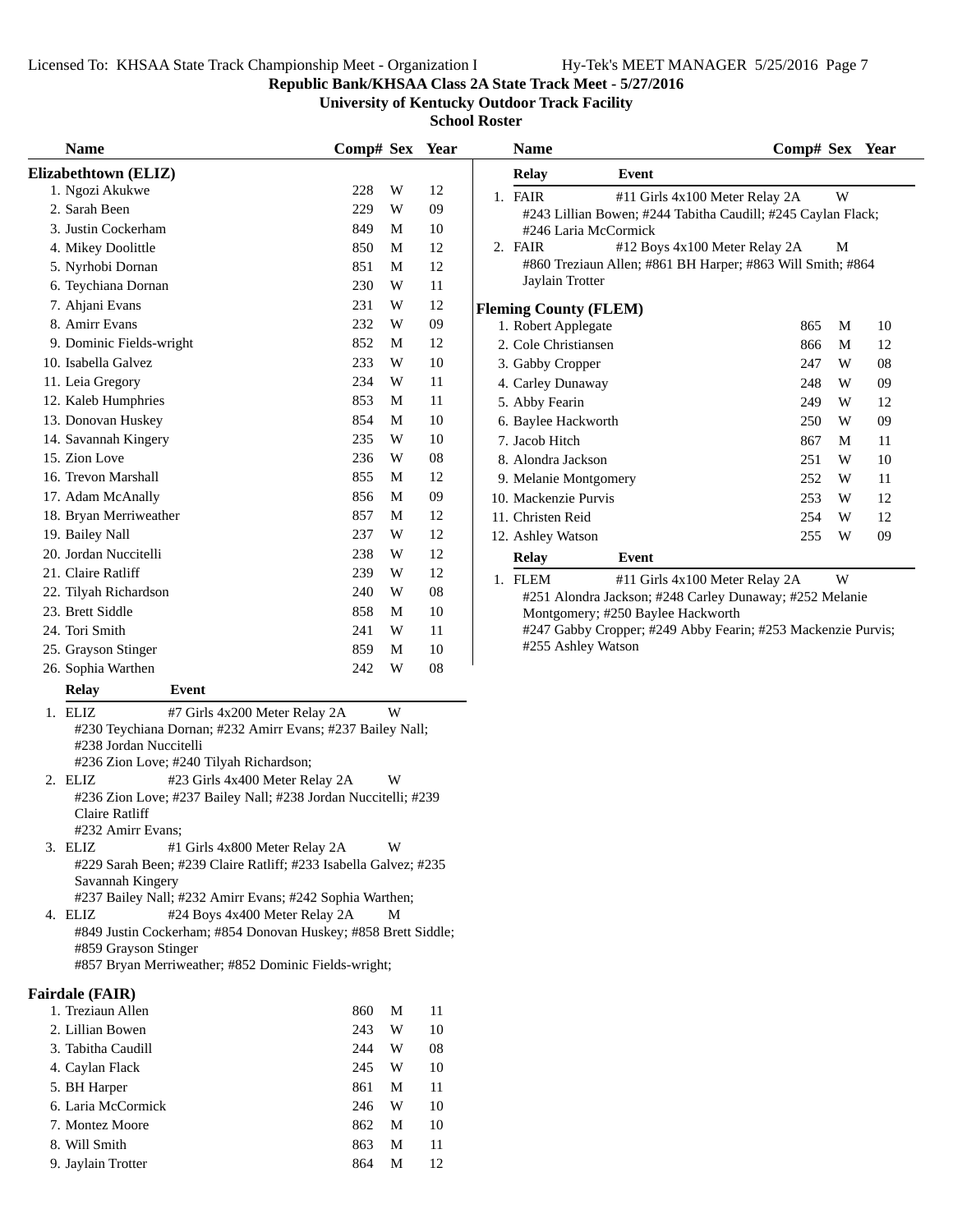**Republic Bank/KHSAA Class 2A State Track Meet - 5/27/2016**

**University of Kentucky Outdoor Track Facility**

**School Roster**

| <b>Name</b>                | Comp# Sex Year |   |            | <b>Name</b>                                                                                               | Comp# Sex Year |   |    |
|----------------------------|----------------|---|------------|-----------------------------------------------------------------------------------------------------------|----------------|---|----|
| Fort Campbell (FTCA)       |                |   |            | 3. FTCA<br>#23 Girls 4x400 Meter Relay 2A                                                                 |                | W |    |
| 1. Jahret Alexis           | 868            | M | 12         | #258 Raquella Chandarlis; #266 Kayla Hensley; #273 Coyrianna                                              |                |   |    |
| 2. Atta Anzoua             | 869            | M | 10         | White; #265 Kariahna Gamblin                                                                              |                |   |    |
| 3. Michael Averhart        | 870            | M | 09         | #262 Noah Ellison; #268 Kallie Kean;                                                                      |                |   |    |
| 4. Kristofferson Balagot   | 871            | M | 09         | 4. FTCA<br>#1 Girls 4x800 Meter Relay 2A<br>#260 Adrienne Curl; #261 Emmie Ellis; #262 Noah Ellison; #267 |                | W |    |
| 5. Alysia Beckwith         | 256            | W | 10         | Abigail Janicki                                                                                           |                |   |    |
| 6. Aosha Beckwith          | 257            | W | 08         | #268 Kallie Kean;                                                                                         |                |   |    |
| 7. Damian Bowe             | 872            | M | 10         | 5. FTCA<br>#12 Boys 4x100 Meter Relay 2A                                                                  |                | M |    |
| 8. Rafael Cerritos         | 873            | M | 08         | #869 Atta Anzoua; #880 Abdel Howard; #883 Deonte Mayfield;                                                |                |   |    |
| 9. Raquella Chandarlis     | 258            | W | 07         | #878 Gideon Ellison                                                                                       |                |   |    |
| 10. Monquie Copeland Brown | 259            | W | 09         | #870 Michael Averhart; #882 Austin Lawerance; #871                                                        |                |   |    |
| 11. Adrienne Curl          | 260            | W | 11         | Kristofferson Balagot; #884 Desmond Mayfield<br>6. FTCA                                                   |                |   |    |
| 12. Jack Dellinger         | 874            | M | 08         | #8 Boys 4x200 Meter Relay 2A<br>#869 Atta Anzoua; #880 Abdel Howard; #883 Deonte Mayfield;                |                | М |    |
| 13. Zachariah Diaz         | 875            | M | 09         | #878 Gideon Ellison                                                                                       |                |   |    |
| 14. Bryce Douglass         | 876            | M | 12         | #871 Kristofferson Balagot; #884 Desmond Mayfield; #870                                                   |                |   |    |
| 15. Dylan Edwards          | 877            | M | 10         | Michael Averhart; #882 Austin Lawerance                                                                   |                |   |    |
| 16. Emmie Ellis            | 261            | W | 07         | 7. FTCA<br>#2 Boys 4x800 Meter Relay 2A                                                                   |                | M |    |
| 17. Gideon Ellison         | 878            | M | 11         | #868 Jahret Alexis; #873 Rafael Cerritos; #874 Jack Dellinger;                                            |                |   |    |
| 18. Noah Ellison           | 262            | W | ${\bf 08}$ | #875 Zachariah Diaz<br>#885 Anthony Nimmo; #887 Fred Prins;                                               |                |   |    |
| 19. Kenajah Fallon-Mcray   | 263            | W | 10         |                                                                                                           |                |   |    |
| 20. April Franklin         | 264            | W | 11         | <b>Franklin County (FRCO)</b>                                                                             |                |   |    |
| 21. Kariahna Gamblin       | 265            | W | 10         | 1. Kerrigan Brown                                                                                         | 274            | W | 12 |
| 22. Michael Grillo         | 879            | M | 11         | 2. Madeline Clements                                                                                      | 275            | W | 10 |
| 23. Kayla Hensley          | 266            | W | 10         | 3. Chynna Jackson                                                                                         | 276            | W | 10 |
| 24. Abdel Howard           | 880            | M | 10         | 4. Ashley Lawhorn                                                                                         | 277            | W | 12 |
| 25. Abigail Janicki        | 267            | W | 09         | 5. Caelin Taylor                                                                                          | 278            | W | 10 |
| 26. Kallie Kean            | 268            | W | 10         | 6. Matthew Wade                                                                                           | 889            | M | 11 |
| 27. Austin Keeilng         | 881            | M | 09         | <b>Franklin-Simpson (FRSI)</b>                                                                            |                |   |    |
| 28. Austin Lawerance       | 882            | M | 09         | 1. Madison Alexander                                                                                      | 279            | W | 11 |
| 29. Deonte Mayfield        | 883            | M | 11         | 2. Josiah Robey                                                                                           | 890            | M | 11 |
| 30. Desmond Mayfield       | 884            | M | 11         | 3. Jackson Sevilla                                                                                        | 891            | M | 10 |
| 31. Dextiana Morris        | 269            | W | 08         |                                                                                                           |                |   |    |
| 32. Ty'kevia Morris        | 270            | W | 09         | <b>Garrard County (GARR)</b>                                                                              |                |   |    |
| 33. Anthony Nimmo          | 885            | M | 10         | 1. Mike Redmon                                                                                            | 892            | M | 12 |
| 34. Desmond Poole          | 886            | M | 12         | 2. Barry Rich                                                                                             | 893            | M | 12 |
| 35. Fred Prins             | 887            | M | 11         |                                                                                                           |                |   |    |
| 36. Gavin Sylvia           | 888            | M | 10         |                                                                                                           |                |   |    |
| 37. Kyla Thompson          | 271            | W | 10         |                                                                                                           |                |   |    |
| 38. Jasmine Ward           | 272            | W | 09         |                                                                                                           |                |   |    |
| 39. Coyrianna White        | 273            | W | 11         |                                                                                                           |                |   |    |
| Relay<br>Event             |                |   |            |                                                                                                           |                |   |    |

1. FTCA #11 Girls 4x100 Meter Relay 2A W #256 Alysia Beckwith; #263 Kenajah Fallon-Mcray; #271 Kyla Thompson; #273 Coyrianna White #257 Aosha Beckwith; #272 Jasmine Ward; #269 Dextiana Morris; #270 Ty'kevia Morris<br>2. FTCA #7 Gi #7 Girls 4x200 Meter Relay 2A W #256 Alysia Beckwith; #257 Aosha Beckwith; #263 Kenajah Fallon-Mcray; #273 Coyrianna White

#271 Kyla Thompson; #272 Jasmine Ward; #269 Dextiana Morris; #270 Ty'kevia Morris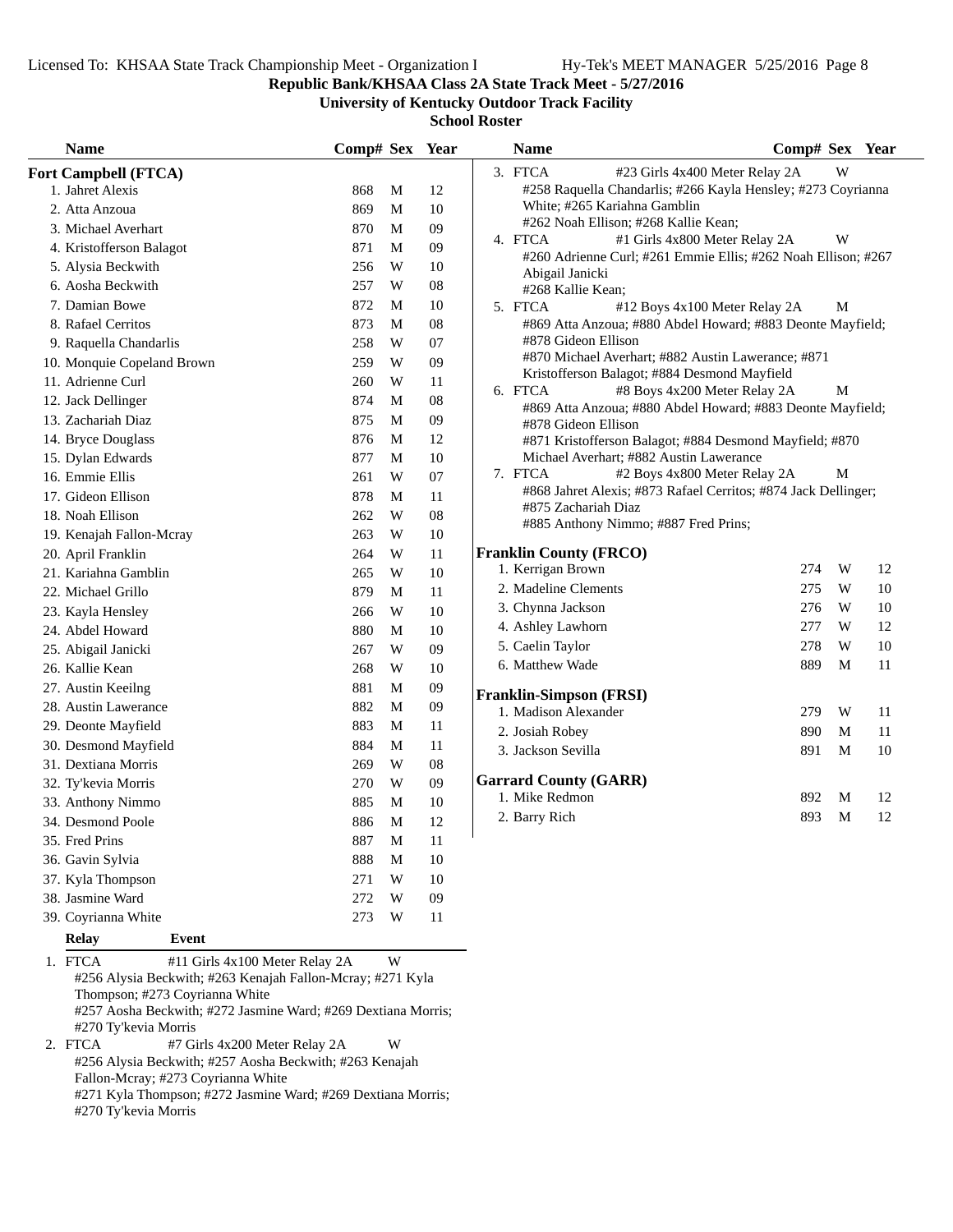#298 Iris Sanchez

**Republic Bank/KHSAA Class 2A State Track Meet - 5/27/2016**

**University of Kentucky Outdoor Track Facility**

| <b>Name</b>                                   |                                                               | Comp# Sex Year |             |        | <b>Name</b>                   | Comp# Sex Year                                                                           |       |    |
|-----------------------------------------------|---------------------------------------------------------------|----------------|-------------|--------|-------------------------------|------------------------------------------------------------------------------------------|-------|----|
| <b>Greenup County (GRUP)</b>                  |                                                               |                |             |        | 2. HACO                       | #7 Girls 4x200 Meter Relay 2A                                                            | W     |    |
| 1. Bryce Adkins                               |                                                               | 894            | M           | 11     |                               | #293 Phebe Mchargue; #294 Reanna Middleton; #292 Katelyn                                 |       |    |
| 2. Peyton Ailster                             |                                                               | 895            | M           | 11     | Johnson; #295 Kali Nolan      |                                                                                          |       |    |
| 3. Ryan Byrd                                  |                                                               | 896            | M           | 12     |                               | #283 Madison Blanton; #286 Kaitlyn Creech; #282 Amber Allen;                             |       |    |
| 4. Ross Dillon                                |                                                               | 897            | M           | 11     | #298 Iris Sanchez             |                                                                                          |       |    |
| 5. Kaitlin Eastham                            |                                                               | 280            | W           | 12     | 3. HACO                       | #23 Girls 4x400 Meter Relay 2A                                                           | W     |    |
| 6. Edna Ellixson                              |                                                               | 281            | W           | 12     | #293 Phebe Mchargue           | #291 Samantha Howard; #292 Katelyn Johnson; #295 Kali Nolan;                             |       |    |
| 7. Andrew Mauk                                |                                                               | 898            | M           | 12     |                               | #296 Kassydee Owens; #283 Madison Blanton; #284 Jordan                                   |       |    |
| 8. Jake Wright                                |                                                               | 899            | M           | $11\,$ |                               | Blevins; #289 Katie Graham                                                               |       |    |
| <b>Relay</b>                                  | Event                                                         |                |             |        | 4. HACO                       | #1 Girls 4x800 Meter Relay 2A                                                            | W     |    |
|                                               |                                                               |                |             |        |                               | #285 Allison Cornett; #297 Taylor Rowe; #289 Katie Graham;                               |       |    |
| 1. GRUP                                       | #12 Boys 4x100 Meter Relay 2A                                 |                | $\mathbf M$ |        | #291 Samantha Howard          |                                                                                          |       |    |
| <b>Andrew Mauk</b>                            | #896 Ryan Byrd; #897 Ross Dillon; #899 Jake Wright; #898      |                |             |        |                               | #284 Jordan Blevins; #287 Emma Day; #288 Breanna Epperson;                               |       |    |
|                                               | #895 Peyton Ailster; #894 Bryce Adkins;                       |                |             |        | #290 Katelyn Hensley          |                                                                                          |       |    |
| 2. GRUP                                       | #8 Boys 4x200 Meter Relay 2A                                  |                | M           |        | 5. HACO                       | #2 Boys 4x800 Meter Relay 2A<br>#902 James Dean; #907 Alex Lewis; #903 Cody Howard; #904 | M     |    |
|                                               | #896 Ryan Byrd; #897 Ross Dillon; #895 Peyton Ailster; #898   |                |             |        | Zach Hunting                  |                                                                                          |       |    |
| <b>Andrew Mauk</b>                            |                                                               |                |             |        |                               | #906 Josh Lee; #901 Zachary Carmichal;                                                   |       |    |
|                                               | #899 Jake Wright; #894 Bryce Adkins;                          |                |             |        |                               |                                                                                          |       |    |
|                                               |                                                               |                |             |        | <b>Harrison County (HARC)</b> |                                                                                          |       |    |
| <b>Harlan County (HACO)</b><br>1. Amber Allen |                                                               | 282            | W           | 09     | 1. Colby Adams                | 908                                                                                      | M     | 11 |
| 2. Madison Blanton                            |                                                               | 283            | W           | 09     | 2. Amelia Bolin               | 300                                                                                      | W     | 12 |
| 3. Jordan Blevins                             |                                                               | 284            | W           | 10     | 3. Daniel Craig               | 909                                                                                      | M     | 10 |
|                                               |                                                               | 900            |             |        | 4. Haley Creech               | 301                                                                                      | W     | 10 |
| 4. Jake Bush                                  |                                                               |                | M           | 11     | 5. Hannah Creech              | 302                                                                                      | W     | 10 |
| 5. Zachary Carmichal                          |                                                               | 901            | M           | 08     | 6. Summer Franklin            | 303                                                                                      | W     | 10 |
| 6. Allison Cornett                            |                                                               | 285            | W           | 11     | 7. Austin Harless             | 910                                                                                      | M     | 11 |
| 7. Kaitlyn Creech                             |                                                               | 286            | W           | 12     | 8. Levi Hunt                  | 911                                                                                      | M     | 11 |
| 8. Emma Day                                   |                                                               | 287            | W           | 11     | 9. Tyler Jackson              | 912                                                                                      | M     | 11 |
| 9. James Dean                                 |                                                               | 902            | M           | 09     | 10. Jesse Klapheke            | 913                                                                                      | M     | 12 |
| 10. Breanna Epperson                          |                                                               | 288            | W           | 10     | 11. Mary Levi                 | 304                                                                                      | W     | 12 |
| 11. Katie Graham                              |                                                               | 289            | W           | 09     | 12. Tarah Martin              | 305                                                                                      | W     | 12 |
| 12. Katelyn Hensley                           |                                                               | 290            | W           | 09     | 13. Gema McCauley             | 306                                                                                      | W     | 09 |
| 13. Cody Howard                               |                                                               | 903            | M           | 11     | 14. Karlee Migneault          | 307                                                                                      | W     | 10 |
| 14. Samantha Howard                           |                                                               | 291            | W           | 12     | 15. Brooklyn Moore            | 308                                                                                      | W     | 10 |
| 15. Zach Hunting                              |                                                               | 904            | M           | 10     | 16. Kellon Newby              | 914                                                                                      | M     | 12 |
| 16. Katelyn Johnson                           |                                                               | 292            | W           | 09     | 17. Madeline Sparks           | 309                                                                                      | W     | 09 |
| 17. Kyton Joseph                              |                                                               | 905            | M           | $10\,$ | 18. Malcom Walker             |                                                                                          | 915 M | 11 |
| 18. Josh Lee                                  |                                                               | 906            | M           | 09     | <b>Relay</b>                  | Event                                                                                    |       |    |
| 19. Alex Lewis                                |                                                               | 907            | М           | 10     |                               |                                                                                          |       |    |
| 20. Phebe Mchargue                            |                                                               | 293            | W           | 09     | 1. HARC                       | #7 Girls 4x200 Meter Relay 2A                                                            | W     |    |
| 21. Reanna Middleton                          |                                                               | 294            | W           | 09     | #307 Karlee Migneault         | #300 Amelia Bolin; #301 Haley Creech; #302 Hannah Creech;                                |       |    |
| 22. Kali Nolan                                |                                                               | 295            | W           | 11     |                               | #303 Summer Franklin; #308 Brooklyn Moore; #305 Tarah Martin;                            |       |    |
| 23. Kassydee Owens                            |                                                               | 296            | W           | 07     | #306 Gema McCauley            |                                                                                          |       |    |
| 24. Taylor Rowe                               |                                                               | 297            | W           | 09     | 2. HARC                       | #23 Girls 4x400 Meter Relay 2A                                                           | W     |    |
| 25. Iris Sanchez                              |                                                               | 298            | W           | 11     |                               | #300 Amelia Bolin; #304 Mary Levi; #305 Tarah Martin; #302                               |       |    |
| 26. Shiann Westfelt                           |                                                               | 299            | W           | 08     | Hannah Creech                 |                                                                                          |       |    |
| <b>Relay</b>                                  | Event                                                         |                |             |        |                               | #308 Brooklyn Moore; #301 Haley Creech; #307 Karlee                                      |       |    |
|                                               |                                                               |                |             |        |                               | Migneault; #309 Madeline Sparks                                                          |       |    |
| 1. HACO                                       | #11 Girls 4x100 Meter Relay 2A                                |                | W           |        | 3. HARC                       | #8 Boys 4x200 Meter Relay 2A                                                             | M     |    |
|                                               | #293 Phebe Mchargue; #294 Reanna Middleton; #292 Katelyn      |                |             |        |                               | #908 Colby Adams; #911 Levi Hunt; #915 Malcom Walker; #913                               |       |    |
| Johnson; #295 Kali Nolan                      | #299 Shiann Westfelt; #283 Madison Blanton; #282 Amber Allen; |                |             |        | Jesse Klapheke                | #914 Kellon Newby; #912 Tyler Jackson;                                                   |       |    |
| #298 Iris Sanchez                             |                                                               |                |             |        |                               |                                                                                          |       |    |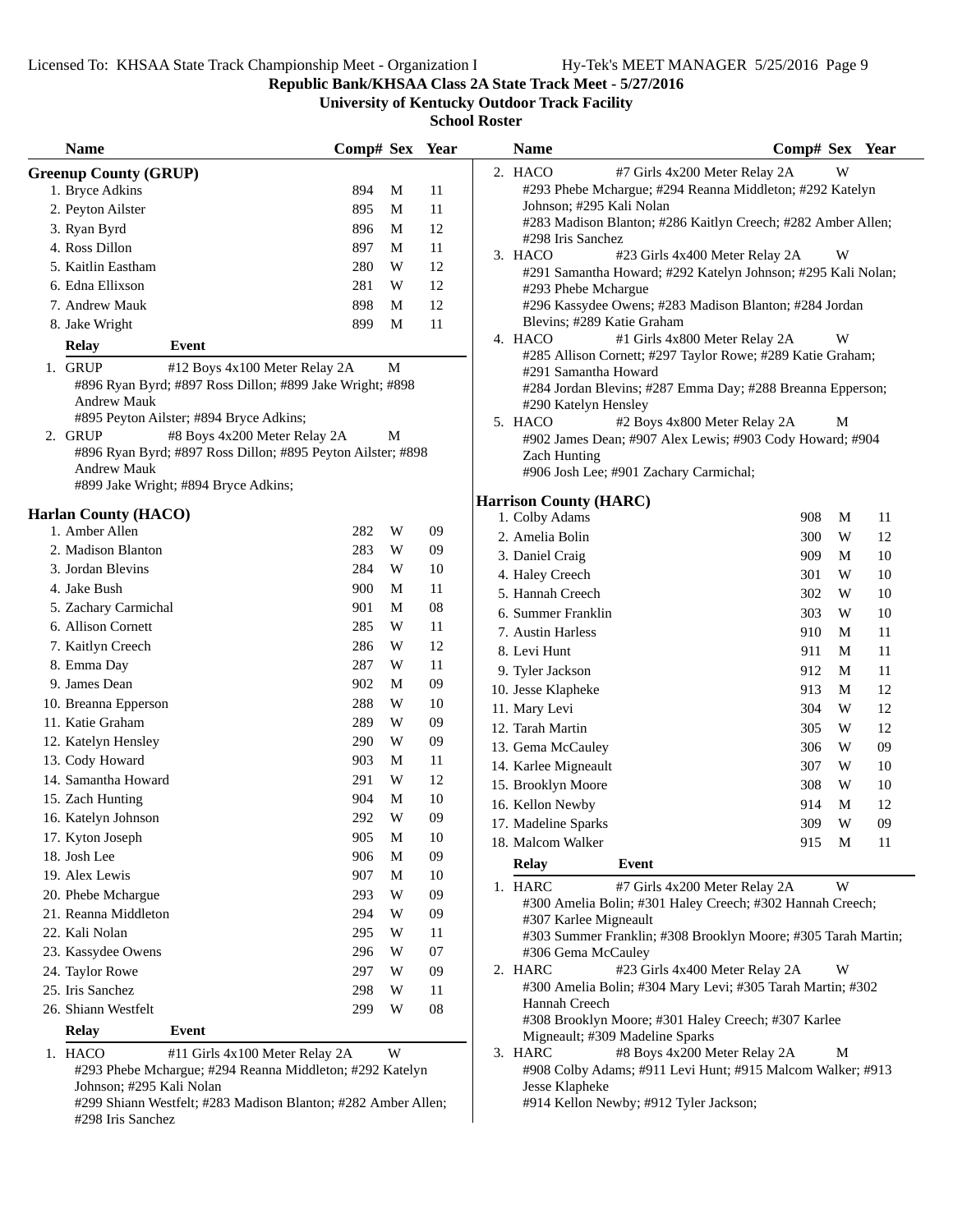**Republic Bank/KHSAA Class 2A State Track Meet - 5/27/2016**

**University of Kentucky Outdoor Track Facility**

| 36. Michael Siska<br>942<br>M<br>11<br><b>Hart County (HART)</b><br>1. Noah Butler<br>09<br>916<br>M<br>943<br>M<br>09<br>37. Donovan Staab<br>2. Seivaughn Curry<br>917<br>M<br>10<br>38. Cody Stamper<br>944<br>M<br>12<br>918<br>M<br>12<br>3. Shandon Hampton<br>W<br>39. Sophie Steppe<br>328<br>10<br>4. Weston Lancaster<br>919<br>M<br>12<br>40. Sam Taylor<br>945<br>M<br>11<br>09<br>5. Taylor Lewis<br>920<br>M<br>W<br>$10\,$<br>41. Isabella Thomas<br>329<br>6. Brian Simmons<br>921<br>M<br>12<br>42. Nick Veneman<br>$10\,$<br>946<br>M<br>12<br>43. Ben Zeigler<br>947<br>M<br><b>Relay</b><br>Event<br>Event<br><b>Relay</b><br>M<br>1. HART<br>#8 Boys 4x200 Meter Relay 2A<br>#916 Noah Butler; #917 Seivaughn Curry; #918 Shandon Hampton;<br>W<br>1. HIGH<br>#11 Girls 4x100 Meter Relay 2A<br>#920 Taylor Lewis<br>#323 Addie Parris; #327 Kylie Schuerman; #319 Rosemanie Long<br>#921 Brian Simmons;<br>#322 Sydney Ossege<br>#314 Beth Ann Griffith; #316 Hannah Hartman; #328 Sophie<br><b>Henry County (HENR)</b><br>Steppe; #329 Isabella Thomas<br>1. Connor Finley<br>922<br>M<br>12<br>2. HIGH<br>#7 Girls 4x200 Meter Relay 2A<br>W<br>2. Sara Finley<br>W<br>11<br>310<br>#314 Beth Ann Griffith; #316 Hannah Hartman; #322 Sydney<br>3. Cameron Johnson<br>12<br>923<br>M<br>Ossege; #328 Sophie Steppe<br>#317 Karsen Hunter; #323 Addie Parris; #327 Kylie Schuerman;<br><b>Highlands (HIGH)</b><br>#319 Rosemanie Long<br>1. Karli Baioni<br>311<br>W<br>$09$<br>3. HIGH<br>#23 Girls 4x400 Meter Relay 2A<br>W<br>10<br>2. Savannah Brady<br>312<br>W<br>#320 Molly Mearns; #314 Beth Ann Griffith; #322 Sydney Ossege<br>11<br>3. John Buchanan<br>924<br>M<br>#328 Sophie Steppe<br>#313 Chloe Gastright; #316 Hannah Hartman; #326 Maggie<br>11<br>4. Chuckie Buckler<br>925<br>M<br>Schroeder; #317 Karsen Hunter<br>11<br>5. Dougie Buckler<br>926<br>M<br>4. HIGH<br>#1 Girls 4x800 Meter Relay 2A<br>W<br>6. Carter Burke<br>$\mathbf M$<br>11<br>927<br>#313 Chloe Gastright; #317 Karsen Hunter; #320 Molly Mearns;<br>09<br>7. Liam Ehrman<br>928<br>M<br>#326 Maggie Schroeder<br>W<br>11<br>8. Chloe Gastright<br>313<br>#322 Sydney Ossege; #321 Lauren Ossege; #311 Karli Baioni;<br>12<br>9. Matthew Gray<br>929<br>M<br>#312 Savannah Brady<br>10. Beth Ann Griffith<br>314<br>W<br>11<br>5. HIGH<br>#12 Boys 4x100 Meter Relay 2A<br>М<br>#931 Jake Hoarston; #933 Nick Kendall; #927 Carter Burke; #947<br>08<br>315<br>W<br>11. Bailey Hall<br>Ben Zeigler<br>12. Devin Harris<br>930<br>M<br>09<br>#924 John Buchanan; #926 Dougie Buckler; #946 Nick Veneman;<br>13. Hannah Hartman<br>316<br>W<br>09<br>#928 Liam Ehrman<br>14. Jake Hoarston<br>931<br>M<br>11<br>6. HIGH<br>#8 Boys 4x200 Meter Relay 2A<br>М<br>W<br>10<br>15. Karsen Hunter<br>317<br>#927 Carter Burke; #946 Nick Veneman; #933 Nick Kendall; #940<br>16. Isabelle Ison<br>W<br>11<br>318<br><b>Jared Pulsfort</b><br>932<br>M<br>12<br>17. Hank Johnson<br>#942 Michael Siska; #945 Sam Taylor; #932 Hank Johnson; #947<br>Ben Zeigler<br>933<br>12<br>18. Nick Kendall<br>M<br>#24 Boys 4x400 Meter Relay 2A<br>M<br>7. HIGH<br>19. Kevin Kreutzer<br>934<br>M<br>11<br>#929 Matthew Gray; #940 Jared Pulsfort; #934 Kevin Kreutzer;<br>935<br>M<br>12<br>20. Michael Long<br>#946 Nick Veneman<br>W<br>12<br>21. Rosemanie Long<br>319<br>#933 Nick Kendall; #942 Michael Siska; #937 Eric Miller; #925<br>12<br>22. Geoffrey Mearns<br>936<br>M<br>Chuckie Buckler<br>23. Molly Mearns<br>12<br>320<br>W<br>#2 Boys 4x800 Meter Relay 2A<br>8. HIGH<br>М<br>#929 Matthew Gray; #939 Jackson Paul; #934 Kevin Kreutzer;<br>12<br>24. Eric Miller<br>937<br>M<br>#938 Colt Parris<br>12<br>25. Lauren Ossege<br>321<br>W<br>#936 Geoffrey Mearns; #935 Michael Long; #930 Devin Harris;<br>26. Sydney Ossege<br>322<br>W<br>11<br>#943 Donovan Staab<br>27. Addie Parris<br>323<br>11<br>W<br>28. Colt Parris<br>11<br>938<br>M<br>29. Jackson Paul<br>939<br>12<br>M<br>30. Jared Pulsfort<br>11<br>940<br>M<br>31. Mary Claire Redden<br>324<br>W<br>10<br>32. Mikayla Reichert<br>12<br>325<br>W<br>33. Tyler Robinson<br>12<br>941<br>M<br>34. Maggie Schroeder<br>W<br>07<br>326<br>35. Kylie Schuerman<br>327<br>W<br>12 | <b>Name</b> | Comp# Sex Year |  | <b>Name</b> | Comp# Sex Year |  |
|--------------------------------------------------------------------------------------------------------------------------------------------------------------------------------------------------------------------------------------------------------------------------------------------------------------------------------------------------------------------------------------------------------------------------------------------------------------------------------------------------------------------------------------------------------------------------------------------------------------------------------------------------------------------------------------------------------------------------------------------------------------------------------------------------------------------------------------------------------------------------------------------------------------------------------------------------------------------------------------------------------------------------------------------------------------------------------------------------------------------------------------------------------------------------------------------------------------------------------------------------------------------------------------------------------------------------------------------------------------------------------------------------------------------------------------------------------------------------------------------------------------------------------------------------------------------------------------------------------------------------------------------------------------------------------------------------------------------------------------------------------------------------------------------------------------------------------------------------------------------------------------------------------------------------------------------------------------------------------------------------------------------------------------------------------------------------------------------------------------------------------------------------------------------------------------------------------------------------------------------------------------------------------------------------------------------------------------------------------------------------------------------------------------------------------------------------------------------------------------------------------------------------------------------------------------------------------------------------------------------------------------------------------------------------------------------------------------------------------------------------------------------------------------------------------------------------------------------------------------------------------------------------------------------------------------------------------------------------------------------------------------------------------------------------------------------------------------------------------------------------------------------------------------------------------------------------------------------------------------------------------------------------------------------------------------------------------------------------------------------------------------------------------------------------------------------------------------------------------------------------------------------------------------------------------------------------------------------------------------------------------------------------------------------------------------------------------------------------------------------------------------------------------------------------------------------------------------------------------------------------------------------------------------------------------------------------------------------------------------------------------------------------------------------------------------------------------------------------------------------------------------------------------------------------------------------------------------------------------------------------------------------|-------------|----------------|--|-------------|----------------|--|
|                                                                                                                                                                                                                                                                                                                                                                                                                                                                                                                                                                                                                                                                                                                                                                                                                                                                                                                                                                                                                                                                                                                                                                                                                                                                                                                                                                                                                                                                                                                                                                                                                                                                                                                                                                                                                                                                                                                                                                                                                                                                                                                                                                                                                                                                                                                                                                                                                                                                                                                                                                                                                                                                                                                                                                                                                                                                                                                                                                                                                                                                                                                                                                                                                                                                                                                                                                                                                                                                                                                                                                                                                                                                                                                                                                                                                                                                                                                                                                                                                                                                                                                                                                                                                                                                    |             |                |  |             |                |  |
|                                                                                                                                                                                                                                                                                                                                                                                                                                                                                                                                                                                                                                                                                                                                                                                                                                                                                                                                                                                                                                                                                                                                                                                                                                                                                                                                                                                                                                                                                                                                                                                                                                                                                                                                                                                                                                                                                                                                                                                                                                                                                                                                                                                                                                                                                                                                                                                                                                                                                                                                                                                                                                                                                                                                                                                                                                                                                                                                                                                                                                                                                                                                                                                                                                                                                                                                                                                                                                                                                                                                                                                                                                                                                                                                                                                                                                                                                                                                                                                                                                                                                                                                                                                                                                                                    |             |                |  |             |                |  |
|                                                                                                                                                                                                                                                                                                                                                                                                                                                                                                                                                                                                                                                                                                                                                                                                                                                                                                                                                                                                                                                                                                                                                                                                                                                                                                                                                                                                                                                                                                                                                                                                                                                                                                                                                                                                                                                                                                                                                                                                                                                                                                                                                                                                                                                                                                                                                                                                                                                                                                                                                                                                                                                                                                                                                                                                                                                                                                                                                                                                                                                                                                                                                                                                                                                                                                                                                                                                                                                                                                                                                                                                                                                                                                                                                                                                                                                                                                                                                                                                                                                                                                                                                                                                                                                                    |             |                |  |             |                |  |
|                                                                                                                                                                                                                                                                                                                                                                                                                                                                                                                                                                                                                                                                                                                                                                                                                                                                                                                                                                                                                                                                                                                                                                                                                                                                                                                                                                                                                                                                                                                                                                                                                                                                                                                                                                                                                                                                                                                                                                                                                                                                                                                                                                                                                                                                                                                                                                                                                                                                                                                                                                                                                                                                                                                                                                                                                                                                                                                                                                                                                                                                                                                                                                                                                                                                                                                                                                                                                                                                                                                                                                                                                                                                                                                                                                                                                                                                                                                                                                                                                                                                                                                                                                                                                                                                    |             |                |  |             |                |  |
|                                                                                                                                                                                                                                                                                                                                                                                                                                                                                                                                                                                                                                                                                                                                                                                                                                                                                                                                                                                                                                                                                                                                                                                                                                                                                                                                                                                                                                                                                                                                                                                                                                                                                                                                                                                                                                                                                                                                                                                                                                                                                                                                                                                                                                                                                                                                                                                                                                                                                                                                                                                                                                                                                                                                                                                                                                                                                                                                                                                                                                                                                                                                                                                                                                                                                                                                                                                                                                                                                                                                                                                                                                                                                                                                                                                                                                                                                                                                                                                                                                                                                                                                                                                                                                                                    |             |                |  |             |                |  |
|                                                                                                                                                                                                                                                                                                                                                                                                                                                                                                                                                                                                                                                                                                                                                                                                                                                                                                                                                                                                                                                                                                                                                                                                                                                                                                                                                                                                                                                                                                                                                                                                                                                                                                                                                                                                                                                                                                                                                                                                                                                                                                                                                                                                                                                                                                                                                                                                                                                                                                                                                                                                                                                                                                                                                                                                                                                                                                                                                                                                                                                                                                                                                                                                                                                                                                                                                                                                                                                                                                                                                                                                                                                                                                                                                                                                                                                                                                                                                                                                                                                                                                                                                                                                                                                                    |             |                |  |             |                |  |
|                                                                                                                                                                                                                                                                                                                                                                                                                                                                                                                                                                                                                                                                                                                                                                                                                                                                                                                                                                                                                                                                                                                                                                                                                                                                                                                                                                                                                                                                                                                                                                                                                                                                                                                                                                                                                                                                                                                                                                                                                                                                                                                                                                                                                                                                                                                                                                                                                                                                                                                                                                                                                                                                                                                                                                                                                                                                                                                                                                                                                                                                                                                                                                                                                                                                                                                                                                                                                                                                                                                                                                                                                                                                                                                                                                                                                                                                                                                                                                                                                                                                                                                                                                                                                                                                    |             |                |  |             |                |  |
|                                                                                                                                                                                                                                                                                                                                                                                                                                                                                                                                                                                                                                                                                                                                                                                                                                                                                                                                                                                                                                                                                                                                                                                                                                                                                                                                                                                                                                                                                                                                                                                                                                                                                                                                                                                                                                                                                                                                                                                                                                                                                                                                                                                                                                                                                                                                                                                                                                                                                                                                                                                                                                                                                                                                                                                                                                                                                                                                                                                                                                                                                                                                                                                                                                                                                                                                                                                                                                                                                                                                                                                                                                                                                                                                                                                                                                                                                                                                                                                                                                                                                                                                                                                                                                                                    |             |                |  |             |                |  |
|                                                                                                                                                                                                                                                                                                                                                                                                                                                                                                                                                                                                                                                                                                                                                                                                                                                                                                                                                                                                                                                                                                                                                                                                                                                                                                                                                                                                                                                                                                                                                                                                                                                                                                                                                                                                                                                                                                                                                                                                                                                                                                                                                                                                                                                                                                                                                                                                                                                                                                                                                                                                                                                                                                                                                                                                                                                                                                                                                                                                                                                                                                                                                                                                                                                                                                                                                                                                                                                                                                                                                                                                                                                                                                                                                                                                                                                                                                                                                                                                                                                                                                                                                                                                                                                                    |             |                |  |             |                |  |
|                                                                                                                                                                                                                                                                                                                                                                                                                                                                                                                                                                                                                                                                                                                                                                                                                                                                                                                                                                                                                                                                                                                                                                                                                                                                                                                                                                                                                                                                                                                                                                                                                                                                                                                                                                                                                                                                                                                                                                                                                                                                                                                                                                                                                                                                                                                                                                                                                                                                                                                                                                                                                                                                                                                                                                                                                                                                                                                                                                                                                                                                                                                                                                                                                                                                                                                                                                                                                                                                                                                                                                                                                                                                                                                                                                                                                                                                                                                                                                                                                                                                                                                                                                                                                                                                    |             |                |  |             |                |  |
|                                                                                                                                                                                                                                                                                                                                                                                                                                                                                                                                                                                                                                                                                                                                                                                                                                                                                                                                                                                                                                                                                                                                                                                                                                                                                                                                                                                                                                                                                                                                                                                                                                                                                                                                                                                                                                                                                                                                                                                                                                                                                                                                                                                                                                                                                                                                                                                                                                                                                                                                                                                                                                                                                                                                                                                                                                                                                                                                                                                                                                                                                                                                                                                                                                                                                                                                                                                                                                                                                                                                                                                                                                                                                                                                                                                                                                                                                                                                                                                                                                                                                                                                                                                                                                                                    |             |                |  |             |                |  |
|                                                                                                                                                                                                                                                                                                                                                                                                                                                                                                                                                                                                                                                                                                                                                                                                                                                                                                                                                                                                                                                                                                                                                                                                                                                                                                                                                                                                                                                                                                                                                                                                                                                                                                                                                                                                                                                                                                                                                                                                                                                                                                                                                                                                                                                                                                                                                                                                                                                                                                                                                                                                                                                                                                                                                                                                                                                                                                                                                                                                                                                                                                                                                                                                                                                                                                                                                                                                                                                                                                                                                                                                                                                                                                                                                                                                                                                                                                                                                                                                                                                                                                                                                                                                                                                                    |             |                |  |             |                |  |
|                                                                                                                                                                                                                                                                                                                                                                                                                                                                                                                                                                                                                                                                                                                                                                                                                                                                                                                                                                                                                                                                                                                                                                                                                                                                                                                                                                                                                                                                                                                                                                                                                                                                                                                                                                                                                                                                                                                                                                                                                                                                                                                                                                                                                                                                                                                                                                                                                                                                                                                                                                                                                                                                                                                                                                                                                                                                                                                                                                                                                                                                                                                                                                                                                                                                                                                                                                                                                                                                                                                                                                                                                                                                                                                                                                                                                                                                                                                                                                                                                                                                                                                                                                                                                                                                    |             |                |  |             |                |  |
|                                                                                                                                                                                                                                                                                                                                                                                                                                                                                                                                                                                                                                                                                                                                                                                                                                                                                                                                                                                                                                                                                                                                                                                                                                                                                                                                                                                                                                                                                                                                                                                                                                                                                                                                                                                                                                                                                                                                                                                                                                                                                                                                                                                                                                                                                                                                                                                                                                                                                                                                                                                                                                                                                                                                                                                                                                                                                                                                                                                                                                                                                                                                                                                                                                                                                                                                                                                                                                                                                                                                                                                                                                                                                                                                                                                                                                                                                                                                                                                                                                                                                                                                                                                                                                                                    |             |                |  |             |                |  |
|                                                                                                                                                                                                                                                                                                                                                                                                                                                                                                                                                                                                                                                                                                                                                                                                                                                                                                                                                                                                                                                                                                                                                                                                                                                                                                                                                                                                                                                                                                                                                                                                                                                                                                                                                                                                                                                                                                                                                                                                                                                                                                                                                                                                                                                                                                                                                                                                                                                                                                                                                                                                                                                                                                                                                                                                                                                                                                                                                                                                                                                                                                                                                                                                                                                                                                                                                                                                                                                                                                                                                                                                                                                                                                                                                                                                                                                                                                                                                                                                                                                                                                                                                                                                                                                                    |             |                |  |             |                |  |
|                                                                                                                                                                                                                                                                                                                                                                                                                                                                                                                                                                                                                                                                                                                                                                                                                                                                                                                                                                                                                                                                                                                                                                                                                                                                                                                                                                                                                                                                                                                                                                                                                                                                                                                                                                                                                                                                                                                                                                                                                                                                                                                                                                                                                                                                                                                                                                                                                                                                                                                                                                                                                                                                                                                                                                                                                                                                                                                                                                                                                                                                                                                                                                                                                                                                                                                                                                                                                                                                                                                                                                                                                                                                                                                                                                                                                                                                                                                                                                                                                                                                                                                                                                                                                                                                    |             |                |  |             |                |  |
|                                                                                                                                                                                                                                                                                                                                                                                                                                                                                                                                                                                                                                                                                                                                                                                                                                                                                                                                                                                                                                                                                                                                                                                                                                                                                                                                                                                                                                                                                                                                                                                                                                                                                                                                                                                                                                                                                                                                                                                                                                                                                                                                                                                                                                                                                                                                                                                                                                                                                                                                                                                                                                                                                                                                                                                                                                                                                                                                                                                                                                                                                                                                                                                                                                                                                                                                                                                                                                                                                                                                                                                                                                                                                                                                                                                                                                                                                                                                                                                                                                                                                                                                                                                                                                                                    |             |                |  |             |                |  |
|                                                                                                                                                                                                                                                                                                                                                                                                                                                                                                                                                                                                                                                                                                                                                                                                                                                                                                                                                                                                                                                                                                                                                                                                                                                                                                                                                                                                                                                                                                                                                                                                                                                                                                                                                                                                                                                                                                                                                                                                                                                                                                                                                                                                                                                                                                                                                                                                                                                                                                                                                                                                                                                                                                                                                                                                                                                                                                                                                                                                                                                                                                                                                                                                                                                                                                                                                                                                                                                                                                                                                                                                                                                                                                                                                                                                                                                                                                                                                                                                                                                                                                                                                                                                                                                                    |             |                |  |             |                |  |
|                                                                                                                                                                                                                                                                                                                                                                                                                                                                                                                                                                                                                                                                                                                                                                                                                                                                                                                                                                                                                                                                                                                                                                                                                                                                                                                                                                                                                                                                                                                                                                                                                                                                                                                                                                                                                                                                                                                                                                                                                                                                                                                                                                                                                                                                                                                                                                                                                                                                                                                                                                                                                                                                                                                                                                                                                                                                                                                                                                                                                                                                                                                                                                                                                                                                                                                                                                                                                                                                                                                                                                                                                                                                                                                                                                                                                                                                                                                                                                                                                                                                                                                                                                                                                                                                    |             |                |  |             |                |  |
|                                                                                                                                                                                                                                                                                                                                                                                                                                                                                                                                                                                                                                                                                                                                                                                                                                                                                                                                                                                                                                                                                                                                                                                                                                                                                                                                                                                                                                                                                                                                                                                                                                                                                                                                                                                                                                                                                                                                                                                                                                                                                                                                                                                                                                                                                                                                                                                                                                                                                                                                                                                                                                                                                                                                                                                                                                                                                                                                                                                                                                                                                                                                                                                                                                                                                                                                                                                                                                                                                                                                                                                                                                                                                                                                                                                                                                                                                                                                                                                                                                                                                                                                                                                                                                                                    |             |                |  |             |                |  |
|                                                                                                                                                                                                                                                                                                                                                                                                                                                                                                                                                                                                                                                                                                                                                                                                                                                                                                                                                                                                                                                                                                                                                                                                                                                                                                                                                                                                                                                                                                                                                                                                                                                                                                                                                                                                                                                                                                                                                                                                                                                                                                                                                                                                                                                                                                                                                                                                                                                                                                                                                                                                                                                                                                                                                                                                                                                                                                                                                                                                                                                                                                                                                                                                                                                                                                                                                                                                                                                                                                                                                                                                                                                                                                                                                                                                                                                                                                                                                                                                                                                                                                                                                                                                                                                                    |             |                |  |             |                |  |
|                                                                                                                                                                                                                                                                                                                                                                                                                                                                                                                                                                                                                                                                                                                                                                                                                                                                                                                                                                                                                                                                                                                                                                                                                                                                                                                                                                                                                                                                                                                                                                                                                                                                                                                                                                                                                                                                                                                                                                                                                                                                                                                                                                                                                                                                                                                                                                                                                                                                                                                                                                                                                                                                                                                                                                                                                                                                                                                                                                                                                                                                                                                                                                                                                                                                                                                                                                                                                                                                                                                                                                                                                                                                                                                                                                                                                                                                                                                                                                                                                                                                                                                                                                                                                                                                    |             |                |  |             |                |  |
|                                                                                                                                                                                                                                                                                                                                                                                                                                                                                                                                                                                                                                                                                                                                                                                                                                                                                                                                                                                                                                                                                                                                                                                                                                                                                                                                                                                                                                                                                                                                                                                                                                                                                                                                                                                                                                                                                                                                                                                                                                                                                                                                                                                                                                                                                                                                                                                                                                                                                                                                                                                                                                                                                                                                                                                                                                                                                                                                                                                                                                                                                                                                                                                                                                                                                                                                                                                                                                                                                                                                                                                                                                                                                                                                                                                                                                                                                                                                                                                                                                                                                                                                                                                                                                                                    |             |                |  |             |                |  |
|                                                                                                                                                                                                                                                                                                                                                                                                                                                                                                                                                                                                                                                                                                                                                                                                                                                                                                                                                                                                                                                                                                                                                                                                                                                                                                                                                                                                                                                                                                                                                                                                                                                                                                                                                                                                                                                                                                                                                                                                                                                                                                                                                                                                                                                                                                                                                                                                                                                                                                                                                                                                                                                                                                                                                                                                                                                                                                                                                                                                                                                                                                                                                                                                                                                                                                                                                                                                                                                                                                                                                                                                                                                                                                                                                                                                                                                                                                                                                                                                                                                                                                                                                                                                                                                                    |             |                |  |             |                |  |
|                                                                                                                                                                                                                                                                                                                                                                                                                                                                                                                                                                                                                                                                                                                                                                                                                                                                                                                                                                                                                                                                                                                                                                                                                                                                                                                                                                                                                                                                                                                                                                                                                                                                                                                                                                                                                                                                                                                                                                                                                                                                                                                                                                                                                                                                                                                                                                                                                                                                                                                                                                                                                                                                                                                                                                                                                                                                                                                                                                                                                                                                                                                                                                                                                                                                                                                                                                                                                                                                                                                                                                                                                                                                                                                                                                                                                                                                                                                                                                                                                                                                                                                                                                                                                                                                    |             |                |  |             |                |  |
|                                                                                                                                                                                                                                                                                                                                                                                                                                                                                                                                                                                                                                                                                                                                                                                                                                                                                                                                                                                                                                                                                                                                                                                                                                                                                                                                                                                                                                                                                                                                                                                                                                                                                                                                                                                                                                                                                                                                                                                                                                                                                                                                                                                                                                                                                                                                                                                                                                                                                                                                                                                                                                                                                                                                                                                                                                                                                                                                                                                                                                                                                                                                                                                                                                                                                                                                                                                                                                                                                                                                                                                                                                                                                                                                                                                                                                                                                                                                                                                                                                                                                                                                                                                                                                                                    |             |                |  |             |                |  |
|                                                                                                                                                                                                                                                                                                                                                                                                                                                                                                                                                                                                                                                                                                                                                                                                                                                                                                                                                                                                                                                                                                                                                                                                                                                                                                                                                                                                                                                                                                                                                                                                                                                                                                                                                                                                                                                                                                                                                                                                                                                                                                                                                                                                                                                                                                                                                                                                                                                                                                                                                                                                                                                                                                                                                                                                                                                                                                                                                                                                                                                                                                                                                                                                                                                                                                                                                                                                                                                                                                                                                                                                                                                                                                                                                                                                                                                                                                                                                                                                                                                                                                                                                                                                                                                                    |             |                |  |             |                |  |
|                                                                                                                                                                                                                                                                                                                                                                                                                                                                                                                                                                                                                                                                                                                                                                                                                                                                                                                                                                                                                                                                                                                                                                                                                                                                                                                                                                                                                                                                                                                                                                                                                                                                                                                                                                                                                                                                                                                                                                                                                                                                                                                                                                                                                                                                                                                                                                                                                                                                                                                                                                                                                                                                                                                                                                                                                                                                                                                                                                                                                                                                                                                                                                                                                                                                                                                                                                                                                                                                                                                                                                                                                                                                                                                                                                                                                                                                                                                                                                                                                                                                                                                                                                                                                                                                    |             |                |  |             |                |  |
|                                                                                                                                                                                                                                                                                                                                                                                                                                                                                                                                                                                                                                                                                                                                                                                                                                                                                                                                                                                                                                                                                                                                                                                                                                                                                                                                                                                                                                                                                                                                                                                                                                                                                                                                                                                                                                                                                                                                                                                                                                                                                                                                                                                                                                                                                                                                                                                                                                                                                                                                                                                                                                                                                                                                                                                                                                                                                                                                                                                                                                                                                                                                                                                                                                                                                                                                                                                                                                                                                                                                                                                                                                                                                                                                                                                                                                                                                                                                                                                                                                                                                                                                                                                                                                                                    |             |                |  |             |                |  |
|                                                                                                                                                                                                                                                                                                                                                                                                                                                                                                                                                                                                                                                                                                                                                                                                                                                                                                                                                                                                                                                                                                                                                                                                                                                                                                                                                                                                                                                                                                                                                                                                                                                                                                                                                                                                                                                                                                                                                                                                                                                                                                                                                                                                                                                                                                                                                                                                                                                                                                                                                                                                                                                                                                                                                                                                                                                                                                                                                                                                                                                                                                                                                                                                                                                                                                                                                                                                                                                                                                                                                                                                                                                                                                                                                                                                                                                                                                                                                                                                                                                                                                                                                                                                                                                                    |             |                |  |             |                |  |
|                                                                                                                                                                                                                                                                                                                                                                                                                                                                                                                                                                                                                                                                                                                                                                                                                                                                                                                                                                                                                                                                                                                                                                                                                                                                                                                                                                                                                                                                                                                                                                                                                                                                                                                                                                                                                                                                                                                                                                                                                                                                                                                                                                                                                                                                                                                                                                                                                                                                                                                                                                                                                                                                                                                                                                                                                                                                                                                                                                                                                                                                                                                                                                                                                                                                                                                                                                                                                                                                                                                                                                                                                                                                                                                                                                                                                                                                                                                                                                                                                                                                                                                                                                                                                                                                    |             |                |  |             |                |  |
|                                                                                                                                                                                                                                                                                                                                                                                                                                                                                                                                                                                                                                                                                                                                                                                                                                                                                                                                                                                                                                                                                                                                                                                                                                                                                                                                                                                                                                                                                                                                                                                                                                                                                                                                                                                                                                                                                                                                                                                                                                                                                                                                                                                                                                                                                                                                                                                                                                                                                                                                                                                                                                                                                                                                                                                                                                                                                                                                                                                                                                                                                                                                                                                                                                                                                                                                                                                                                                                                                                                                                                                                                                                                                                                                                                                                                                                                                                                                                                                                                                                                                                                                                                                                                                                                    |             |                |  |             |                |  |
|                                                                                                                                                                                                                                                                                                                                                                                                                                                                                                                                                                                                                                                                                                                                                                                                                                                                                                                                                                                                                                                                                                                                                                                                                                                                                                                                                                                                                                                                                                                                                                                                                                                                                                                                                                                                                                                                                                                                                                                                                                                                                                                                                                                                                                                                                                                                                                                                                                                                                                                                                                                                                                                                                                                                                                                                                                                                                                                                                                                                                                                                                                                                                                                                                                                                                                                                                                                                                                                                                                                                                                                                                                                                                                                                                                                                                                                                                                                                                                                                                                                                                                                                                                                                                                                                    |             |                |  |             |                |  |
|                                                                                                                                                                                                                                                                                                                                                                                                                                                                                                                                                                                                                                                                                                                                                                                                                                                                                                                                                                                                                                                                                                                                                                                                                                                                                                                                                                                                                                                                                                                                                                                                                                                                                                                                                                                                                                                                                                                                                                                                                                                                                                                                                                                                                                                                                                                                                                                                                                                                                                                                                                                                                                                                                                                                                                                                                                                                                                                                                                                                                                                                                                                                                                                                                                                                                                                                                                                                                                                                                                                                                                                                                                                                                                                                                                                                                                                                                                                                                                                                                                                                                                                                                                                                                                                                    |             |                |  |             |                |  |
|                                                                                                                                                                                                                                                                                                                                                                                                                                                                                                                                                                                                                                                                                                                                                                                                                                                                                                                                                                                                                                                                                                                                                                                                                                                                                                                                                                                                                                                                                                                                                                                                                                                                                                                                                                                                                                                                                                                                                                                                                                                                                                                                                                                                                                                                                                                                                                                                                                                                                                                                                                                                                                                                                                                                                                                                                                                                                                                                                                                                                                                                                                                                                                                                                                                                                                                                                                                                                                                                                                                                                                                                                                                                                                                                                                                                                                                                                                                                                                                                                                                                                                                                                                                                                                                                    |             |                |  |             |                |  |
|                                                                                                                                                                                                                                                                                                                                                                                                                                                                                                                                                                                                                                                                                                                                                                                                                                                                                                                                                                                                                                                                                                                                                                                                                                                                                                                                                                                                                                                                                                                                                                                                                                                                                                                                                                                                                                                                                                                                                                                                                                                                                                                                                                                                                                                                                                                                                                                                                                                                                                                                                                                                                                                                                                                                                                                                                                                                                                                                                                                                                                                                                                                                                                                                                                                                                                                                                                                                                                                                                                                                                                                                                                                                                                                                                                                                                                                                                                                                                                                                                                                                                                                                                                                                                                                                    |             |                |  |             |                |  |
|                                                                                                                                                                                                                                                                                                                                                                                                                                                                                                                                                                                                                                                                                                                                                                                                                                                                                                                                                                                                                                                                                                                                                                                                                                                                                                                                                                                                                                                                                                                                                                                                                                                                                                                                                                                                                                                                                                                                                                                                                                                                                                                                                                                                                                                                                                                                                                                                                                                                                                                                                                                                                                                                                                                                                                                                                                                                                                                                                                                                                                                                                                                                                                                                                                                                                                                                                                                                                                                                                                                                                                                                                                                                                                                                                                                                                                                                                                                                                                                                                                                                                                                                                                                                                                                                    |             |                |  |             |                |  |
|                                                                                                                                                                                                                                                                                                                                                                                                                                                                                                                                                                                                                                                                                                                                                                                                                                                                                                                                                                                                                                                                                                                                                                                                                                                                                                                                                                                                                                                                                                                                                                                                                                                                                                                                                                                                                                                                                                                                                                                                                                                                                                                                                                                                                                                                                                                                                                                                                                                                                                                                                                                                                                                                                                                                                                                                                                                                                                                                                                                                                                                                                                                                                                                                                                                                                                                                                                                                                                                                                                                                                                                                                                                                                                                                                                                                                                                                                                                                                                                                                                                                                                                                                                                                                                                                    |             |                |  |             |                |  |
|                                                                                                                                                                                                                                                                                                                                                                                                                                                                                                                                                                                                                                                                                                                                                                                                                                                                                                                                                                                                                                                                                                                                                                                                                                                                                                                                                                                                                                                                                                                                                                                                                                                                                                                                                                                                                                                                                                                                                                                                                                                                                                                                                                                                                                                                                                                                                                                                                                                                                                                                                                                                                                                                                                                                                                                                                                                                                                                                                                                                                                                                                                                                                                                                                                                                                                                                                                                                                                                                                                                                                                                                                                                                                                                                                                                                                                                                                                                                                                                                                                                                                                                                                                                                                                                                    |             |                |  |             |                |  |
|                                                                                                                                                                                                                                                                                                                                                                                                                                                                                                                                                                                                                                                                                                                                                                                                                                                                                                                                                                                                                                                                                                                                                                                                                                                                                                                                                                                                                                                                                                                                                                                                                                                                                                                                                                                                                                                                                                                                                                                                                                                                                                                                                                                                                                                                                                                                                                                                                                                                                                                                                                                                                                                                                                                                                                                                                                                                                                                                                                                                                                                                                                                                                                                                                                                                                                                                                                                                                                                                                                                                                                                                                                                                                                                                                                                                                                                                                                                                                                                                                                                                                                                                                                                                                                                                    |             |                |  |             |                |  |
|                                                                                                                                                                                                                                                                                                                                                                                                                                                                                                                                                                                                                                                                                                                                                                                                                                                                                                                                                                                                                                                                                                                                                                                                                                                                                                                                                                                                                                                                                                                                                                                                                                                                                                                                                                                                                                                                                                                                                                                                                                                                                                                                                                                                                                                                                                                                                                                                                                                                                                                                                                                                                                                                                                                                                                                                                                                                                                                                                                                                                                                                                                                                                                                                                                                                                                                                                                                                                                                                                                                                                                                                                                                                                                                                                                                                                                                                                                                                                                                                                                                                                                                                                                                                                                                                    |             |                |  |             |                |  |
|                                                                                                                                                                                                                                                                                                                                                                                                                                                                                                                                                                                                                                                                                                                                                                                                                                                                                                                                                                                                                                                                                                                                                                                                                                                                                                                                                                                                                                                                                                                                                                                                                                                                                                                                                                                                                                                                                                                                                                                                                                                                                                                                                                                                                                                                                                                                                                                                                                                                                                                                                                                                                                                                                                                                                                                                                                                                                                                                                                                                                                                                                                                                                                                                                                                                                                                                                                                                                                                                                                                                                                                                                                                                                                                                                                                                                                                                                                                                                                                                                                                                                                                                                                                                                                                                    |             |                |  |             |                |  |
|                                                                                                                                                                                                                                                                                                                                                                                                                                                                                                                                                                                                                                                                                                                                                                                                                                                                                                                                                                                                                                                                                                                                                                                                                                                                                                                                                                                                                                                                                                                                                                                                                                                                                                                                                                                                                                                                                                                                                                                                                                                                                                                                                                                                                                                                                                                                                                                                                                                                                                                                                                                                                                                                                                                                                                                                                                                                                                                                                                                                                                                                                                                                                                                                                                                                                                                                                                                                                                                                                                                                                                                                                                                                                                                                                                                                                                                                                                                                                                                                                                                                                                                                                                                                                                                                    |             |                |  |             |                |  |
|                                                                                                                                                                                                                                                                                                                                                                                                                                                                                                                                                                                                                                                                                                                                                                                                                                                                                                                                                                                                                                                                                                                                                                                                                                                                                                                                                                                                                                                                                                                                                                                                                                                                                                                                                                                                                                                                                                                                                                                                                                                                                                                                                                                                                                                                                                                                                                                                                                                                                                                                                                                                                                                                                                                                                                                                                                                                                                                                                                                                                                                                                                                                                                                                                                                                                                                                                                                                                                                                                                                                                                                                                                                                                                                                                                                                                                                                                                                                                                                                                                                                                                                                                                                                                                                                    |             |                |  |             |                |  |
|                                                                                                                                                                                                                                                                                                                                                                                                                                                                                                                                                                                                                                                                                                                                                                                                                                                                                                                                                                                                                                                                                                                                                                                                                                                                                                                                                                                                                                                                                                                                                                                                                                                                                                                                                                                                                                                                                                                                                                                                                                                                                                                                                                                                                                                                                                                                                                                                                                                                                                                                                                                                                                                                                                                                                                                                                                                                                                                                                                                                                                                                                                                                                                                                                                                                                                                                                                                                                                                                                                                                                                                                                                                                                                                                                                                                                                                                                                                                                                                                                                                                                                                                                                                                                                                                    |             |                |  |             |                |  |
|                                                                                                                                                                                                                                                                                                                                                                                                                                                                                                                                                                                                                                                                                                                                                                                                                                                                                                                                                                                                                                                                                                                                                                                                                                                                                                                                                                                                                                                                                                                                                                                                                                                                                                                                                                                                                                                                                                                                                                                                                                                                                                                                                                                                                                                                                                                                                                                                                                                                                                                                                                                                                                                                                                                                                                                                                                                                                                                                                                                                                                                                                                                                                                                                                                                                                                                                                                                                                                                                                                                                                                                                                                                                                                                                                                                                                                                                                                                                                                                                                                                                                                                                                                                                                                                                    |             |                |  |             |                |  |
|                                                                                                                                                                                                                                                                                                                                                                                                                                                                                                                                                                                                                                                                                                                                                                                                                                                                                                                                                                                                                                                                                                                                                                                                                                                                                                                                                                                                                                                                                                                                                                                                                                                                                                                                                                                                                                                                                                                                                                                                                                                                                                                                                                                                                                                                                                                                                                                                                                                                                                                                                                                                                                                                                                                                                                                                                                                                                                                                                                                                                                                                                                                                                                                                                                                                                                                                                                                                                                                                                                                                                                                                                                                                                                                                                                                                                                                                                                                                                                                                                                                                                                                                                                                                                                                                    |             |                |  |             |                |  |
|                                                                                                                                                                                                                                                                                                                                                                                                                                                                                                                                                                                                                                                                                                                                                                                                                                                                                                                                                                                                                                                                                                                                                                                                                                                                                                                                                                                                                                                                                                                                                                                                                                                                                                                                                                                                                                                                                                                                                                                                                                                                                                                                                                                                                                                                                                                                                                                                                                                                                                                                                                                                                                                                                                                                                                                                                                                                                                                                                                                                                                                                                                                                                                                                                                                                                                                                                                                                                                                                                                                                                                                                                                                                                                                                                                                                                                                                                                                                                                                                                                                                                                                                                                                                                                                                    |             |                |  |             |                |  |
|                                                                                                                                                                                                                                                                                                                                                                                                                                                                                                                                                                                                                                                                                                                                                                                                                                                                                                                                                                                                                                                                                                                                                                                                                                                                                                                                                                                                                                                                                                                                                                                                                                                                                                                                                                                                                                                                                                                                                                                                                                                                                                                                                                                                                                                                                                                                                                                                                                                                                                                                                                                                                                                                                                                                                                                                                                                                                                                                                                                                                                                                                                                                                                                                                                                                                                                                                                                                                                                                                                                                                                                                                                                                                                                                                                                                                                                                                                                                                                                                                                                                                                                                                                                                                                                                    |             |                |  |             |                |  |
|                                                                                                                                                                                                                                                                                                                                                                                                                                                                                                                                                                                                                                                                                                                                                                                                                                                                                                                                                                                                                                                                                                                                                                                                                                                                                                                                                                                                                                                                                                                                                                                                                                                                                                                                                                                                                                                                                                                                                                                                                                                                                                                                                                                                                                                                                                                                                                                                                                                                                                                                                                                                                                                                                                                                                                                                                                                                                                                                                                                                                                                                                                                                                                                                                                                                                                                                                                                                                                                                                                                                                                                                                                                                                                                                                                                                                                                                                                                                                                                                                                                                                                                                                                                                                                                                    |             |                |  |             |                |  |
|                                                                                                                                                                                                                                                                                                                                                                                                                                                                                                                                                                                                                                                                                                                                                                                                                                                                                                                                                                                                                                                                                                                                                                                                                                                                                                                                                                                                                                                                                                                                                                                                                                                                                                                                                                                                                                                                                                                                                                                                                                                                                                                                                                                                                                                                                                                                                                                                                                                                                                                                                                                                                                                                                                                                                                                                                                                                                                                                                                                                                                                                                                                                                                                                                                                                                                                                                                                                                                                                                                                                                                                                                                                                                                                                                                                                                                                                                                                                                                                                                                                                                                                                                                                                                                                                    |             |                |  |             |                |  |
|                                                                                                                                                                                                                                                                                                                                                                                                                                                                                                                                                                                                                                                                                                                                                                                                                                                                                                                                                                                                                                                                                                                                                                                                                                                                                                                                                                                                                                                                                                                                                                                                                                                                                                                                                                                                                                                                                                                                                                                                                                                                                                                                                                                                                                                                                                                                                                                                                                                                                                                                                                                                                                                                                                                                                                                                                                                                                                                                                                                                                                                                                                                                                                                                                                                                                                                                                                                                                                                                                                                                                                                                                                                                                                                                                                                                                                                                                                                                                                                                                                                                                                                                                                                                                                                                    |             |                |  |             |                |  |
|                                                                                                                                                                                                                                                                                                                                                                                                                                                                                                                                                                                                                                                                                                                                                                                                                                                                                                                                                                                                                                                                                                                                                                                                                                                                                                                                                                                                                                                                                                                                                                                                                                                                                                                                                                                                                                                                                                                                                                                                                                                                                                                                                                                                                                                                                                                                                                                                                                                                                                                                                                                                                                                                                                                                                                                                                                                                                                                                                                                                                                                                                                                                                                                                                                                                                                                                                                                                                                                                                                                                                                                                                                                                                                                                                                                                                                                                                                                                                                                                                                                                                                                                                                                                                                                                    |             |                |  |             |                |  |

|    | Name                                                                                   | Comp# Sex |   | Year |
|----|----------------------------------------------------------------------------------------|-----------|---|------|
|    | 36. Michael Siska                                                                      | 942       | М | 11   |
|    | 37. Donovan Staab                                                                      | 943       | М | 09   |
|    | 38. Cody Stamper                                                                       | 944       | M | 12   |
|    | 39. Sophie Steppe                                                                      | 328       | W | 10   |
|    | 40. Sam Taylor                                                                         | 945       | М | 11   |
|    | 41. Isabella Thomas                                                                    | 329       | W | 10   |
|    | 42. Nick Veneman                                                                       | 946       | М | 10   |
|    | 43. Ben Zeigler                                                                        | 947       | М | 12   |
|    | <b>Relay</b><br>Event                                                                  |           |   |      |
|    | 1. HIGH<br>#11 Girls 4x100 Meter Relay 2A                                              |           | W |      |
|    | #323 Addie Parris; #327 Kylie Schuerman; #319 Rosemanie Long;                          |           |   |      |
|    | #322 Sydney Ossege                                                                     |           |   |      |
|    | #314 Beth Ann Griffith; #316 Hannah Hartman; #328 Sophie                               |           |   |      |
|    | Steppe; #329 Isabella Thomas                                                           |           |   |      |
|    | 2. HIGH<br>#7 Girls 4x200 Meter Relay 2A                                               |           | W |      |
|    | #314 Beth Ann Griffith; #316 Hannah Hartman; #322 Sydney                               |           |   |      |
|    | Ossege; #328 Sophie Steppe                                                             |           |   |      |
|    | #317 Karsen Hunter; #323 Addie Parris; #327 Kylie Schuerman;                           |           |   |      |
|    | #319 Rosemanie Long                                                                    |           |   |      |
|    | 3. HIGH<br>#23 Girls 4x400 Meter Relay 2A                                              |           | W |      |
|    | #320 Molly Mearns; #314 Beth Ann Griffith; #322 Sydney Ossege;                         |           |   |      |
|    | #328 Sophie Steppe<br>#313 Chloe Gastright; #316 Hannah Hartman; #326 Maggie           |           |   |      |
|    | Schroeder; #317 Karsen Hunter                                                          |           |   |      |
|    | #1 Girls 4x800 Meter Relay 2A<br>4. HIGH                                               |           | W |      |
|    | #313 Chloe Gastright; #317 Karsen Hunter; #320 Molly Mearns;                           |           |   |      |
|    | #326 Maggie Schroeder                                                                  |           |   |      |
|    | #322 Sydney Ossege; #321 Lauren Ossege; #311 Karli Baioni;                             |           |   |      |
|    | #312 Savannah Brady                                                                    |           |   |      |
| 5. | #12 Boys 4x100 Meter Relay 2A<br>HIGH                                                  |           | М |      |
|    | #931 Jake Hoarston; #933 Nick Kendall; #927 Carter Burke; #947                         |           |   |      |
|    | Ben Zeigler                                                                            |           |   |      |
|    | #924 John Buchanan; #926 Dougie Buckler; #946 Nick Veneman;                            |           |   |      |
|    | #928 Liam Ehrman                                                                       |           |   |      |
|    | 6. HIGH<br>#8 Boys 4x200 Meter Relay 2A                                                |           | М |      |
|    | #927 Carter Burke; #946 Nick Veneman; #933 Nick Kendall; #940<br><b>Jared Pulsfort</b> |           |   |      |
|    | #942 Michael Siska; #945 Sam Taylor; #932 Hank Johnson; #947                           |           |   |      |
|    | Ben Zeigler                                                                            |           |   |      |
|    | 7. HIGH<br>#24 Boys 4x400 Meter Relay 2A                                               |           | M |      |
|    | #929 Matthew Gray; #940 Jared Pulsfort; #934 Kevin Kreutzer;                           |           |   |      |
|    | #946 Nick Veneman                                                                      |           |   |      |
|    | #933 Nick Kendall; #942 Michael Siska; #937 Eric Miller; #925                          |           |   |      |
|    | Chuckie Buckler                                                                        |           |   |      |
|    | #2 Boys 4x800 Meter Relay 2A<br>8. HIGH                                                |           | М |      |
|    | #929 Matthew Gray; #939 Jackson Paul; #934 Kevin Kreutzer;                             |           |   |      |
|    | #938 Colt Parris                                                                       |           |   |      |
|    | #936 Geoffrey Mearns; #935 Michael Long; #930 Devin Harris;                            |           |   |      |
|    | #943 Donovan Staab                                                                     |           |   |      |
|    |                                                                                        |           |   |      |
|    |                                                                                        |           |   |      |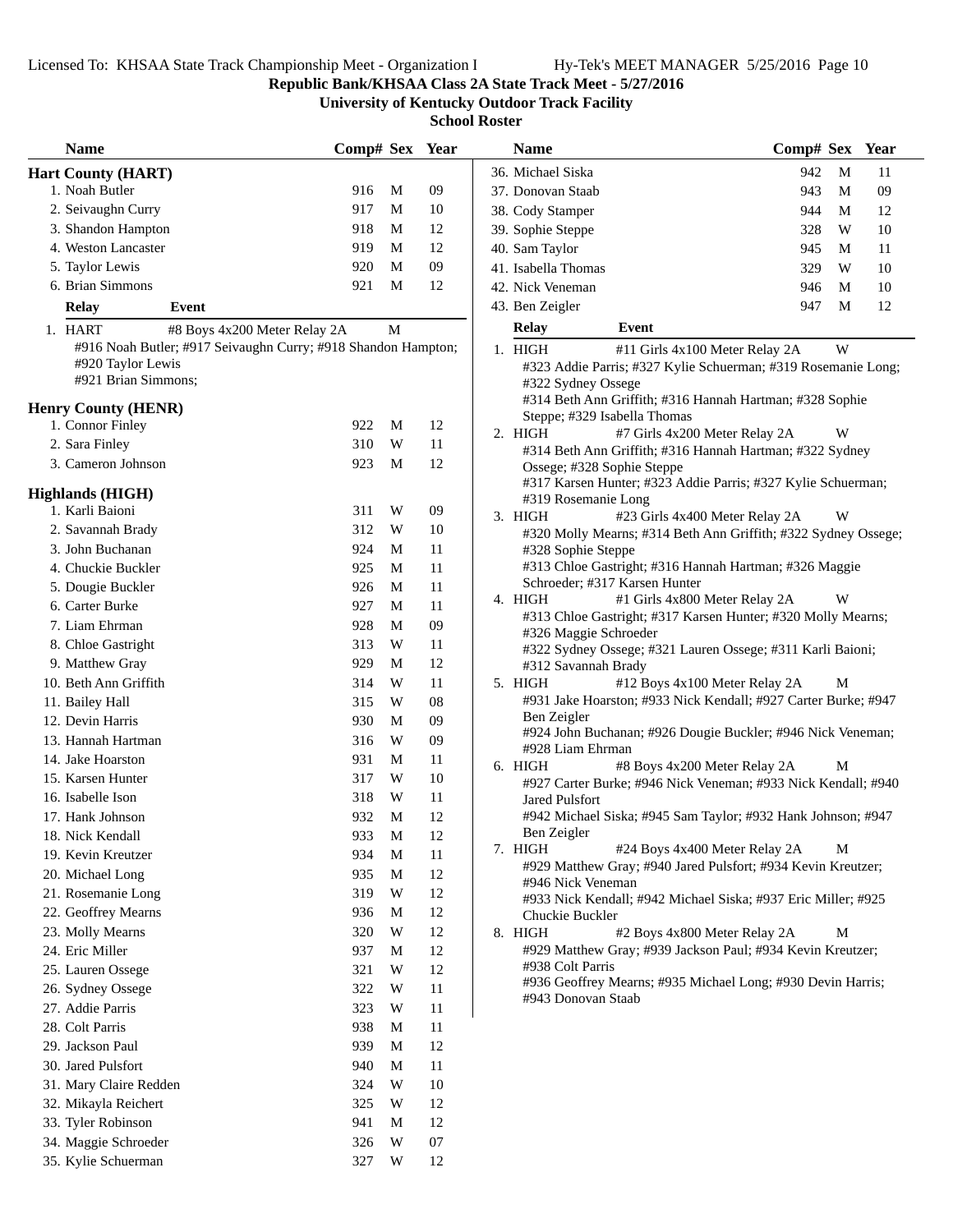**Republic Bank/KHSAA Class 2A State Track Meet - 5/27/2016**

**University of Kentucky Outdoor Track Facility**

| <b>Name</b>                                                                                                         |                                                                                                                                                                                                                                                                                                                                 | Comp# Sex Year |             |        | <b>Name</b> | Comp# Sex Year |
|---------------------------------------------------------------------------------------------------------------------|---------------------------------------------------------------------------------------------------------------------------------------------------------------------------------------------------------------------------------------------------------------------------------------------------------------------------------|----------------|-------------|--------|-------------|----------------|
| Holmes (HOLM)                                                                                                       |                                                                                                                                                                                                                                                                                                                                 |                |             |        |             |                |
| 1. Desean Brumfield                                                                                                 |                                                                                                                                                                                                                                                                                                                                 | 948            | M           | 12     |             |                |
| 2. Eric Dearborn                                                                                                    |                                                                                                                                                                                                                                                                                                                                 | 949            | M           | 12     |             |                |
| 3. Seth Hille                                                                                                       |                                                                                                                                                                                                                                                                                                                                 | 950            | M           | 11     |             |                |
| 4. Jb Hoskins                                                                                                       |                                                                                                                                                                                                                                                                                                                                 | 951            | M           | 09     |             |                |
| 5. Shawndale Mincy                                                                                                  |                                                                                                                                                                                                                                                                                                                                 | 952            | M           | 12     |             |                |
| 6. Ahmad Sherman                                                                                                    |                                                                                                                                                                                                                                                                                                                                 | 953            | M           | 10     |             |                |
| 7. Orry Timmerding                                                                                                  |                                                                                                                                                                                                                                                                                                                                 | 954            | M           | $10\,$ |             |                |
| <b>Relay</b>                                                                                                        | <b>Event</b>                                                                                                                                                                                                                                                                                                                    |                |             |        |             |                |
| 1. HOLM<br>#951 Jb Hoskins<br>Timmerding;                                                                           | #12 Boys 4x100 Meter Relay 2A<br>#948 Desean Brumfield; #950 Seth Hille; #952 Shawndale Mincy;<br>#949 Eric Dearborn; #953 Ahmad Sherman; #954 Orry                                                                                                                                                                             |                | M           |        |             |                |
| 2. HOLM<br>#951 Jb Hoskins<br>Sherman;                                                                              | #8 Boys 4x200 Meter Relay 2A<br>#948 Desean Brumfield; #952 Shawndale Mincy; #950 Seth Hille;<br>#949 Eric Dearborn; #954 Orry Timmerding; #953 Ahmad                                                                                                                                                                           |                | M           |        |             |                |
| <b>Hopkins County Central (HOPC)</b>                                                                                |                                                                                                                                                                                                                                                                                                                                 |                |             |        |             |                |
| 1. Shelby Abbott                                                                                                    |                                                                                                                                                                                                                                                                                                                                 | 330            | W           | 12     |             |                |
| 2. Makenzie Arnett                                                                                                  |                                                                                                                                                                                                                                                                                                                                 | 331            | W           | 12     |             |                |
| 3. Bruce Austin                                                                                                     |                                                                                                                                                                                                                                                                                                                                 | 955            | M           | 12     |             |                |
| 4. Abigail Brown                                                                                                    |                                                                                                                                                                                                                                                                                                                                 | 332            | W           | 10     |             |                |
| 5. Carl Brown                                                                                                       |                                                                                                                                                                                                                                                                                                                                 | 956            | M           | 08     |             |                |
| 6. Mason Burgett                                                                                                    |                                                                                                                                                                                                                                                                                                                                 | 957            | M           | 11     |             |                |
| 7. Michael Carter                                                                                                   |                                                                                                                                                                                                                                                                                                                                 | 958            | M           | 10     |             |                |
| 8. Myles Davis                                                                                                      |                                                                                                                                                                                                                                                                                                                                 | 959            | M           | 12     |             |                |
| 9. Quavion Durham                                                                                                   |                                                                                                                                                                                                                                                                                                                                 | 960            | M           | 12     |             |                |
| 10. Abigail Foster                                                                                                  |                                                                                                                                                                                                                                                                                                                                 | 333            | W           | 11     |             |                |
| 11. De'Asjah Jackson                                                                                                |                                                                                                                                                                                                                                                                                                                                 | 334            | W           | 10     |             |                |
| 12. Makayla Jackson                                                                                                 |                                                                                                                                                                                                                                                                                                                                 | 335            | W           | $09$   |             |                |
| 13. Marquis Jackson                                                                                                 |                                                                                                                                                                                                                                                                                                                                 | 961            | M           | 09     |             |                |
| 14. Jonathan Jarvis                                                                                                 |                                                                                                                                                                                                                                                                                                                                 | 962            | M           | 12     |             |                |
| 15. Devon Jernigan                                                                                                  |                                                                                                                                                                                                                                                                                                                                 | 963            | $\mathbf M$ | 12     |             |                |
| 16. Aaron Morris                                                                                                    |                                                                                                                                                                                                                                                                                                                                 | 964            | M           | 12     |             |                |
| 17. Carolyn Norton                                                                                                  |                                                                                                                                                                                                                                                                                                                                 | 336            | W           | 10     |             |                |
| 18. Shelby Shadrick                                                                                                 |                                                                                                                                                                                                                                                                                                                                 | 337            | W           | 10     |             |                |
| 19. Gabrielle Shultz                                                                                                |                                                                                                                                                                                                                                                                                                                                 | 338            | W           | 09     |             |                |
| 20. Morgan Spears                                                                                                   |                                                                                                                                                                                                                                                                                                                                 | 339            | W           | 09     |             |                |
| 21. Braden Tabor                                                                                                    |                                                                                                                                                                                                                                                                                                                                 | 965            | M           | 11     |             |                |
| <b>Relay</b>                                                                                                        | Event                                                                                                                                                                                                                                                                                                                           |                |             |        |             |                |
| 1. HOPC<br>Spears; #336 Carolyn Norton<br>#338 Gabrielle Shultz<br>2. HOPC<br>Devon Jernigan<br>#960 Quavion Durham | #23 Girls 4x400 Meter Relay 2A<br>#334 De'Asjah Jackson; #335 Makayla Jackson; #339 Morgan<br>#332 Abigail Brown; #333 Abigail Foster; #337 Shelby Shadrick;<br>#8 Boys 4x200 Meter Relay 2A<br>#956 Carl Brown; #955 Bruce Austin; #958 Michael Carter; #963<br>#962 Jonathan Jarvis; #961 Marquis Jackson; #964 Aaron Morris; |                | W<br>M      |        |             |                |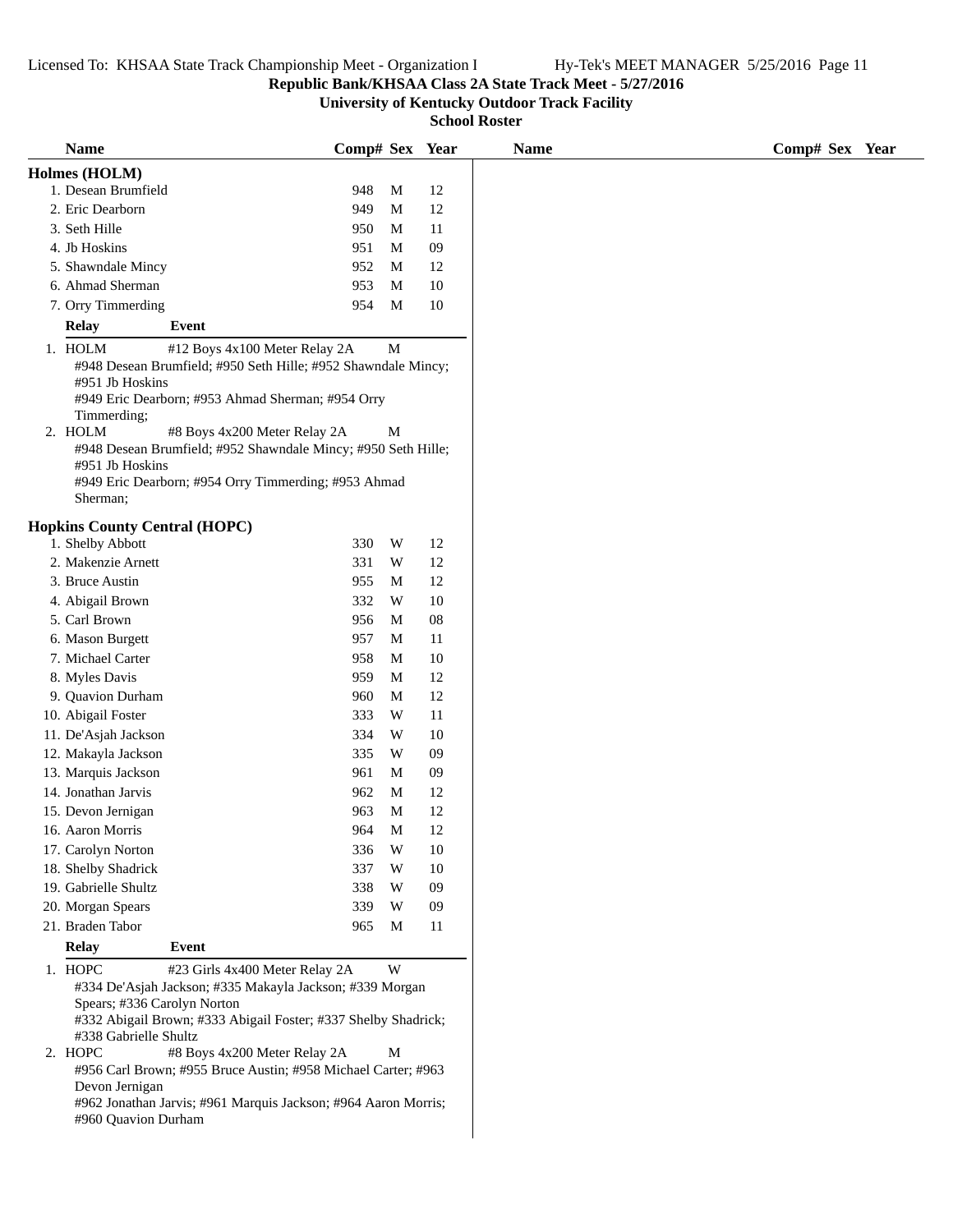**Republic Bank/KHSAA Class 2A State Track Meet - 5/27/2016**

**University of Kentucky Outdoor Track Facility**

| 5. JHAR<br>M<br>#8 Boys 4x200 Meter Relay 2A<br><b>John Hardin (JHAR)</b><br>#970 Cameron Doss; #972 Darion Keener; #977 Anthony Polite;<br>1. Maryam Atiyani<br>340<br>W<br>07<br>#968 Jahari Burnett<br>W<br>$10\,$<br>2. Angelina Avignone<br>341<br>#975 Bryan O' Neil; #974 Malik Mcgregor; #973 Te'vante Leon;<br>3. Paul Avignone<br>M<br>11<br>966<br>#24 Boys 4x400 Meter Relay 2A<br>6. JHAR<br>М<br>W<br>10<br>4. Aubreyanna Barnes<br>342<br>#968 Jahari Burnett; #969 Korie Cleveland; #970 Cameron Doss;<br>5. Taylor Bell<br>343<br>W<br>10<br>#977 Anthony Polite<br>6. Marniece Beverly<br>344<br>W<br>10<br>#973 Te'vante Leon; #967 Raleigh Boulware; #978 Marcell<br>7. Raleigh Boulware<br>967<br>11<br>M<br>Randall;<br>7. JHAR<br>8. Jazman Branche<br>10<br>#2 Boys 4x800 Meter Relay 2A<br>М<br>345<br>W<br>#966 Paul Avignone; #967 Raleigh Boulware; #968 Jahari Burnett;<br>9. Carlitta Brown<br>346<br>W<br>11<br>#978 Marcell Randall<br>10. Jahari Burnett<br>968<br>11<br>M<br>#971 Tyler Haws; #970 Cameron Doss; #976 John Parvin;<br>11. Korie Cleveland<br>969<br>M<br>11<br>12. Cameron Doss<br>970<br>M<br>11<br><b>Johnson Central (JOHN)</b><br>1. Sean Curtis<br>979<br>M<br>W<br>09<br>11<br>13. Jenna Grogan<br>347<br>2. Steven Gound<br>980<br>M<br>10<br>14. Chrystal Guzman<br>348<br>W<br>11<br>W<br>3. Katie Wells<br>359<br>09<br>12<br>15. Tyler Haws<br>971<br>M<br>4. Marcus Wells<br>981<br>M<br>10<br>12<br>349<br>W<br>16. Tyra Jackson<br>17. Kemya Jones<br>350<br>W<br>11<br><b>Knott County Central (KNOT)</b><br>12<br>18. Darion Keener<br>972<br>M<br>1. Summer Anderson<br>W<br>10<br>360<br>973<br>09<br>19. Te'vante Leon<br>M<br>2. Madison Ashley<br>361<br>W<br>09<br>20. Iyanna McDonald<br>351<br>W<br>07<br>3. Dakota Combs<br>362<br>W<br>09<br>974<br>M<br>10<br>21. Malik Mcgregor<br>4. Jodi Hall<br>363<br>W<br>10<br>W<br>22. Mya Muschette<br>352<br>11<br>W<br>5. Cierra Harris<br>364<br>10<br>W<br>10<br>23. Jordan Nelson<br>353<br>W<br>6. Jada Higgins<br>365<br>09<br>W<br>354<br>07<br>24. Kylee Newton<br>7. Georgia Hoffman<br>W<br>09<br>366<br>25. Bryan O' Neil<br>975<br>M<br>11<br>8. Maggie Hoffman<br>367<br>W<br>11<br>26. John Parvin<br>976<br>M<br>12<br>9. Claire Hunter<br>W<br>368<br>07<br>977<br>M<br>12<br>27. Anthony Polite<br>W<br>10. Kathryn Hunter<br>09<br>369<br>978<br>12<br>28. Marcell Randall<br>M<br>11. Sarah Hunter<br>370<br>W<br>11<br>355<br>W<br>09<br>29. Malaysia Reed<br>12. Hannah Hurt<br>371<br>W<br>12<br>30. Zinaija Reed<br>356<br>W<br>10<br>13. Whitney Lewis<br>372<br>W<br>12<br>31. Mei Whittaker<br>357<br>W<br>10<br>14. Katie Slone<br>373<br>W<br>11<br>${\bf 08}$<br>32. Alexis Witherspoon<br>358<br>W<br>15. Stacey Stamper<br>374<br>W<br>12<br><b>Relay</b><br>Event<br>16. Kristen Waugh<br>375<br>W<br>11<br>1. JHAR<br>W<br>#7 Girls 4x200 Meter Relay 2A<br><b>Relay</b><br>Event<br>#350 Kemya Jones; #352 Mya Muschette; #353 Jordan Nelson;<br>1. KNOT<br>#11 Girls 4x100 Meter Relay 2A<br>W<br>#356 Zinaija Reed<br>#369 Kathryn Hunter; #365 Jada Higgins; #375 Kristen Waugh;<br>#344 Marniece Beverly; #355 Malaysia Reed; #346 Carlitta Brown;<br>#370 Sarah Hunter<br>#342 Aubreyanna Barnes<br>#374 Stacey Stamper; #373 Katie Slone; #364 Cierra Harris; #362<br>2. JHAR<br>#23 Girls 4x400 Meter Relay 2A<br>W<br>Dakota Combs<br>#345 Jazman Branche; #348 Chrystal Guzman; #355 Malaysia<br>2. KNOT<br>#7 Girls 4x200 Meter Relay 2A<br>W<br>Reed; #358 Alexis Witherspoon<br>#369 Kathryn Hunter; #374 Stacey Stamper; #375 Kristen Waugh;<br>#343 Taylor Bell; #344 Marniece Beverly; #356 Zinaija Reed; #342<br>#370 Sarah Hunter<br>Aubreyanna Barnes<br>#366 Georgia Hoffman; #373 Katie Slone; #361 Madison Ashley;<br>#1 Girls 4x800 Meter Relay 2A<br>W<br>3. JHAR<br>#360 Summer Anderson<br>#345 Jazman Branche; #347 Jenna Grogan; #351 Iyanna<br>3. KNOT<br>W<br>#23 Girls 4x400 Meter Relay 2A<br>McDonald; #354 Kylee Newton<br>#367 Maggie Hoffman; #374 Stacey Stamper; #375 Kristen Waugh;<br>#348 Chrystal Guzman; #340 Maryam Atiyani; #341 Angelina<br>#360 Summer Anderson<br>Avignone; #357 Mei Whittaker<br>#366 Georgia Hoffman; #363 Jodi Hall; #370 Sarah Hunter; #368<br>4. JHAR<br>#12 Boys 4x100 Meter Relay 2A<br>M<br>Claire Hunter<br>#972 Darion Keener; #973 Te'vante Leon; #974 Malik Mcgregor;<br>#977 Anthony Polite<br>#968 Jahari Burnett; #975 Bryan O' Neil; | <b>Name</b> | Comp# Sex Year |  | <b>Name</b> | Comp# Sex Year |  |
|------------------------------------------------------------------------------------------------------------------------------------------------------------------------------------------------------------------------------------------------------------------------------------------------------------------------------------------------------------------------------------------------------------------------------------------------------------------------------------------------------------------------------------------------------------------------------------------------------------------------------------------------------------------------------------------------------------------------------------------------------------------------------------------------------------------------------------------------------------------------------------------------------------------------------------------------------------------------------------------------------------------------------------------------------------------------------------------------------------------------------------------------------------------------------------------------------------------------------------------------------------------------------------------------------------------------------------------------------------------------------------------------------------------------------------------------------------------------------------------------------------------------------------------------------------------------------------------------------------------------------------------------------------------------------------------------------------------------------------------------------------------------------------------------------------------------------------------------------------------------------------------------------------------------------------------------------------------------------------------------------------------------------------------------------------------------------------------------------------------------------------------------------------------------------------------------------------------------------------------------------------------------------------------------------------------------------------------------------------------------------------------------------------------------------------------------------------------------------------------------------------------------------------------------------------------------------------------------------------------------------------------------------------------------------------------------------------------------------------------------------------------------------------------------------------------------------------------------------------------------------------------------------------------------------------------------------------------------------------------------------------------------------------------------------------------------------------------------------------------------------------------------------------------------------------------------------------------------------------------------------------------------------------------------------------------------------------------------------------------------------------------------------------------------------------------------------------------------------------------------------------------------------------------------------------------------------------------------------------------------------------------------------------------------------------------------------------------------------------------------------------------------------------------------------------------------------------------------------------------------------------------------------------------------------------------------------------------------------------------------------------------------------------------------------------------------------------------------------------------------------------------------------------------------------------------------------------------------------------------------------------------------------------------------------------------------------------------------------------------------------------------------------------------------------------------------------------------------------|-------------|----------------|--|-------------|----------------|--|
|                                                                                                                                                                                                                                                                                                                                                                                                                                                                                                                                                                                                                                                                                                                                                                                                                                                                                                                                                                                                                                                                                                                                                                                                                                                                                                                                                                                                                                                                                                                                                                                                                                                                                                                                                                                                                                                                                                                                                                                                                                                                                                                                                                                                                                                                                                                                                                                                                                                                                                                                                                                                                                                                                                                                                                                                                                                                                                                                                                                                                                                                                                                                                                                                                                                                                                                                                                                                                                                                                                                                                                                                                                                                                                                                                                                                                                                                                                                                                                                                                                                                                                                                                                                                                                                                                                                                                                                                                                                                              |             |                |  |             |                |  |
|                                                                                                                                                                                                                                                                                                                                                                                                                                                                                                                                                                                                                                                                                                                                                                                                                                                                                                                                                                                                                                                                                                                                                                                                                                                                                                                                                                                                                                                                                                                                                                                                                                                                                                                                                                                                                                                                                                                                                                                                                                                                                                                                                                                                                                                                                                                                                                                                                                                                                                                                                                                                                                                                                                                                                                                                                                                                                                                                                                                                                                                                                                                                                                                                                                                                                                                                                                                                                                                                                                                                                                                                                                                                                                                                                                                                                                                                                                                                                                                                                                                                                                                                                                                                                                                                                                                                                                                                                                                                              |             |                |  |             |                |  |
|                                                                                                                                                                                                                                                                                                                                                                                                                                                                                                                                                                                                                                                                                                                                                                                                                                                                                                                                                                                                                                                                                                                                                                                                                                                                                                                                                                                                                                                                                                                                                                                                                                                                                                                                                                                                                                                                                                                                                                                                                                                                                                                                                                                                                                                                                                                                                                                                                                                                                                                                                                                                                                                                                                                                                                                                                                                                                                                                                                                                                                                                                                                                                                                                                                                                                                                                                                                                                                                                                                                                                                                                                                                                                                                                                                                                                                                                                                                                                                                                                                                                                                                                                                                                                                                                                                                                                                                                                                                                              |             |                |  |             |                |  |
|                                                                                                                                                                                                                                                                                                                                                                                                                                                                                                                                                                                                                                                                                                                                                                                                                                                                                                                                                                                                                                                                                                                                                                                                                                                                                                                                                                                                                                                                                                                                                                                                                                                                                                                                                                                                                                                                                                                                                                                                                                                                                                                                                                                                                                                                                                                                                                                                                                                                                                                                                                                                                                                                                                                                                                                                                                                                                                                                                                                                                                                                                                                                                                                                                                                                                                                                                                                                                                                                                                                                                                                                                                                                                                                                                                                                                                                                                                                                                                                                                                                                                                                                                                                                                                                                                                                                                                                                                                                                              |             |                |  |             |                |  |
|                                                                                                                                                                                                                                                                                                                                                                                                                                                                                                                                                                                                                                                                                                                                                                                                                                                                                                                                                                                                                                                                                                                                                                                                                                                                                                                                                                                                                                                                                                                                                                                                                                                                                                                                                                                                                                                                                                                                                                                                                                                                                                                                                                                                                                                                                                                                                                                                                                                                                                                                                                                                                                                                                                                                                                                                                                                                                                                                                                                                                                                                                                                                                                                                                                                                                                                                                                                                                                                                                                                                                                                                                                                                                                                                                                                                                                                                                                                                                                                                                                                                                                                                                                                                                                                                                                                                                                                                                                                                              |             |                |  |             |                |  |
|                                                                                                                                                                                                                                                                                                                                                                                                                                                                                                                                                                                                                                                                                                                                                                                                                                                                                                                                                                                                                                                                                                                                                                                                                                                                                                                                                                                                                                                                                                                                                                                                                                                                                                                                                                                                                                                                                                                                                                                                                                                                                                                                                                                                                                                                                                                                                                                                                                                                                                                                                                                                                                                                                                                                                                                                                                                                                                                                                                                                                                                                                                                                                                                                                                                                                                                                                                                                                                                                                                                                                                                                                                                                                                                                                                                                                                                                                                                                                                                                                                                                                                                                                                                                                                                                                                                                                                                                                                                                              |             |                |  |             |                |  |
|                                                                                                                                                                                                                                                                                                                                                                                                                                                                                                                                                                                                                                                                                                                                                                                                                                                                                                                                                                                                                                                                                                                                                                                                                                                                                                                                                                                                                                                                                                                                                                                                                                                                                                                                                                                                                                                                                                                                                                                                                                                                                                                                                                                                                                                                                                                                                                                                                                                                                                                                                                                                                                                                                                                                                                                                                                                                                                                                                                                                                                                                                                                                                                                                                                                                                                                                                                                                                                                                                                                                                                                                                                                                                                                                                                                                                                                                                                                                                                                                                                                                                                                                                                                                                                                                                                                                                                                                                                                                              |             |                |  |             |                |  |
|                                                                                                                                                                                                                                                                                                                                                                                                                                                                                                                                                                                                                                                                                                                                                                                                                                                                                                                                                                                                                                                                                                                                                                                                                                                                                                                                                                                                                                                                                                                                                                                                                                                                                                                                                                                                                                                                                                                                                                                                                                                                                                                                                                                                                                                                                                                                                                                                                                                                                                                                                                                                                                                                                                                                                                                                                                                                                                                                                                                                                                                                                                                                                                                                                                                                                                                                                                                                                                                                                                                                                                                                                                                                                                                                                                                                                                                                                                                                                                                                                                                                                                                                                                                                                                                                                                                                                                                                                                                                              |             |                |  |             |                |  |
|                                                                                                                                                                                                                                                                                                                                                                                                                                                                                                                                                                                                                                                                                                                                                                                                                                                                                                                                                                                                                                                                                                                                                                                                                                                                                                                                                                                                                                                                                                                                                                                                                                                                                                                                                                                                                                                                                                                                                                                                                                                                                                                                                                                                                                                                                                                                                                                                                                                                                                                                                                                                                                                                                                                                                                                                                                                                                                                                                                                                                                                                                                                                                                                                                                                                                                                                                                                                                                                                                                                                                                                                                                                                                                                                                                                                                                                                                                                                                                                                                                                                                                                                                                                                                                                                                                                                                                                                                                                                              |             |                |  |             |                |  |
|                                                                                                                                                                                                                                                                                                                                                                                                                                                                                                                                                                                                                                                                                                                                                                                                                                                                                                                                                                                                                                                                                                                                                                                                                                                                                                                                                                                                                                                                                                                                                                                                                                                                                                                                                                                                                                                                                                                                                                                                                                                                                                                                                                                                                                                                                                                                                                                                                                                                                                                                                                                                                                                                                                                                                                                                                                                                                                                                                                                                                                                                                                                                                                                                                                                                                                                                                                                                                                                                                                                                                                                                                                                                                                                                                                                                                                                                                                                                                                                                                                                                                                                                                                                                                                                                                                                                                                                                                                                                              |             |                |  |             |                |  |
|                                                                                                                                                                                                                                                                                                                                                                                                                                                                                                                                                                                                                                                                                                                                                                                                                                                                                                                                                                                                                                                                                                                                                                                                                                                                                                                                                                                                                                                                                                                                                                                                                                                                                                                                                                                                                                                                                                                                                                                                                                                                                                                                                                                                                                                                                                                                                                                                                                                                                                                                                                                                                                                                                                                                                                                                                                                                                                                                                                                                                                                                                                                                                                                                                                                                                                                                                                                                                                                                                                                                                                                                                                                                                                                                                                                                                                                                                                                                                                                                                                                                                                                                                                                                                                                                                                                                                                                                                                                                              |             |                |  |             |                |  |
|                                                                                                                                                                                                                                                                                                                                                                                                                                                                                                                                                                                                                                                                                                                                                                                                                                                                                                                                                                                                                                                                                                                                                                                                                                                                                                                                                                                                                                                                                                                                                                                                                                                                                                                                                                                                                                                                                                                                                                                                                                                                                                                                                                                                                                                                                                                                                                                                                                                                                                                                                                                                                                                                                                                                                                                                                                                                                                                                                                                                                                                                                                                                                                                                                                                                                                                                                                                                                                                                                                                                                                                                                                                                                                                                                                                                                                                                                                                                                                                                                                                                                                                                                                                                                                                                                                                                                                                                                                                                              |             |                |  |             |                |  |
|                                                                                                                                                                                                                                                                                                                                                                                                                                                                                                                                                                                                                                                                                                                                                                                                                                                                                                                                                                                                                                                                                                                                                                                                                                                                                                                                                                                                                                                                                                                                                                                                                                                                                                                                                                                                                                                                                                                                                                                                                                                                                                                                                                                                                                                                                                                                                                                                                                                                                                                                                                                                                                                                                                                                                                                                                                                                                                                                                                                                                                                                                                                                                                                                                                                                                                                                                                                                                                                                                                                                                                                                                                                                                                                                                                                                                                                                                                                                                                                                                                                                                                                                                                                                                                                                                                                                                                                                                                                                              |             |                |  |             |                |  |
|                                                                                                                                                                                                                                                                                                                                                                                                                                                                                                                                                                                                                                                                                                                                                                                                                                                                                                                                                                                                                                                                                                                                                                                                                                                                                                                                                                                                                                                                                                                                                                                                                                                                                                                                                                                                                                                                                                                                                                                                                                                                                                                                                                                                                                                                                                                                                                                                                                                                                                                                                                                                                                                                                                                                                                                                                                                                                                                                                                                                                                                                                                                                                                                                                                                                                                                                                                                                                                                                                                                                                                                                                                                                                                                                                                                                                                                                                                                                                                                                                                                                                                                                                                                                                                                                                                                                                                                                                                                                              |             |                |  |             |                |  |
|                                                                                                                                                                                                                                                                                                                                                                                                                                                                                                                                                                                                                                                                                                                                                                                                                                                                                                                                                                                                                                                                                                                                                                                                                                                                                                                                                                                                                                                                                                                                                                                                                                                                                                                                                                                                                                                                                                                                                                                                                                                                                                                                                                                                                                                                                                                                                                                                                                                                                                                                                                                                                                                                                                                                                                                                                                                                                                                                                                                                                                                                                                                                                                                                                                                                                                                                                                                                                                                                                                                                                                                                                                                                                                                                                                                                                                                                                                                                                                                                                                                                                                                                                                                                                                                                                                                                                                                                                                                                              |             |                |  |             |                |  |
|                                                                                                                                                                                                                                                                                                                                                                                                                                                                                                                                                                                                                                                                                                                                                                                                                                                                                                                                                                                                                                                                                                                                                                                                                                                                                                                                                                                                                                                                                                                                                                                                                                                                                                                                                                                                                                                                                                                                                                                                                                                                                                                                                                                                                                                                                                                                                                                                                                                                                                                                                                                                                                                                                                                                                                                                                                                                                                                                                                                                                                                                                                                                                                                                                                                                                                                                                                                                                                                                                                                                                                                                                                                                                                                                                                                                                                                                                                                                                                                                                                                                                                                                                                                                                                                                                                                                                                                                                                                                              |             |                |  |             |                |  |
|                                                                                                                                                                                                                                                                                                                                                                                                                                                                                                                                                                                                                                                                                                                                                                                                                                                                                                                                                                                                                                                                                                                                                                                                                                                                                                                                                                                                                                                                                                                                                                                                                                                                                                                                                                                                                                                                                                                                                                                                                                                                                                                                                                                                                                                                                                                                                                                                                                                                                                                                                                                                                                                                                                                                                                                                                                                                                                                                                                                                                                                                                                                                                                                                                                                                                                                                                                                                                                                                                                                                                                                                                                                                                                                                                                                                                                                                                                                                                                                                                                                                                                                                                                                                                                                                                                                                                                                                                                                                              |             |                |  |             |                |  |
|                                                                                                                                                                                                                                                                                                                                                                                                                                                                                                                                                                                                                                                                                                                                                                                                                                                                                                                                                                                                                                                                                                                                                                                                                                                                                                                                                                                                                                                                                                                                                                                                                                                                                                                                                                                                                                                                                                                                                                                                                                                                                                                                                                                                                                                                                                                                                                                                                                                                                                                                                                                                                                                                                                                                                                                                                                                                                                                                                                                                                                                                                                                                                                                                                                                                                                                                                                                                                                                                                                                                                                                                                                                                                                                                                                                                                                                                                                                                                                                                                                                                                                                                                                                                                                                                                                                                                                                                                                                                              |             |                |  |             |                |  |
|                                                                                                                                                                                                                                                                                                                                                                                                                                                                                                                                                                                                                                                                                                                                                                                                                                                                                                                                                                                                                                                                                                                                                                                                                                                                                                                                                                                                                                                                                                                                                                                                                                                                                                                                                                                                                                                                                                                                                                                                                                                                                                                                                                                                                                                                                                                                                                                                                                                                                                                                                                                                                                                                                                                                                                                                                                                                                                                                                                                                                                                                                                                                                                                                                                                                                                                                                                                                                                                                                                                                                                                                                                                                                                                                                                                                                                                                                                                                                                                                                                                                                                                                                                                                                                                                                                                                                                                                                                                                              |             |                |  |             |                |  |
|                                                                                                                                                                                                                                                                                                                                                                                                                                                                                                                                                                                                                                                                                                                                                                                                                                                                                                                                                                                                                                                                                                                                                                                                                                                                                                                                                                                                                                                                                                                                                                                                                                                                                                                                                                                                                                                                                                                                                                                                                                                                                                                                                                                                                                                                                                                                                                                                                                                                                                                                                                                                                                                                                                                                                                                                                                                                                                                                                                                                                                                                                                                                                                                                                                                                                                                                                                                                                                                                                                                                                                                                                                                                                                                                                                                                                                                                                                                                                                                                                                                                                                                                                                                                                                                                                                                                                                                                                                                                              |             |                |  |             |                |  |
|                                                                                                                                                                                                                                                                                                                                                                                                                                                                                                                                                                                                                                                                                                                                                                                                                                                                                                                                                                                                                                                                                                                                                                                                                                                                                                                                                                                                                                                                                                                                                                                                                                                                                                                                                                                                                                                                                                                                                                                                                                                                                                                                                                                                                                                                                                                                                                                                                                                                                                                                                                                                                                                                                                                                                                                                                                                                                                                                                                                                                                                                                                                                                                                                                                                                                                                                                                                                                                                                                                                                                                                                                                                                                                                                                                                                                                                                                                                                                                                                                                                                                                                                                                                                                                                                                                                                                                                                                                                                              |             |                |  |             |                |  |
|                                                                                                                                                                                                                                                                                                                                                                                                                                                                                                                                                                                                                                                                                                                                                                                                                                                                                                                                                                                                                                                                                                                                                                                                                                                                                                                                                                                                                                                                                                                                                                                                                                                                                                                                                                                                                                                                                                                                                                                                                                                                                                                                                                                                                                                                                                                                                                                                                                                                                                                                                                                                                                                                                                                                                                                                                                                                                                                                                                                                                                                                                                                                                                                                                                                                                                                                                                                                                                                                                                                                                                                                                                                                                                                                                                                                                                                                                                                                                                                                                                                                                                                                                                                                                                                                                                                                                                                                                                                                              |             |                |  |             |                |  |
|                                                                                                                                                                                                                                                                                                                                                                                                                                                                                                                                                                                                                                                                                                                                                                                                                                                                                                                                                                                                                                                                                                                                                                                                                                                                                                                                                                                                                                                                                                                                                                                                                                                                                                                                                                                                                                                                                                                                                                                                                                                                                                                                                                                                                                                                                                                                                                                                                                                                                                                                                                                                                                                                                                                                                                                                                                                                                                                                                                                                                                                                                                                                                                                                                                                                                                                                                                                                                                                                                                                                                                                                                                                                                                                                                                                                                                                                                                                                                                                                                                                                                                                                                                                                                                                                                                                                                                                                                                                                              |             |                |  |             |                |  |
|                                                                                                                                                                                                                                                                                                                                                                                                                                                                                                                                                                                                                                                                                                                                                                                                                                                                                                                                                                                                                                                                                                                                                                                                                                                                                                                                                                                                                                                                                                                                                                                                                                                                                                                                                                                                                                                                                                                                                                                                                                                                                                                                                                                                                                                                                                                                                                                                                                                                                                                                                                                                                                                                                                                                                                                                                                                                                                                                                                                                                                                                                                                                                                                                                                                                                                                                                                                                                                                                                                                                                                                                                                                                                                                                                                                                                                                                                                                                                                                                                                                                                                                                                                                                                                                                                                                                                                                                                                                                              |             |                |  |             |                |  |
|                                                                                                                                                                                                                                                                                                                                                                                                                                                                                                                                                                                                                                                                                                                                                                                                                                                                                                                                                                                                                                                                                                                                                                                                                                                                                                                                                                                                                                                                                                                                                                                                                                                                                                                                                                                                                                                                                                                                                                                                                                                                                                                                                                                                                                                                                                                                                                                                                                                                                                                                                                                                                                                                                                                                                                                                                                                                                                                                                                                                                                                                                                                                                                                                                                                                                                                                                                                                                                                                                                                                                                                                                                                                                                                                                                                                                                                                                                                                                                                                                                                                                                                                                                                                                                                                                                                                                                                                                                                                              |             |                |  |             |                |  |
|                                                                                                                                                                                                                                                                                                                                                                                                                                                                                                                                                                                                                                                                                                                                                                                                                                                                                                                                                                                                                                                                                                                                                                                                                                                                                                                                                                                                                                                                                                                                                                                                                                                                                                                                                                                                                                                                                                                                                                                                                                                                                                                                                                                                                                                                                                                                                                                                                                                                                                                                                                                                                                                                                                                                                                                                                                                                                                                                                                                                                                                                                                                                                                                                                                                                                                                                                                                                                                                                                                                                                                                                                                                                                                                                                                                                                                                                                                                                                                                                                                                                                                                                                                                                                                                                                                                                                                                                                                                                              |             |                |  |             |                |  |
|                                                                                                                                                                                                                                                                                                                                                                                                                                                                                                                                                                                                                                                                                                                                                                                                                                                                                                                                                                                                                                                                                                                                                                                                                                                                                                                                                                                                                                                                                                                                                                                                                                                                                                                                                                                                                                                                                                                                                                                                                                                                                                                                                                                                                                                                                                                                                                                                                                                                                                                                                                                                                                                                                                                                                                                                                                                                                                                                                                                                                                                                                                                                                                                                                                                                                                                                                                                                                                                                                                                                                                                                                                                                                                                                                                                                                                                                                                                                                                                                                                                                                                                                                                                                                                                                                                                                                                                                                                                                              |             |                |  |             |                |  |
|                                                                                                                                                                                                                                                                                                                                                                                                                                                                                                                                                                                                                                                                                                                                                                                                                                                                                                                                                                                                                                                                                                                                                                                                                                                                                                                                                                                                                                                                                                                                                                                                                                                                                                                                                                                                                                                                                                                                                                                                                                                                                                                                                                                                                                                                                                                                                                                                                                                                                                                                                                                                                                                                                                                                                                                                                                                                                                                                                                                                                                                                                                                                                                                                                                                                                                                                                                                                                                                                                                                                                                                                                                                                                                                                                                                                                                                                                                                                                                                                                                                                                                                                                                                                                                                                                                                                                                                                                                                                              |             |                |  |             |                |  |
|                                                                                                                                                                                                                                                                                                                                                                                                                                                                                                                                                                                                                                                                                                                                                                                                                                                                                                                                                                                                                                                                                                                                                                                                                                                                                                                                                                                                                                                                                                                                                                                                                                                                                                                                                                                                                                                                                                                                                                                                                                                                                                                                                                                                                                                                                                                                                                                                                                                                                                                                                                                                                                                                                                                                                                                                                                                                                                                                                                                                                                                                                                                                                                                                                                                                                                                                                                                                                                                                                                                                                                                                                                                                                                                                                                                                                                                                                                                                                                                                                                                                                                                                                                                                                                                                                                                                                                                                                                                                              |             |                |  |             |                |  |
|                                                                                                                                                                                                                                                                                                                                                                                                                                                                                                                                                                                                                                                                                                                                                                                                                                                                                                                                                                                                                                                                                                                                                                                                                                                                                                                                                                                                                                                                                                                                                                                                                                                                                                                                                                                                                                                                                                                                                                                                                                                                                                                                                                                                                                                                                                                                                                                                                                                                                                                                                                                                                                                                                                                                                                                                                                                                                                                                                                                                                                                                                                                                                                                                                                                                                                                                                                                                                                                                                                                                                                                                                                                                                                                                                                                                                                                                                                                                                                                                                                                                                                                                                                                                                                                                                                                                                                                                                                                                              |             |                |  |             |                |  |
|                                                                                                                                                                                                                                                                                                                                                                                                                                                                                                                                                                                                                                                                                                                                                                                                                                                                                                                                                                                                                                                                                                                                                                                                                                                                                                                                                                                                                                                                                                                                                                                                                                                                                                                                                                                                                                                                                                                                                                                                                                                                                                                                                                                                                                                                                                                                                                                                                                                                                                                                                                                                                                                                                                                                                                                                                                                                                                                                                                                                                                                                                                                                                                                                                                                                                                                                                                                                                                                                                                                                                                                                                                                                                                                                                                                                                                                                                                                                                                                                                                                                                                                                                                                                                                                                                                                                                                                                                                                                              |             |                |  |             |                |  |
|                                                                                                                                                                                                                                                                                                                                                                                                                                                                                                                                                                                                                                                                                                                                                                                                                                                                                                                                                                                                                                                                                                                                                                                                                                                                                                                                                                                                                                                                                                                                                                                                                                                                                                                                                                                                                                                                                                                                                                                                                                                                                                                                                                                                                                                                                                                                                                                                                                                                                                                                                                                                                                                                                                                                                                                                                                                                                                                                                                                                                                                                                                                                                                                                                                                                                                                                                                                                                                                                                                                                                                                                                                                                                                                                                                                                                                                                                                                                                                                                                                                                                                                                                                                                                                                                                                                                                                                                                                                                              |             |                |  |             |                |  |
|                                                                                                                                                                                                                                                                                                                                                                                                                                                                                                                                                                                                                                                                                                                                                                                                                                                                                                                                                                                                                                                                                                                                                                                                                                                                                                                                                                                                                                                                                                                                                                                                                                                                                                                                                                                                                                                                                                                                                                                                                                                                                                                                                                                                                                                                                                                                                                                                                                                                                                                                                                                                                                                                                                                                                                                                                                                                                                                                                                                                                                                                                                                                                                                                                                                                                                                                                                                                                                                                                                                                                                                                                                                                                                                                                                                                                                                                                                                                                                                                                                                                                                                                                                                                                                                                                                                                                                                                                                                                              |             |                |  |             |                |  |
|                                                                                                                                                                                                                                                                                                                                                                                                                                                                                                                                                                                                                                                                                                                                                                                                                                                                                                                                                                                                                                                                                                                                                                                                                                                                                                                                                                                                                                                                                                                                                                                                                                                                                                                                                                                                                                                                                                                                                                                                                                                                                                                                                                                                                                                                                                                                                                                                                                                                                                                                                                                                                                                                                                                                                                                                                                                                                                                                                                                                                                                                                                                                                                                                                                                                                                                                                                                                                                                                                                                                                                                                                                                                                                                                                                                                                                                                                                                                                                                                                                                                                                                                                                                                                                                                                                                                                                                                                                                                              |             |                |  |             |                |  |
|                                                                                                                                                                                                                                                                                                                                                                                                                                                                                                                                                                                                                                                                                                                                                                                                                                                                                                                                                                                                                                                                                                                                                                                                                                                                                                                                                                                                                                                                                                                                                                                                                                                                                                                                                                                                                                                                                                                                                                                                                                                                                                                                                                                                                                                                                                                                                                                                                                                                                                                                                                                                                                                                                                                                                                                                                                                                                                                                                                                                                                                                                                                                                                                                                                                                                                                                                                                                                                                                                                                                                                                                                                                                                                                                                                                                                                                                                                                                                                                                                                                                                                                                                                                                                                                                                                                                                                                                                                                                              |             |                |  |             |                |  |
|                                                                                                                                                                                                                                                                                                                                                                                                                                                                                                                                                                                                                                                                                                                                                                                                                                                                                                                                                                                                                                                                                                                                                                                                                                                                                                                                                                                                                                                                                                                                                                                                                                                                                                                                                                                                                                                                                                                                                                                                                                                                                                                                                                                                                                                                                                                                                                                                                                                                                                                                                                                                                                                                                                                                                                                                                                                                                                                                                                                                                                                                                                                                                                                                                                                                                                                                                                                                                                                                                                                                                                                                                                                                                                                                                                                                                                                                                                                                                                                                                                                                                                                                                                                                                                                                                                                                                                                                                                                                              |             |                |  |             |                |  |
|                                                                                                                                                                                                                                                                                                                                                                                                                                                                                                                                                                                                                                                                                                                                                                                                                                                                                                                                                                                                                                                                                                                                                                                                                                                                                                                                                                                                                                                                                                                                                                                                                                                                                                                                                                                                                                                                                                                                                                                                                                                                                                                                                                                                                                                                                                                                                                                                                                                                                                                                                                                                                                                                                                                                                                                                                                                                                                                                                                                                                                                                                                                                                                                                                                                                                                                                                                                                                                                                                                                                                                                                                                                                                                                                                                                                                                                                                                                                                                                                                                                                                                                                                                                                                                                                                                                                                                                                                                                                              |             |                |  |             |                |  |
|                                                                                                                                                                                                                                                                                                                                                                                                                                                                                                                                                                                                                                                                                                                                                                                                                                                                                                                                                                                                                                                                                                                                                                                                                                                                                                                                                                                                                                                                                                                                                                                                                                                                                                                                                                                                                                                                                                                                                                                                                                                                                                                                                                                                                                                                                                                                                                                                                                                                                                                                                                                                                                                                                                                                                                                                                                                                                                                                                                                                                                                                                                                                                                                                                                                                                                                                                                                                                                                                                                                                                                                                                                                                                                                                                                                                                                                                                                                                                                                                                                                                                                                                                                                                                                                                                                                                                                                                                                                                              |             |                |  |             |                |  |
|                                                                                                                                                                                                                                                                                                                                                                                                                                                                                                                                                                                                                                                                                                                                                                                                                                                                                                                                                                                                                                                                                                                                                                                                                                                                                                                                                                                                                                                                                                                                                                                                                                                                                                                                                                                                                                                                                                                                                                                                                                                                                                                                                                                                                                                                                                                                                                                                                                                                                                                                                                                                                                                                                                                                                                                                                                                                                                                                                                                                                                                                                                                                                                                                                                                                                                                                                                                                                                                                                                                                                                                                                                                                                                                                                                                                                                                                                                                                                                                                                                                                                                                                                                                                                                                                                                                                                                                                                                                                              |             |                |  |             |                |  |
|                                                                                                                                                                                                                                                                                                                                                                                                                                                                                                                                                                                                                                                                                                                                                                                                                                                                                                                                                                                                                                                                                                                                                                                                                                                                                                                                                                                                                                                                                                                                                                                                                                                                                                                                                                                                                                                                                                                                                                                                                                                                                                                                                                                                                                                                                                                                                                                                                                                                                                                                                                                                                                                                                                                                                                                                                                                                                                                                                                                                                                                                                                                                                                                                                                                                                                                                                                                                                                                                                                                                                                                                                                                                                                                                                                                                                                                                                                                                                                                                                                                                                                                                                                                                                                                                                                                                                                                                                                                                              |             |                |  |             |                |  |
|                                                                                                                                                                                                                                                                                                                                                                                                                                                                                                                                                                                                                                                                                                                                                                                                                                                                                                                                                                                                                                                                                                                                                                                                                                                                                                                                                                                                                                                                                                                                                                                                                                                                                                                                                                                                                                                                                                                                                                                                                                                                                                                                                                                                                                                                                                                                                                                                                                                                                                                                                                                                                                                                                                                                                                                                                                                                                                                                                                                                                                                                                                                                                                                                                                                                                                                                                                                                                                                                                                                                                                                                                                                                                                                                                                                                                                                                                                                                                                                                                                                                                                                                                                                                                                                                                                                                                                                                                                                                              |             |                |  |             |                |  |
|                                                                                                                                                                                                                                                                                                                                                                                                                                                                                                                                                                                                                                                                                                                                                                                                                                                                                                                                                                                                                                                                                                                                                                                                                                                                                                                                                                                                                                                                                                                                                                                                                                                                                                                                                                                                                                                                                                                                                                                                                                                                                                                                                                                                                                                                                                                                                                                                                                                                                                                                                                                                                                                                                                                                                                                                                                                                                                                                                                                                                                                                                                                                                                                                                                                                                                                                                                                                                                                                                                                                                                                                                                                                                                                                                                                                                                                                                                                                                                                                                                                                                                                                                                                                                                                                                                                                                                                                                                                                              |             |                |  |             |                |  |
|                                                                                                                                                                                                                                                                                                                                                                                                                                                                                                                                                                                                                                                                                                                                                                                                                                                                                                                                                                                                                                                                                                                                                                                                                                                                                                                                                                                                                                                                                                                                                                                                                                                                                                                                                                                                                                                                                                                                                                                                                                                                                                                                                                                                                                                                                                                                                                                                                                                                                                                                                                                                                                                                                                                                                                                                                                                                                                                                                                                                                                                                                                                                                                                                                                                                                                                                                                                                                                                                                                                                                                                                                                                                                                                                                                                                                                                                                                                                                                                                                                                                                                                                                                                                                                                                                                                                                                                                                                                                              |             |                |  |             |                |  |
|                                                                                                                                                                                                                                                                                                                                                                                                                                                                                                                                                                                                                                                                                                                                                                                                                                                                                                                                                                                                                                                                                                                                                                                                                                                                                                                                                                                                                                                                                                                                                                                                                                                                                                                                                                                                                                                                                                                                                                                                                                                                                                                                                                                                                                                                                                                                                                                                                                                                                                                                                                                                                                                                                                                                                                                                                                                                                                                                                                                                                                                                                                                                                                                                                                                                                                                                                                                                                                                                                                                                                                                                                                                                                                                                                                                                                                                                                                                                                                                                                                                                                                                                                                                                                                                                                                                                                                                                                                                                              |             |                |  |             |                |  |
|                                                                                                                                                                                                                                                                                                                                                                                                                                                                                                                                                                                                                                                                                                                                                                                                                                                                                                                                                                                                                                                                                                                                                                                                                                                                                                                                                                                                                                                                                                                                                                                                                                                                                                                                                                                                                                                                                                                                                                                                                                                                                                                                                                                                                                                                                                                                                                                                                                                                                                                                                                                                                                                                                                                                                                                                                                                                                                                                                                                                                                                                                                                                                                                                                                                                                                                                                                                                                                                                                                                                                                                                                                                                                                                                                                                                                                                                                                                                                                                                                                                                                                                                                                                                                                                                                                                                                                                                                                                                              |             |                |  |             |                |  |
|                                                                                                                                                                                                                                                                                                                                                                                                                                                                                                                                                                                                                                                                                                                                                                                                                                                                                                                                                                                                                                                                                                                                                                                                                                                                                                                                                                                                                                                                                                                                                                                                                                                                                                                                                                                                                                                                                                                                                                                                                                                                                                                                                                                                                                                                                                                                                                                                                                                                                                                                                                                                                                                                                                                                                                                                                                                                                                                                                                                                                                                                                                                                                                                                                                                                                                                                                                                                                                                                                                                                                                                                                                                                                                                                                                                                                                                                                                                                                                                                                                                                                                                                                                                                                                                                                                                                                                                                                                                                              |             |                |  |             |                |  |
|                                                                                                                                                                                                                                                                                                                                                                                                                                                                                                                                                                                                                                                                                                                                                                                                                                                                                                                                                                                                                                                                                                                                                                                                                                                                                                                                                                                                                                                                                                                                                                                                                                                                                                                                                                                                                                                                                                                                                                                                                                                                                                                                                                                                                                                                                                                                                                                                                                                                                                                                                                                                                                                                                                                                                                                                                                                                                                                                                                                                                                                                                                                                                                                                                                                                                                                                                                                                                                                                                                                                                                                                                                                                                                                                                                                                                                                                                                                                                                                                                                                                                                                                                                                                                                                                                                                                                                                                                                                                              |             |                |  |             |                |  |
|                                                                                                                                                                                                                                                                                                                                                                                                                                                                                                                                                                                                                                                                                                                                                                                                                                                                                                                                                                                                                                                                                                                                                                                                                                                                                                                                                                                                                                                                                                                                                                                                                                                                                                                                                                                                                                                                                                                                                                                                                                                                                                                                                                                                                                                                                                                                                                                                                                                                                                                                                                                                                                                                                                                                                                                                                                                                                                                                                                                                                                                                                                                                                                                                                                                                                                                                                                                                                                                                                                                                                                                                                                                                                                                                                                                                                                                                                                                                                                                                                                                                                                                                                                                                                                                                                                                                                                                                                                                                              |             |                |  |             |                |  |
|                                                                                                                                                                                                                                                                                                                                                                                                                                                                                                                                                                                                                                                                                                                                                                                                                                                                                                                                                                                                                                                                                                                                                                                                                                                                                                                                                                                                                                                                                                                                                                                                                                                                                                                                                                                                                                                                                                                                                                                                                                                                                                                                                                                                                                                                                                                                                                                                                                                                                                                                                                                                                                                                                                                                                                                                                                                                                                                                                                                                                                                                                                                                                                                                                                                                                                                                                                                                                                                                                                                                                                                                                                                                                                                                                                                                                                                                                                                                                                                                                                                                                                                                                                                                                                                                                                                                                                                                                                                                              |             |                |  |             |                |  |
|                                                                                                                                                                                                                                                                                                                                                                                                                                                                                                                                                                                                                                                                                                                                                                                                                                                                                                                                                                                                                                                                                                                                                                                                                                                                                                                                                                                                                                                                                                                                                                                                                                                                                                                                                                                                                                                                                                                                                                                                                                                                                                                                                                                                                                                                                                                                                                                                                                                                                                                                                                                                                                                                                                                                                                                                                                                                                                                                                                                                                                                                                                                                                                                                                                                                                                                                                                                                                                                                                                                                                                                                                                                                                                                                                                                                                                                                                                                                                                                                                                                                                                                                                                                                                                                                                                                                                                                                                                                                              |             |                |  |             |                |  |
|                                                                                                                                                                                                                                                                                                                                                                                                                                                                                                                                                                                                                                                                                                                                                                                                                                                                                                                                                                                                                                                                                                                                                                                                                                                                                                                                                                                                                                                                                                                                                                                                                                                                                                                                                                                                                                                                                                                                                                                                                                                                                                                                                                                                                                                                                                                                                                                                                                                                                                                                                                                                                                                                                                                                                                                                                                                                                                                                                                                                                                                                                                                                                                                                                                                                                                                                                                                                                                                                                                                                                                                                                                                                                                                                                                                                                                                                                                                                                                                                                                                                                                                                                                                                                                                                                                                                                                                                                                                                              |             |                |  |             |                |  |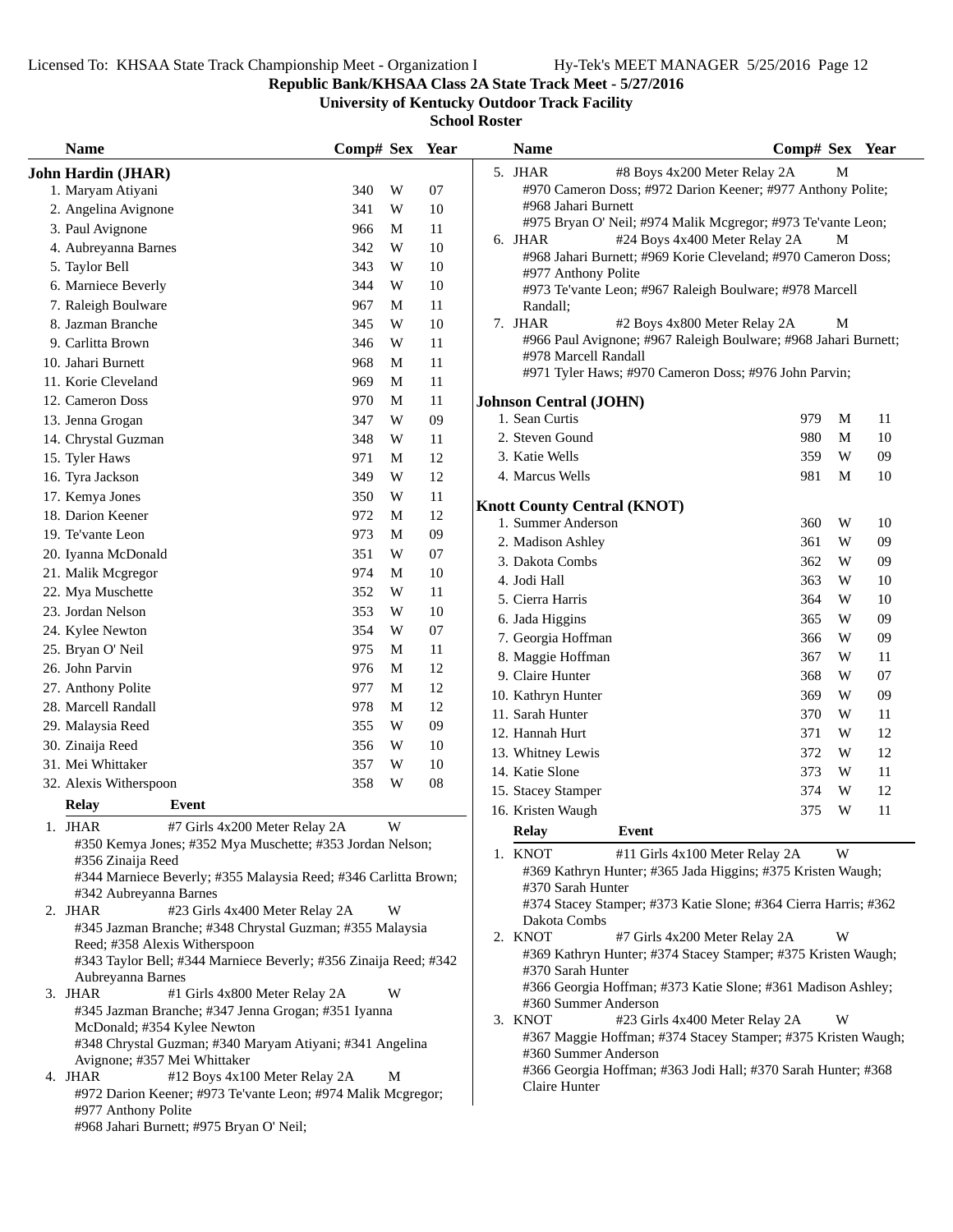# **Republic Bank/KHSAA Class 2A State Track Meet - 5/27/2016**

**University of Kentucky Outdoor Track Facility**

| <b>Name</b>                                                                                               | Comp# Sex Year |              |            | <b>Name</b>                                                                        | Comp# Sex Year |        |    |
|-----------------------------------------------------------------------------------------------------------|----------------|--------------|------------|------------------------------------------------------------------------------------|----------------|--------|----|
| <b>Knox Central (KNOX)</b>                                                                                |                |              |            | 14. Randy Young                                                                    | 1009           | M      | 12 |
| 1. Brandon Annen                                                                                          | 982            | M            | 10         | <b>Relay</b><br>Event                                                              |                |        |    |
| 2. Donovan Arthur                                                                                         | 983            | M            | 10         | 1. LARU<br>#24 Boys 4x400 Meter Relay 2A                                           |                | M      |    |
| 3. Isaac Brooks                                                                                           | 984            | M            | 12         | #1009 Randy Young; #1004 Austin Parrish; #1002 Saul Marin;                         |                |        |    |
| 4. Amber Brown                                                                                            | 376            | W            | 09         | #1001 Matthew Lewis                                                                |                |        |    |
| 5. Dante Brown                                                                                            | 985            | M            | 12         | #1008 Colton Thompson; #998 Jake Cecil; #999 Jace Curle; #1006                     |                |        |    |
| 6. Anthony Gray                                                                                           | 986            | M            | 10         | Christian Silva                                                                    |                |        |    |
| 7. Xavier Gregory                                                                                         | 987            | M            | 11         | 2. LARU<br>#2 Boys 4x800 Meter Relay 2A                                            |                | M      |    |
| 8. Landon Hammons                                                                                         | 988            | M            | 10         | #998 Jake Cecil; #1002 Saul Marin; #1006 Christian Silva; #1008<br>Colton Thompson |                |        |    |
| 9. Jared Hurst                                                                                            | 989            | M            | 08         | #1000 Nathan Helm; #1005 Clay Perry; #1007 Aaron Sowder;                           |                |        |    |
| 10. Jacob Logan                                                                                           | 990            | M            | 10         | #1003 Chance Martin                                                                |                |        |    |
| 11. Connor Phipps                                                                                         | 991            | M            | 11         |                                                                                    |                |        |    |
| 12. Janelle Reed                                                                                          | 377            | W            | 09         | <b>Leslie County (LESL)</b>                                                        |                |        |    |
| 13. Tyler Rice                                                                                            | 992            | M            | 12         | 1. Dawson Bailey                                                                   | 1010           | M<br>M | 11 |
| 14. Frankie Robinson                                                                                      | 993            | M            | 12         | 2. Connor Bray                                                                     | 1011           | M      | 11 |
| 15. Caleb Teague                                                                                          | 994            | M            | 09         | 3. Dean Bray                                                                       | 1012           |        | 11 |
| 16. Mitchell Trent                                                                                        | 995            | M            | 12         | 4. Tyler Dixon                                                                     | 1013           | M      | 10 |
| 17. Ashley Visoso                                                                                         | 378            | W            | 10         | 5. Camron Eldridge                                                                 | 381            | W      | 12 |
| 18. Zak Willis                                                                                            | 996            | M            | $10\,$     | 6. Blake Fletner                                                                   | 1014           | M      | 10 |
| 19. Blaine Wyatt                                                                                          | 997            | M            | 12         | 7. Cadie Gay                                                                       | 382            | W      | 12 |
| <b>Relay</b><br>Event                                                                                     |                |              |            | 8. Kelsey Gay                                                                      | 383            | W      | 12 |
|                                                                                                           |                |              |            | 9. Kennedy Howard                                                                  | 384            | W      | 10 |
| 1. KNOX<br>#12 Boys 4x100 Meter Relay 2A<br>#993 Frankie Robinson; #986 Anthony Gray; #991 Connor Phipps; |                | $\mathbf{M}$ |            | 10. Laneisha Lashon                                                                | 385            | W      | 09 |
| #985 Dante Brown                                                                                          |                |              |            | 11. Madison Little                                                                 | 386            | W      | 11 |
| #983 Donovan Arthur; #984 Isaac Brooks; #987 Xavier Gregory;                                              |                |              |            | 12. Dalton Morgan                                                                  | 1015           | M      | 09 |
| #988 Landon Hammons                                                                                       |                |              |            | 13. Cameron Napier                                                                 | 1016           | M      | 10 |
| 2. KNOX<br>#8 Boys 4x200 Meter Relay 2A                                                                   |                | M            |            | 14. Lucas Vance                                                                    | 1017           | M      | 11 |
| #993 Frankie Robinson; #986 Anthony Gray; #991 Connor Phipps;                                             |                |              |            | 15. Alex Washburn                                                                  | 387            | W      | 11 |
| #985 Dante Brown                                                                                          |                |              |            | 16. Glen Wilson                                                                    | 1018           | M      | 10 |
| #987 Xavier Gregory; #982 Brandon Annen; #983 Donovan Arthur;                                             |                |              |            | 17. Shane Wilson                                                                   | 1019           | M      | 12 |
| #984 Isaac Brooks<br>3. KNOX<br>#24 Boys 4x400 Meter Relay 2A                                             |                | M            |            | <b>Relay</b><br>Event                                                              |                |        |    |
| #991 Connor Phipps; #992 Tyler Rice; #988 Landon Hammons;                                                 |                |              |            | 1. LESL<br>#24 Boys 4x400 Meter Relay 2A                                           |                | M      |    |
| #985 Dante Brown                                                                                          |                |              |            | #1010 Dawson Bailey; #1016 Cameron Napier; #1013 Tyler Dixon;                      |                |        |    |
| #997 Blaine Wyatt; #986 Anthony Gray; #987 Xavier Gregory;                                                |                |              |            | #1018 Glen Wilson                                                                  |                |        |    |
| #995 Mitchell Trent                                                                                       |                |              |            | #1011 Connor Bray; #1015 Dalton Morgan; #1019 Shane Wilson;                        |                |        |    |
| 4. KNOX<br>#2 Boys 4x800 Meter Relay 2A                                                                   |                | М            |            | #1014 Blake Fletner                                                                |                |        |    |
| #990 Jacob Logan; #995 Mitchell Trent; #992 Tyler Rice; #994                                              |                |              |            | <b>Letcher County Central (LETC)</b>                                               |                |        |    |
| Caleb Teague                                                                                              |                |              |            | 1. Marlee Baker                                                                    | 388            | W      | 09 |
| #996 Zak Willis; #989 Jared Hurst;                                                                        |                |              |            | 2. Abby Bentley                                                                    | 389            | W      | 09 |
| <b>Larue County (LARU)</b>                                                                                |                |              |            | 3. Samantha Crawford                                                               | 390            | W      | 10 |
| 1. Jake Cecil                                                                                             | 998            | M            | 11         | 4. Ally Damron                                                                     | 391            | W      | 12 |
| 2. Jace Curle                                                                                             | 999            | M            | 10         | 5. Kasey Helle                                                                     | 392            | W      | 09 |
| 3. Nathan Helm                                                                                            | 1000           | M            | 10         | 6. Nick Spangler                                                                   | 1020           | M      | 09 |
| 4. Matthew Lewis                                                                                          | 1001           | M            | 08         | 7. Kacey Troutt                                                                    | 393            | W      | 12 |
| 5. Saul Marin                                                                                             | 1002           | M            | 10         |                                                                                    |                |        |    |
| 6. Chance Martin                                                                                          | 1003           | M            | 10         | <b>Relay</b><br>Event                                                              |                |        |    |
| 7. Austin Parrish                                                                                         | 1004           | M            | 12         | 1. LETC<br>#1 Girls 4x800 Meter Relay 2A                                           |                | W      |    |
| 8. Emily Pearman                                                                                          | 379            | W            | ${\bf 08}$ | #391 Ally Damron; #393 Kacey Troutt; #388 Marlee Baker; #390                       |                |        |    |
| 9. Clay Perry                                                                                             | 1005           | M            | 08         | Samantha Crawford<br>#389 Abby Bentley; #392 Kasey Helle;                          |                |        |    |
| 10. Christian Silva                                                                                       | 1006           | M            | $10\,$     |                                                                                    |                |        |    |
| 11. Aaron Sowder                                                                                          | 1007           | M            | 09         | <b>Lewis County (LEWI)</b>                                                         |                |        |    |
| 12. Nichole Thomas                                                                                        | 380            | W            | 12         | 1. Leshia Mcnamara                                                                 | 394            | W      | 10 |
| 13. Colton Thompson                                                                                       | 1008           | M            | 10         |                                                                                    |                |        |    |
|                                                                                                           |                |              |            |                                                                                    |                |        |    |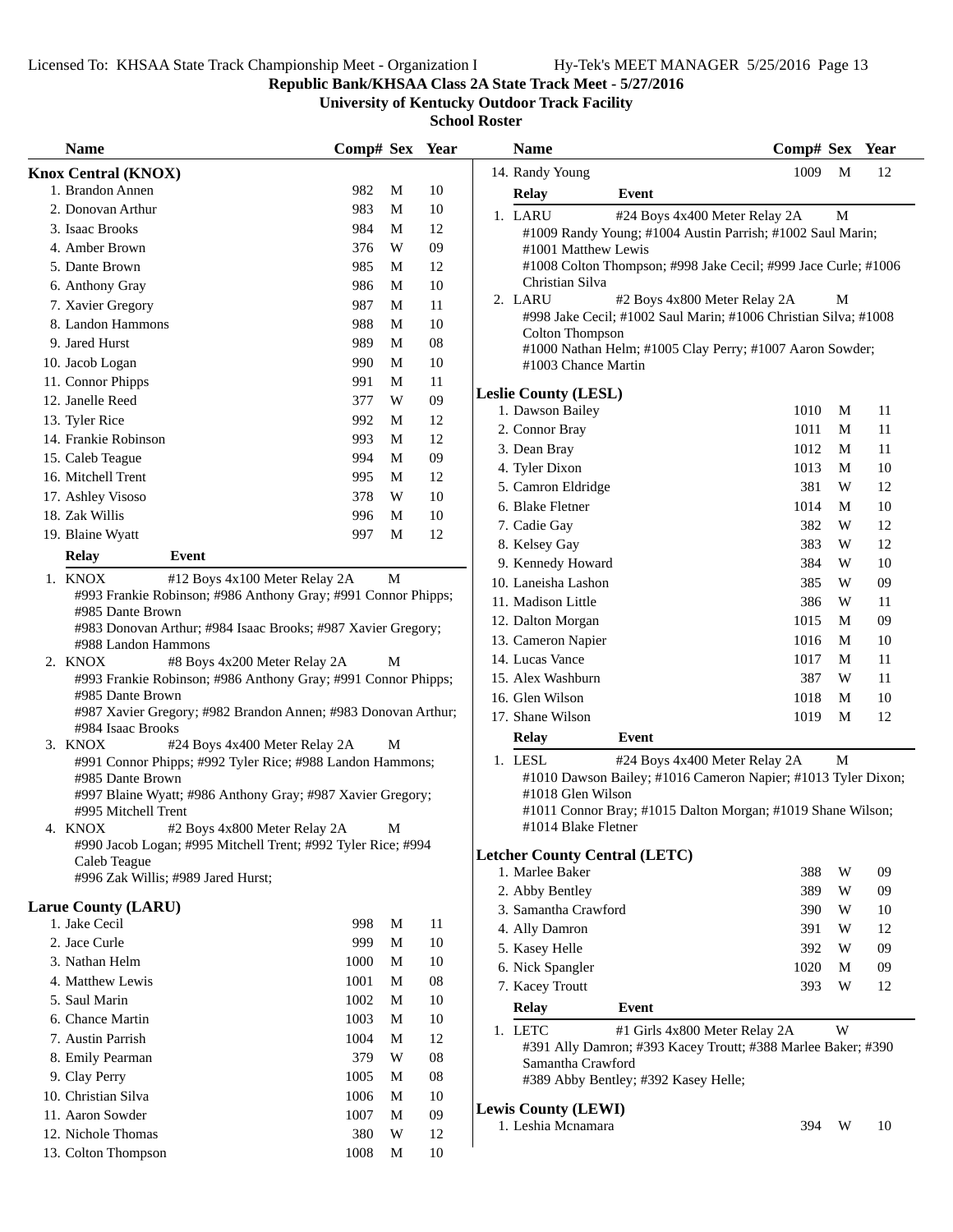**Republic Bank/KHSAA Class 2A State Track Meet - 5/27/2016**

**University of Kentucky Outdoor Track Facility**

**School Roster**

| <b>Name</b>                                                                                 | Comp# Sex |        | Year | Na            |
|---------------------------------------------------------------------------------------------|-----------|--------|------|---------------|
| <b>Lexington Catholic (LCAT)</b>                                                            |           |        |      | 4. LC         |
| 1. Ayanna Adaniel                                                                           | 395       | W      | 11   | #             |
| 2. Abby Beckman                                                                             | 396       | W      | 11   | R             |
| 3. Charlotte Boulanger                                                                      | 397       | W      | 12   | #.            |
| 4. Rees Box                                                                                 | 1021      | М      | 10   | 5. LC         |
| 5. Bridget Brown                                                                            | 398       | W      | 12   | #             |
| 6. Jacob Buerger                                                                            | 1022      | М      | 12   | R<br>#        |
| 7. Olivia Cahill                                                                            | 399       | W      | 09   | Y             |
| 8. Clay Callahan                                                                            | 1023      | М      | 09   | LC<br>6.      |
| 9. Spencer Carmen                                                                           | 1024      | М      | 10   | #             |
| 10. Joshua Castillo                                                                         | 1025      | М      | 10   | #             |
| 11. Christian Cole                                                                          | 1026      | М      | 12   | #             |
| 12. Mason Gatewood                                                                          | 1027      | M      | 10   | G             |
| 13. Olivia Hall                                                                             | 400       | W      | 11   | 7. LC<br>#    |
| 14. Patrick Henderson                                                                       | 1028      | М      | 09   | #             |
| 15. Katie Hurt                                                                              | 401       | W      | 12   | #             |
| 16. Madolyn Ivy                                                                             | 402       | W      | 11   | N             |
| 17. Christon Jackson                                                                        | 1029      | М      | 09   | <b>Marion</b> |
| 18. Hannah Jazdzewski                                                                       | 403       | W      | 12   | 1. Me         |
| 19. Maya Jazdzewski                                                                         | 404       | W      | 10   | 2. Rae        |
| 20. Greg Lamping                                                                            | 1030      | М      | 12   | 3. Caı        |
| 21. Camille Mangold                                                                         | 405       | W      | 12   | 4. Arı        |
| 22. Trent Marshall                                                                          | 1031      | М      | 12   |               |
| 23. Dominique Morris                                                                        | 406       | W      | 09   |               |
| 24. Caanan Neaves                                                                           | 1032      | М      | 09   |               |
| 25. Michaela Reinhart                                                                       | 407       | W      | 11   |               |
| 26. Francisco Rios                                                                          | 1033      | М      | 10   |               |
| 27. Davis Rowady                                                                            | 1034      | M      | 12   |               |
| 28. Anna Schweigardt                                                                        | 408       | W      | 07   |               |
| 29. Ray Smoot                                                                               | 1035      | М      | 10   |               |
| 30. Abby VanHoeve                                                                           | 409       | W      | 10   |               |
| 31. Emma Vogelsang                                                                          | 410       | W      | 12   |               |
| 32. Colin Vollet                                                                            | 1036      | М      | 12   |               |
| 33. Adam Walker                                                                             | 1037      | М      | 10   |               |
| 34. Claire Wilhite                                                                          | 411       | W      | 12   |               |
| 35. David Yackzan                                                                           | 1038      |        | 12   |               |
| 36. Rachel Yeager                                                                           | 412       | M<br>W | 12   |               |
| <b>Event</b>                                                                                |           |        |      |               |
| Relay                                                                                       |           |        |      |               |
| 1. LCAT<br>#11 Girls 4x100 Meter Relay 2A                                                   |           | W      |      |               |
| #395 Ayanna Adaniel; #397 Charlotte Boulanger; #398 Bridget<br>Brown; #406 Dominique Morris |           |        |      |               |
| #404 Maya Jazdzewski; #403 Hannah Jazdzewski; #412 Rachel                                   |           |        |      |               |
| Yeager;                                                                                     |           |        |      |               |
| 2. LCAT<br>#7 Girls 4x200 Meter Relay 2A                                                    |           | W      |      |               |
| #403 Hannah Jazdzewski; #397 Charlotte Boulanger; #406                                      |           |        |      |               |
| Dominique Morris; #404 Maya Jazdzewski                                                      |           |        |      |               |
| #395 Ayanna Adaniel; #402 Madolyn Ivy; #398 Bridget Brown;                                  |           |        |      |               |
| #412 Rachel Yeager<br>3. LCAT<br>#23 Girls 4x400 Meter Relay 2A                             |           | W      |      |               |
| #410 Emma Vogelsang; #402 Madolyn Ivy; #403 Hannah                                          |           |        |      |               |

Jazdzewski; #409 Abby VanHoeve

Brown; #412 Rachel Yeager

#408 Anna Schweigardt; #406 Dominique Morris; #398 Bridget

| <b>Name</b>                 |                                                              | Comp# Sex Year |          |    |
|-----------------------------|--------------------------------------------------------------|----------------|----------|----|
| 4. LCAT                     | #1 Girls 4x800 Meter Relay 2A                                |                | W        |    |
|                             | #410 Emma Vogelsang; #402 Madolyn Ivy; #407 Michaela         |                |          |    |
|                             | Reinhart; #409 Abby VanHoeve                                 |                |          |    |
| #399 Olivia Cahill;         |                                                              |                |          |    |
| 5. LCAT                     | #12 Boys 4x100 Meter Relay 2A                                |                | М        |    |
|                             | #1028 Patrick Henderson; #1035 Ray Smoot; #1034 Davis        |                |          |    |
|                             | Rowady; #1023 Clay Callahan                                  |                |          |    |
|                             | #1031 Trent Marshall; #1030 Greg Lamping; #1038 David        |                |          |    |
|                             | Yackzan; #1033 Francisco Rios                                |                |          |    |
| 6. LCAT                     | #24 Boys 4x400 Meter Relay 2A                                |                | М        |    |
|                             | #1021 Rees Box; #1030 Greg Lamping; #1025 Joshua Castillo;   |                |          |    |
| #1033 Francisco Rios        |                                                              |                |          |    |
|                             | #1023 Clay Callahan; #1031 Trent Marshall; #1027 Mason       |                |          |    |
|                             | Gatewood; #1038 David Yackzan                                |                |          |    |
| 7. LCAT                     | #2 Boys 4x800 Meter Relay 2A                                 |                | M        |    |
|                             | #1021 Rees Box; #1026 Christian Cole; #1025 Joshua Castillo; |                |          |    |
|                             | #1029 Christon Jackson                                       |                |          |    |
|                             | #1027 Mason Gatewood; #1024 Spencer Carmen; #1032 Caanan     |                |          |    |
|                             | Neaves; #1033 Francisco Rios                                 |                |          |    |
| <b>Marion County (MARI)</b> |                                                              |                |          |    |
| 1. Meredith Bartley         |                                                              | 413            | <b>W</b> | 12 |
| $2$ Rae Mills               |                                                              | 414            | W        | 12 |

| 1. Meredith Bartley |           | 413 W 12 |  |
|---------------------|-----------|----------|--|
| 2. Rae Mills        |           | 414 W 12 |  |
| 3. Cameron Nalley   | 1039 M 11 |          |  |
| 4. Arnez Wilson     | 1040 M 11 |          |  |
|                     |           |          |  |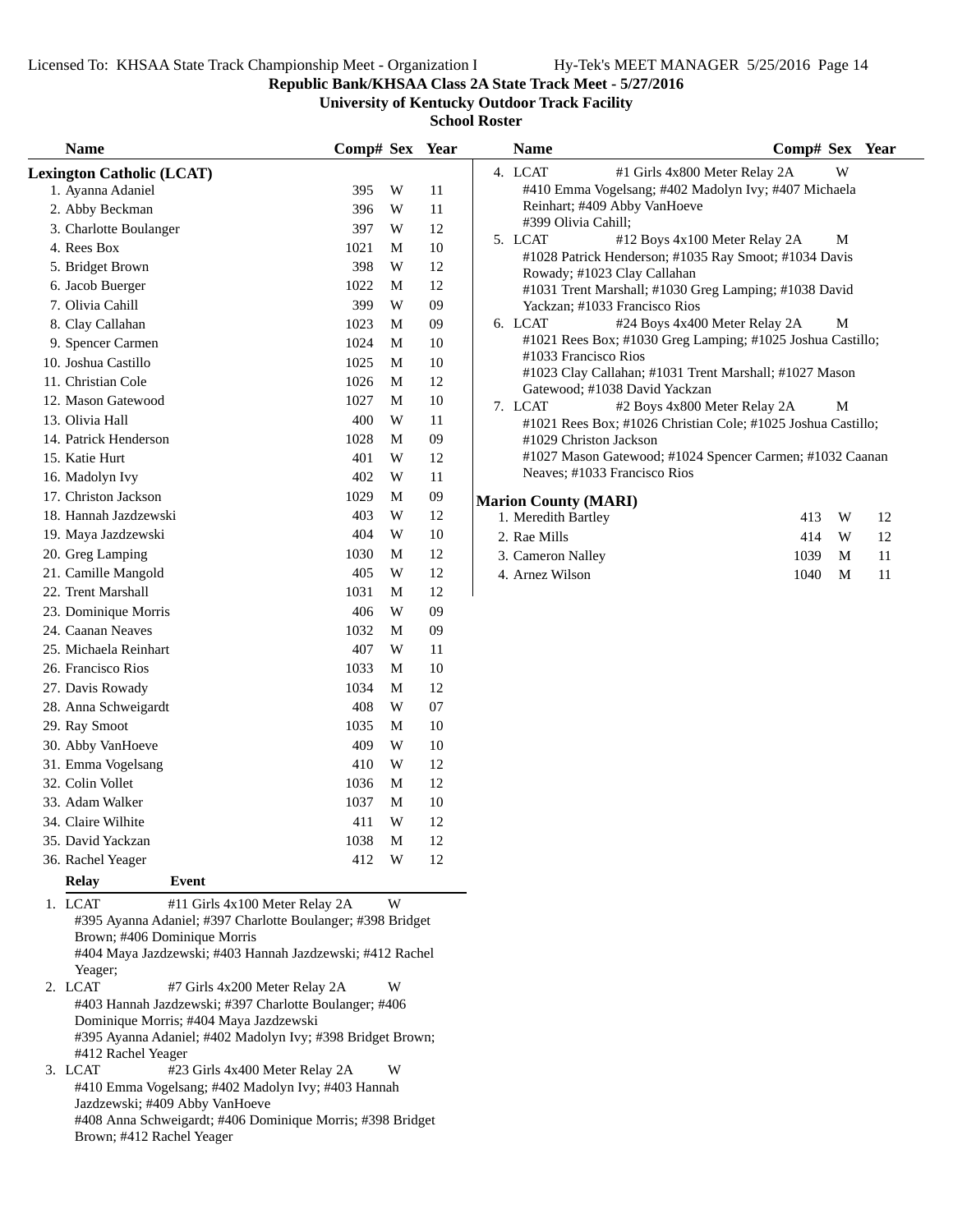### **Republic Bank/KHSAA Class 2A State Track Meet - 5/27/2016**

**University of Kentucky Outdoor Track Facility**

| <b>Name</b>                |                                                                                                                                                                                                                                                                     | Comp# Sex Year                                                            |                                                                                                                                                                          |                                                                                                                                                                                                                                                                                                                                                                                         |
|----------------------------|---------------------------------------------------------------------------------------------------------------------------------------------------------------------------------------------------------------------------------------------------------------------|---------------------------------------------------------------------------|--------------------------------------------------------------------------------------------------------------------------------------------------------------------------|-----------------------------------------------------------------------------------------------------------------------------------------------------------------------------------------------------------------------------------------------------------------------------------------------------------------------------------------------------------------------------------------|
| <b>Mason County (MASO)</b> |                                                                                                                                                                                                                                                                     |                                                                           |                                                                                                                                                                          |                                                                                                                                                                                                                                                                                                                                                                                         |
| 1. Nicole Caba             |                                                                                                                                                                                                                                                                     | 415                                                                       | W                                                                                                                                                                        | 11                                                                                                                                                                                                                                                                                                                                                                                      |
| 2. Abigail Dawson          |                                                                                                                                                                                                                                                                     | 416                                                                       | W                                                                                                                                                                        | 09                                                                                                                                                                                                                                                                                                                                                                                      |
| 3. Hadley Faris            |                                                                                                                                                                                                                                                                     | 417                                                                       | W                                                                                                                                                                        | 10                                                                                                                                                                                                                                                                                                                                                                                      |
| 4. Hayden Faris            |                                                                                                                                                                                                                                                                     | 418                                                                       | W                                                                                                                                                                        | $07\,$                                                                                                                                                                                                                                                                                                                                                                                  |
| 5. Jordan Frodge           |                                                                                                                                                                                                                                                                     | 419                                                                       | W                                                                                                                                                                        | $11\,$                                                                                                                                                                                                                                                                                                                                                                                  |
| 6. Brendon Garrison        |                                                                                                                                                                                                                                                                     | 1041                                                                      | M                                                                                                                                                                        | 12                                                                                                                                                                                                                                                                                                                                                                                      |
| 7. Leah Greene             |                                                                                                                                                                                                                                                                     | 420                                                                       | W                                                                                                                                                                        | $11\,$                                                                                                                                                                                                                                                                                                                                                                                  |
| 8. Leeanna Holler          |                                                                                                                                                                                                                                                                     | 421                                                                       | W                                                                                                                                                                        | $11\,$                                                                                                                                                                                                                                                                                                                                                                                  |
| 9. Hannah Jackson          |                                                                                                                                                                                                                                                                     | 422                                                                       | W                                                                                                                                                                        | 12                                                                                                                                                                                                                                                                                                                                                                                      |
|                            |                                                                                                                                                                                                                                                                     |                                                                           |                                                                                                                                                                          | 09                                                                                                                                                                                                                                                                                                                                                                                      |
|                            |                                                                                                                                                                                                                                                                     |                                                                           |                                                                                                                                                                          | 09                                                                                                                                                                                                                                                                                                                                                                                      |
|                            |                                                                                                                                                                                                                                                                     |                                                                           |                                                                                                                                                                          | 10                                                                                                                                                                                                                                                                                                                                                                                      |
|                            |                                                                                                                                                                                                                                                                     |                                                                           |                                                                                                                                                                          | 09                                                                                                                                                                                                                                                                                                                                                                                      |
|                            |                                                                                                                                                                                                                                                                     |                                                                           |                                                                                                                                                                          | 11                                                                                                                                                                                                                                                                                                                                                                                      |
|                            |                                                                                                                                                                                                                                                                     |                                                                           |                                                                                                                                                                          | $10\,$                                                                                                                                                                                                                                                                                                                                                                                  |
|                            |                                                                                                                                                                                                                                                                     |                                                                           |                                                                                                                                                                          | 11                                                                                                                                                                                                                                                                                                                                                                                      |
|                            |                                                                                                                                                                                                                                                                     |                                                                           |                                                                                                                                                                          | 09                                                                                                                                                                                                                                                                                                                                                                                      |
|                            |                                                                                                                                                                                                                                                                     |                                                                           |                                                                                                                                                                          | 12                                                                                                                                                                                                                                                                                                                                                                                      |
|                            |                                                                                                                                                                                                                                                                     |                                                                           |                                                                                                                                                                          | 07                                                                                                                                                                                                                                                                                                                                                                                      |
|                            |                                                                                                                                                                                                                                                                     |                                                                           |                                                                                                                                                                          |                                                                                                                                                                                                                                                                                                                                                                                         |
|                            |                                                                                                                                                                                                                                                                     |                                                                           |                                                                                                                                                                          |                                                                                                                                                                                                                                                                                                                                                                                         |
|                            |                                                                                                                                                                                                                                                                     |                                                                           |                                                                                                                                                                          |                                                                                                                                                                                                                                                                                                                                                                                         |
|                            |                                                                                                                                                                                                                                                                     |                                                                           |                                                                                                                                                                          |                                                                                                                                                                                                                                                                                                                                                                                         |
|                            |                                                                                                                                                                                                                                                                     |                                                                           |                                                                                                                                                                          |                                                                                                                                                                                                                                                                                                                                                                                         |
|                            |                                                                                                                                                                                                                                                                     |                                                                           |                                                                                                                                                                          |                                                                                                                                                                                                                                                                                                                                                                                         |
| 2. MASO                    |                                                                                                                                                                                                                                                                     |                                                                           | W                                                                                                                                                                        |                                                                                                                                                                                                                                                                                                                                                                                         |
|                            |                                                                                                                                                                                                                                                                     |                                                                           |                                                                                                                                                                          |                                                                                                                                                                                                                                                                                                                                                                                         |
|                            |                                                                                                                                                                                                                                                                     |                                                                           |                                                                                                                                                                          |                                                                                                                                                                                                                                                                                                                                                                                         |
|                            |                                                                                                                                                                                                                                                                     |                                                                           |                                                                                                                                                                          |                                                                                                                                                                                                                                                                                                                                                                                         |
|                            |                                                                                                                                                                                                                                                                     |                                                                           |                                                                                                                                                                          |                                                                                                                                                                                                                                                                                                                                                                                         |
|                            |                                                                                                                                                                                                                                                                     |                                                                           |                                                                                                                                                                          |                                                                                                                                                                                                                                                                                                                                                                                         |
|                            |                                                                                                                                                                                                                                                                     |                                                                           |                                                                                                                                                                          |                                                                                                                                                                                                                                                                                                                                                                                         |
|                            | #420 Leah Greene; #425 Erin Kumler; #426 Olivia O'Hearn; #429                                                                                                                                                                                                       |                                                                           |                                                                                                                                                                          |                                                                                                                                                                                                                                                                                                                                                                                         |
| Rheagan Sizemore           |                                                                                                                                                                                                                                                                     |                                                                           |                                                                                                                                                                          |                                                                                                                                                                                                                                                                                                                                                                                         |
|                            | #1 Girls 4x800 Meter Relay 2A                                                                                                                                                                                                                                       |                                                                           | W                                                                                                                                                                        |                                                                                                                                                                                                                                                                                                                                                                                         |
| 4. MASO                    |                                                                                                                                                                                                                                                                     |                                                                           |                                                                                                                                                                          |                                                                                                                                                                                                                                                                                                                                                                                         |
|                            | #422 Hannah Jackson; #416 Abigail Dawson; #417 Hadley Faris;                                                                                                                                                                                                        |                                                                           |                                                                                                                                                                          |                                                                                                                                                                                                                                                                                                                                                                                         |
| #429 Rheagan Sizemore      |                                                                                                                                                                                                                                                                     |                                                                           |                                                                                                                                                                          |                                                                                                                                                                                                                                                                                                                                                                                         |
|                            | #415 Nicole Caba; #426 Olivia O'Hearn; #418 Hayden Faris; #431                                                                                                                                                                                                      |                                                                           |                                                                                                                                                                          |                                                                                                                                                                                                                                                                                                                                                                                         |
| Danielle Willis            |                                                                                                                                                                                                                                                                     |                                                                           |                                                                                                                                                                          |                                                                                                                                                                                                                                                                                                                                                                                         |
|                            | 10. Iyanna Johns<br>11. Tea King<br>12. Erin Kumler<br>13. Olivia O'Hearn<br>14. Abbey Payne<br>15. Marissa Scilley<br>17. J'Iona Smith<br>18. Jay Stanley<br>19. Danielle Willis<br><b>Relay</b><br>1. MASO<br>Iyanna Johns<br>Tea King<br>J'Iona Smith<br>3. MASO | 16. Rheagan Sizemore<br>Event<br>#430 J'Iona Smith<br>#422 Hannah Jackson | 423<br>424<br>425<br>426<br>427<br>428<br>429<br>430<br>1042<br>431<br>#11 Girls 4x100 Meter Relay 2A<br>#7 Girls 4x200 Meter Relay 2A<br>#23 Girls 4x400 Meter Relay 2A | W<br>W<br>W<br>W<br>W<br>W<br>W<br>W<br>M<br>W<br>W<br>#424 Tea King; #420 Leah Greene; #428 Marissa Scilley; #423<br>#419 Jordan Frodge; #425 Erin Kumler; #421 Leeanna Holler;<br>#425 Erin Kumler; #420 Leah Greene; #428 Marissa Scilley; #424<br>#419 Jordan Frodge; #427 Abbey Payne; #423 Iyanna Johns; #430<br>W<br>#416 Abigail Dawson; #417 Hadley Faris; #419 Jordan Frodge; |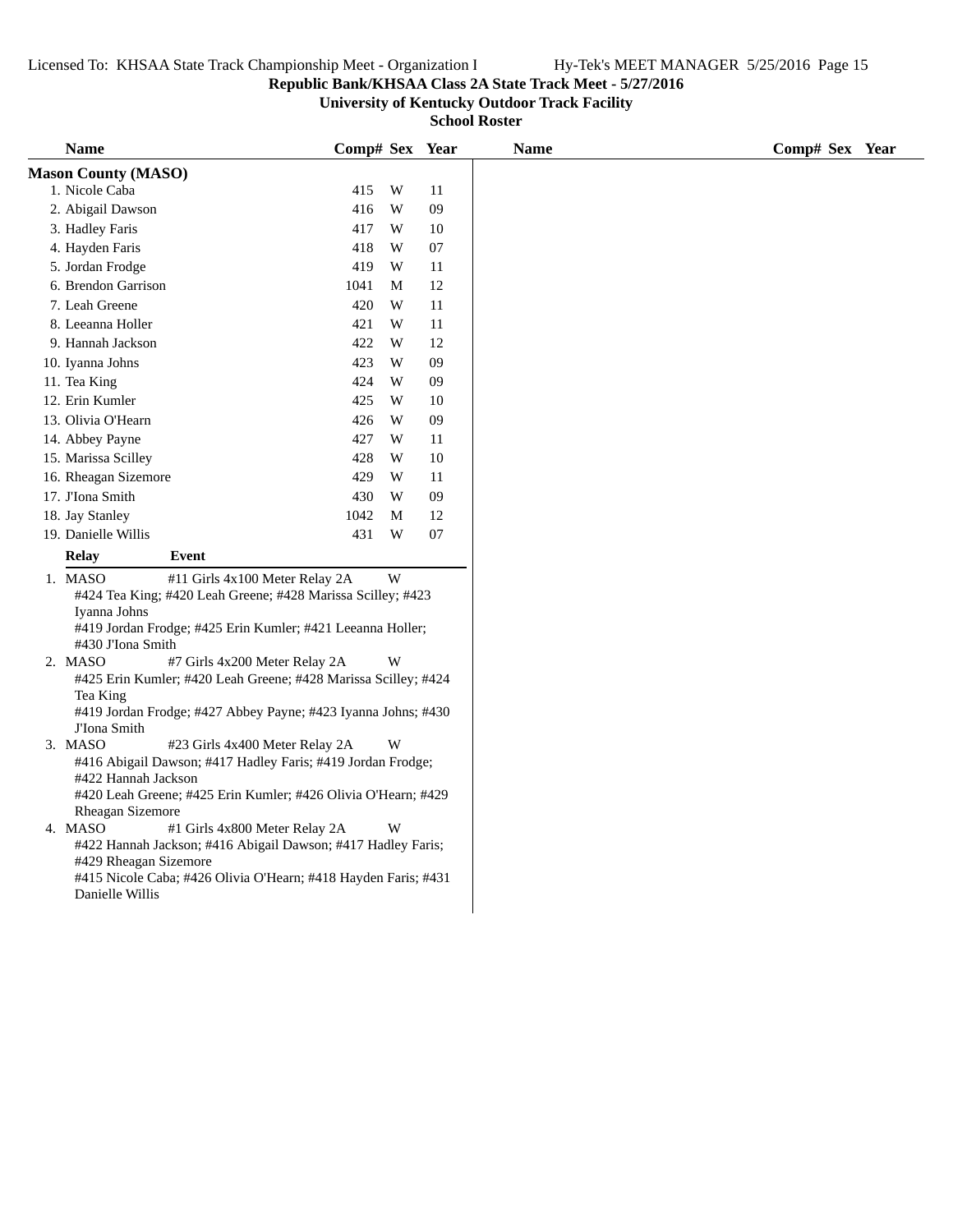**Republic Bank/KHSAA Class 2A State Track Meet - 5/27/2016**

**University of Kentucky Outdoor Track Facility**

| <b>Name</b>                                                                           | Comp# Sex Year |   |            | <b>Name</b>                                  | Comp# Sex Year                                                 |  |
|---------------------------------------------------------------------------------------|----------------|---|------------|----------------------------------------------|----------------------------------------------------------------|--|
| <b>Mercer County (MERC)</b>                                                           |                |   |            | 4. MERC                                      | W<br>#1 Girls 4x800 Meter Relay 2A                             |  |
| 1. Drew Angel                                                                         | 1043           | M | 12         |                                              | #446 Hailey Stinnett; #439 Faith Lake; #440 Lexy Lake; #432    |  |
| 2. Dustin Baker                                                                       | 1044           | M | 11         | <b>Haley Blevins</b>                         |                                                                |  |
| 3. Haley Blevins                                                                      | 432            | W | 08         |                                              | #433 Jasmine Bridgewater; #438 Aubrey Jones; #441 Emma         |  |
| 4. Braidon Bradshaw                                                                   | 1045           | M | 09         | Leitenberger; #444 Lyzzi Prigmore<br>5. MERC | #12 Boys 4x100 Meter Relay 2A<br>M                             |  |
| 5. Jasmine Bridgewater                                                                | 433            | W | ${\bf 08}$ |                                              | #1045 Braidon Bradshaw; #1055 Heath Montgomery; #1058          |  |
| 6. Alexis Bridgewaters                                                                | 434            | W | $11\,$     | Tanner Robins; #1053 Kobe Ford               |                                                                |  |
| 7. Lex Burkhead                                                                       | 1046           | M | 12         |                                              | #1050 Malik Dow; #1056 Chase Moore; #1051 Mishi Easterling;    |  |
| 8. Annie Compton                                                                      | 435            | W | 09         | $#1059$ D Smith                              |                                                                |  |
| 9. Drew Davis                                                                         | 1047           | M | 12         | 6. MERC                                      | #8 Boys 4x200 Meter Relay 2A<br>M                              |  |
| 10. Emma Davis                                                                        | 436            | W | $10\,$     |                                              | #1044 Dustin Baker; #1051 Mishi Easterling; #1052 Chase        |  |
| 11. Garrett Dean                                                                      | 1048           | M | $11\,$     | Edwards; #1056 Chase Moore                   | #1054 Aaron Johnson; #1053 Kobe Ford; #1058 Tanner Robins;     |  |
| 12. Ty Divine                                                                         | 1049           | M | 10         | #1059 D Smith                                |                                                                |  |
| 13. Malik Dow                                                                         | 1050           | M | 12         | 7. MERC                                      | #24 Boys 4x400 Meter Relay 2A<br>M                             |  |
| 14. Mishi Easterling                                                                  | 1051           | M | 10         |                                              | #1044 Dustin Baker; #1046 Lex Burkhead; #1052 Chase Edwards;   |  |
| 15. Chase Edwards                                                                     | 1052           | M | 11         | #1051 Mishi Easterling                       |                                                                |  |
| 16. Kobe Ford                                                                         | 1053           | M | 12         |                                              | #1049 Ty Divine; #1054 Aaron Johnson; #1056 Chase Moore;       |  |
| 17. Lyric Houston                                                                     | 437            | W | 11         | #1048 Garrett Dean                           |                                                                |  |
| 18. Aaron Johnson                                                                     | 1054           | M | 10         | 8. MERC                                      | #2 Boys 4x800 Meter Relay 2A<br>M                              |  |
| 19. Aubrey Jones                                                                      | 438            | W | $09\,$     | <b>Chase Edwards</b>                         | #1046 Lex Burkhead; #1048 Garrett Dean; #1049 Ty Divine; #1052 |  |
| 20. Faith Lake                                                                        | 439            | W | 10         |                                              | #1043 Drew Angel; #1051 Mishi Easterling; #1056 Chase Moore;   |  |
| 21. Lexy Lake                                                                         | 440            | W | 10         | #1057 John Perkins                           |                                                                |  |
| 22. Emma Leitenberger                                                                 | 441            | W | $07\,$     |                                              |                                                                |  |
| 23. Olivia Mobley                                                                     | 442            | W | 12         | Moore (MOOR)<br>1. Shakira Beckham           | W<br>08                                                        |  |
| 24. Heath Montgomery                                                                  | 1055           | M | 12         |                                              | 450<br>451<br>W<br>10                                          |  |
| 25. Chase Moore                                                                       | 1056           | M | 12         | 2. Sajel Blue<br>3. Austin Bommarito         | 11<br>1060<br>M                                                |  |
| 26. Chelsea Moore                                                                     | 443            | W | 10         | 4. Anastasia Crawford                        | 12<br>452<br>W                                                 |  |
| 27. John Perkins                                                                      | 1057           | M | $11\,$     | 5. Tiesha Gater                              | 10<br>453<br>W                                                 |  |
| 28. Lyzzi Prigmore                                                                    | 444            | W | 09         | 6. Devon Hall                                | 1061<br>11<br>M                                                |  |
| 29. Kim Ramirez                                                                       | 445            | W | 11         |                                              | 09<br>1062<br>M                                                |  |
| 30. Tanner Robins                                                                     | 1058           | M | 11         | 7. Anthony Jones<br>8. Aerial McKay          | 454<br>W<br>12                                                 |  |
| 31. D Smith                                                                           | 1059           | M | 11         | 9. Jerrick McMurray                          | 12<br>1063<br>M                                                |  |
| 32. Hailey Stinnett                                                                   | 446            | W | 11         |                                              | M<br>10                                                        |  |
| 33. Zharia Yeast                                                                      | 447            | W | 10         | 10. Sincere McMurray                         | 1064                                                           |  |
| 34. Zoe Yeast                                                                         | 448            | W | ${\bf 08}$ | 11. Jahlia McNeely                           | W<br>11<br>455                                                 |  |
| 35. Hannah Yulee                                                                      | 449            | W | 10         | 12. Tenneal Traynor<br>13. Russell Vaden     | 1065<br>M<br>11                                                |  |
| <b>Relay</b><br>Event                                                                 |                |   |            | 14. Montre Walker                            | 11<br>1066<br>M<br>M<br>11                                     |  |
| #11 Girls 4x100 Meter Relay 2A                                                        |                | W |            |                                              | 1067                                                           |  |
| 1. MERC<br>#449 Hannah Yulee; #435 Annie Compton; #434 Alexis                         |                |   |            | Event<br><b>Relay</b>                        |                                                                |  |
| Bridgewaters; #442 Olivia Mobley                                                      |                |   |            | 1. MOOR                                      | #11 Girls 4x100 Meter Relay 2A<br>W                            |  |
| #433 Jasmine Bridgewater; #437 Lyric Houston; #444 Lyzzi                              |                |   |            |                                              | #455 Jahlia McNeely; #451 Sajel Blue; #453 Tiesha Gater; #454  |  |
| Prigmore; #445 Kim Ramirez                                                            |                |   |            | Aerial McKay<br>#450 Shakira Beckham;        |                                                                |  |
| 2. MERC<br>#7 Girls 4x200 Meter Relay 2A                                              |                | W |            | 2. MOOR                                      | #12 Boys 4x100 Meter Relay 2A<br>M                             |  |
| #443 Chelsea Moore; #442 Olivia Mobley; #433 Jasmine                                  |                |   |            |                                              | #1065 Tenneal Traynor; #1064 Sincere McMurray; #1067 Montre    |  |
| Bridgewater; #437 Lyric Houston                                                       |                |   |            | Walker; #1063 Jerrick McMurray               |                                                                |  |
| #434 Alexis Bridgewaters; #438 Aubrey Jones; #444 Lyzzi<br>Prigmore; #445 Kim Ramirez |                |   |            | #1061 Devon Hall; #1062 Anthony Jones;       |                                                                |  |
| 3. MERC<br>#23 Girls 4x400 Meter Relay 2A                                             |                | W |            | 3. MOOR                                      | #8 Boys 4x200 Meter Relay 2A<br>M                              |  |
| #446 Hailey Stinnett; #440 Lexy Lake; #439 Faith Lake; #444                           |                |   |            |                                              | #1061 Devon Hall; #1062 Anthony Jones; #1060 Austin            |  |
| Lyzzi Prigmore                                                                        |                |   |            | Bommarito; #1063 Jerrick McMurray            |                                                                |  |
| #443 Chelsea Moore; #432 Haley Blevins; #433 Jasmine                                  |                |   |            | #1065 Tenneal Traynor; #1066 Russell Vaden;  |                                                                |  |
| Bridgewater; #442 Olivia Mobley                                                       |                |   |            |                                              |                                                                |  |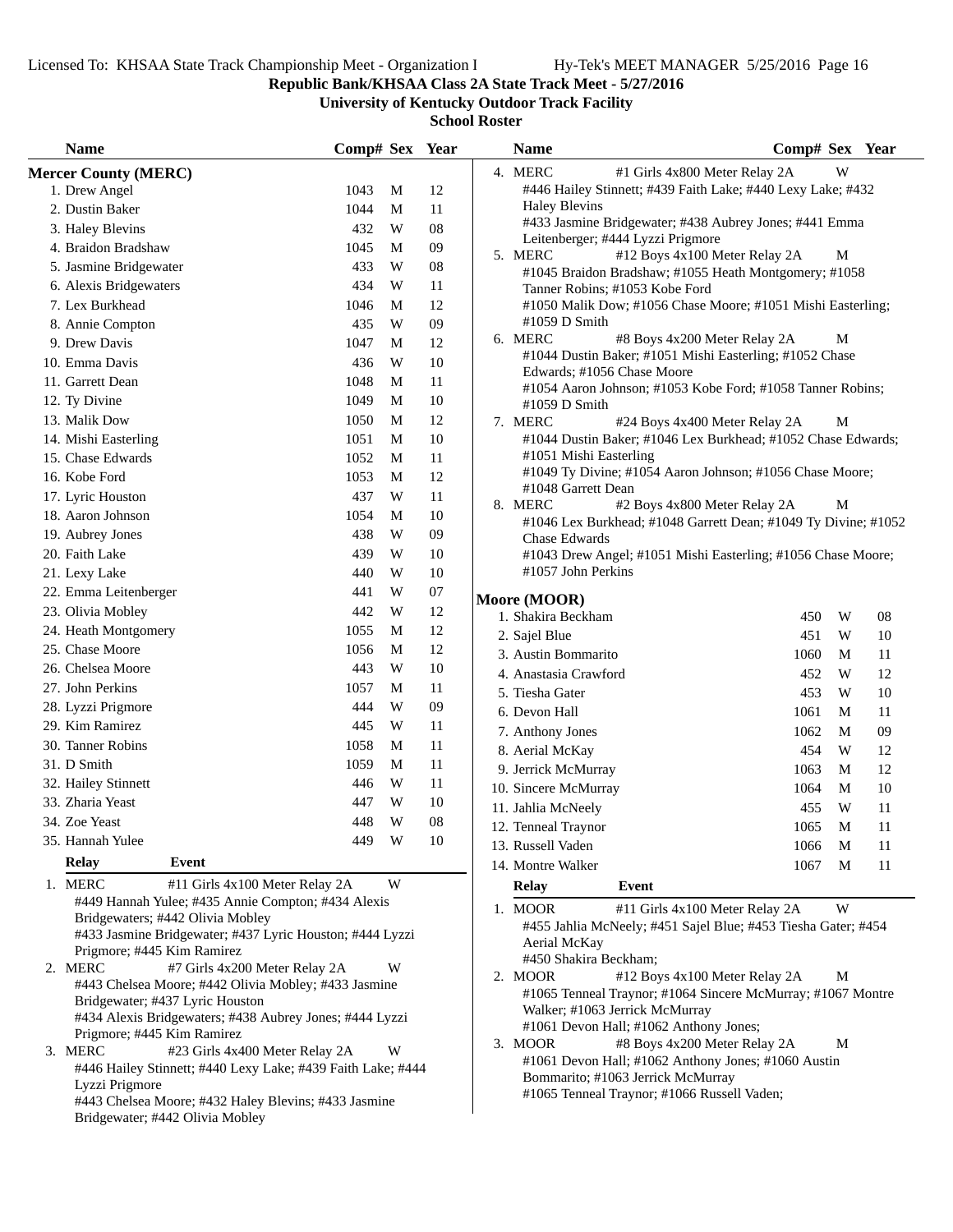**Republic Bank/KHSAA Class 2A State Track Meet - 5/27/2016**

**University of Kentucky Outdoor Track Facility**

| <b>Name</b>                                                                                                                                                                                                                                   | Comp# Sex Year |             |          | <b>Name</b>                                                                                                                                                                                                                                            | Comp# Sex Year |    |
|-----------------------------------------------------------------------------------------------------------------------------------------------------------------------------------------------------------------------------------------------|----------------|-------------|----------|--------------------------------------------------------------------------------------------------------------------------------------------------------------------------------------------------------------------------------------------------------|----------------|----|
| <b>Nelson County (NELS)</b>                                                                                                                                                                                                                   |                |             |          | 21. Sophie Lossin                                                                                                                                                                                                                                      | 478<br>W       | 09 |
| 1. Myra Bledsoe                                                                                                                                                                                                                               | 456            | W           | 09       | 22. Lexie Mandoza                                                                                                                                                                                                                                      | 479<br>W       | 11 |
| 2. Alexandria Britton                                                                                                                                                                                                                         | 457            | W           | 10       | 23. Alex McClarty                                                                                                                                                                                                                                      | 1086<br>M      | 11 |
| 3. Cameron Cornish                                                                                                                                                                                                                            | 1068           | M           | 12       | 24. Connor Newhouse                                                                                                                                                                                                                                    | 1087<br>M      | 09 |
| 4. Nathan Fell                                                                                                                                                                                                                                | 1069           | M           | 10       | 25. Jordyn Newhouse                                                                                                                                                                                                                                    | 480<br>W       | 11 |
| 5. Kira Harman                                                                                                                                                                                                                                | 458            | W           | 11       | 26. Ben O'Brien                                                                                                                                                                                                                                        | 1088<br>M      | 11 |
| 6. Kelsey Hughes                                                                                                                                                                                                                              | 459            | W           | 11       | 27. Adam Osborn                                                                                                                                                                                                                                        | 1089<br>M      | 12 |
| 7. Jacob Lanham                                                                                                                                                                                                                               | 1070           | M           | 10       | 28. Josh Pitchford                                                                                                                                                                                                                                     | 1090<br>M      | 10 |
| 8. Jonathon Long                                                                                                                                                                                                                              | 1071           | M           | 12       | 29. Bethany Pyle                                                                                                                                                                                                                                       | W<br>481       | 09 |
| 9. Austin Mattingly                                                                                                                                                                                                                           | 1072           | M           | 11       | 30. Caitlyn Roberts                                                                                                                                                                                                                                    | 482<br>W       | 12 |
| 10. Matt McGaughey                                                                                                                                                                                                                            | 1073           | M           | 10       | 31. Brooke Schumacher                                                                                                                                                                                                                                  | 483<br>W       | 09 |
| 11. Erin Oneill                                                                                                                                                                                                                               | 460            | W           | 08       | 32. Carson Sharber                                                                                                                                                                                                                                     | 1091<br>M      | 09 |
| 12. Sean Pfister                                                                                                                                                                                                                              | 1074           | M           | 12       | 33. Kristen Snowden                                                                                                                                                                                                                                    | 484<br>W       | 11 |
| 13. Mandy Quaack                                                                                                                                                                                                                              | 461            | W           | 10       | 34. Fiona Wasson                                                                                                                                                                                                                                       | 485<br>W       | 11 |
| 14. Becca Risner                                                                                                                                                                                                                              | 462            | W           | 11       | 35. Lucy Weidmar                                                                                                                                                                                                                                       | W<br>486       | 10 |
| 15. Cameron Roby                                                                                                                                                                                                                              | 1075           | M           | 11       | 36. Jack White                                                                                                                                                                                                                                         | 1092<br>M      | 10 |
| 16. Ethan Roby                                                                                                                                                                                                                                | 1076           | M           | 09       | Event<br>Relay                                                                                                                                                                                                                                         |                |    |
| 17. Lizabeth Rojas                                                                                                                                                                                                                            | 463            | W           | 10       |                                                                                                                                                                                                                                                        |                |    |
| 18. Chris Schmidt                                                                                                                                                                                                                             | 1077           | M           | 11       | 1. NOLD<br>#11 Girls 4x100 Meter Relay 2A<br>#481 Bethany Pyle; #476 Heather Klusman; #466 Claire Ansman;                                                                                                                                              | W              |    |
| 19. Marly Walls                                                                                                                                                                                                                               | 464            | W           | 10       | #470 Paige Didier                                                                                                                                                                                                                                      |                |    |
| 20. Whitney White                                                                                                                                                                                                                             | 465            | W           | 12       | #477 Raquel LaRocca; #483 Brooke Schumacher; #479 Lexie                                                                                                                                                                                                |                |    |
| Relay<br>Event                                                                                                                                                                                                                                |                |             |          | Mandoza; #475 Katie Jackson                                                                                                                                                                                                                            |                |    |
| 1. NELS<br>#1 Girls 4x800 Meter Relay 2A                                                                                                                                                                                                      |                | W           |          | 2. NOLD<br>#7 Girls 4x200 Meter Relay 2A                                                                                                                                                                                                               | W              |    |
| #463 Lizabeth Rojas<br>2. NELS<br>#2 Boys 4x800 Meter Relay 2A<br>#1071 Jonathon Long; #1077 Chris Schmidt; #1074 Sean Pfister;<br>#1072 Austin Mattingly<br>#1069 Nathan Fell; #1073 Matt McGaughey; #1076 Ethan Roby;<br>#1075 Cameron Roby |                | M           |          | Didier; #475 Katie Jackson<br>3. NOLD<br>#23 Girls 4x400 Meter Relay 2A<br>#467 Hannah Binzer; #481 Bethany Pyle; #469 Anna Costelle;<br>#471 Erin Edmundson<br>#484 Kristen Snowden; #468 Allison Byers; #476 Heather<br>Klusman; #477 Raquel LaRocca | W              |    |
|                                                                                                                                                                                                                                               |                |             |          | 4. NOLD<br>#1 Girls 4x800 Meter Relay 2A<br>#467 Hannah Binzer; #484 Kristen Snowden; #468 Allison Byers;                                                                                                                                              | W              |    |
| North Oldham (NOLD)<br>1. Claire Ansman                                                                                                                                                                                                       | 466            | W           | 11       | #469 Anna Costelle                                                                                                                                                                                                                                     |                |    |
|                                                                                                                                                                                                                                               | 1078           | $\mathbf M$ | 10       | #471 Erin Edmundson; #482 Caitlyn Roberts; #486 Lucy Weidmar;                                                                                                                                                                                          |                |    |
| 2. Adam Barry<br>3. Hannah Binzer                                                                                                                                                                                                             |                |             | 09       | #473 Libby Foster                                                                                                                                                                                                                                      |                |    |
| 4. Logan Boone                                                                                                                                                                                                                                | 467<br>1079    | W<br>M      | 09       | #8 Boys 4x200 Meter Relay 2A<br>5. NOLD                                                                                                                                                                                                                | M              |    |
| 5. Allison Byers                                                                                                                                                                                                                              | 468            | W           | 09       | #1090 Josh Pitchford; #1089 Adam Osborn; #1082 Luke Gardiner;                                                                                                                                                                                          |                |    |
| 6. Garrett Clark                                                                                                                                                                                                                              | 1080           | M           | 09       | #1083 Will Gillette<br>#1079 Logan Boone; #1087 Connor Newhouse; #1080 Garrett                                                                                                                                                                         |                |    |
| 7. Anna Costelle                                                                                                                                                                                                                              | 469            | W           | 10       | Clark; #1086 Alex McClarty                                                                                                                                                                                                                             |                |    |
| 8. Paige Didier                                                                                                                                                                                                                               | 470            | W           |          | 6. NOLD<br>#24 Boys 4x400 Meter Relay 2A                                                                                                                                                                                                               | M              |    |
| 9. Erin Edmundson                                                                                                                                                                                                                             | 471            | W           | 12<br>12 | #1086 Alex McClarty; #1082 Luke Gardiner; #1083 Will Gillette;                                                                                                                                                                                         |                |    |
| 10. Sarah Fiorito                                                                                                                                                                                                                             | 472            | W           | 09       | #1087 Connor Newhouse                                                                                                                                                                                                                                  |                |    |
| 11. Libby Foster                                                                                                                                                                                                                              | 473            | W           | 09       | #1089 Adam Osborn; #1081 Trenton Fryman; #1080 Garrett Clark;                                                                                                                                                                                          |                |    |
| 12. Raegan Franklin                                                                                                                                                                                                                           | 474            | W           | 09       | #1091 Carson Sharber<br>7. NOLD<br>#2 Boys 4x800 Meter Relay 2A                                                                                                                                                                                        | М              |    |
|                                                                                                                                                                                                                                               |                |             |          | #1085 Jackson Kuhn; #1082 Luke Gardiner; #1091 Carson Sharber;                                                                                                                                                                                         |                |    |
| 13. Trenton Fryman<br>14. Luke Gardiner                                                                                                                                                                                                       | 1081<br>1082   | M<br>M      | 12<br>12 | #1084 Aaron Kay-Anthony                                                                                                                                                                                                                                |                |    |
| 15. Will Gillette                                                                                                                                                                                                                             | 1083           | M           | 12       | #1086 Alex McClarty; #1089 Adam Osborn; #1081 Trenton                                                                                                                                                                                                  |                |    |
| 16. Katie Jackson                                                                                                                                                                                                                             | 475            | W           | 09       | Fryman; #1083 Will Gillette                                                                                                                                                                                                                            |                |    |
|                                                                                                                                                                                                                                               |                |             |          |                                                                                                                                                                                                                                                        |                |    |
| 17. Aaron Kay-Anthony<br>18. Heather Klusman                                                                                                                                                                                                  | 1084<br>476    | M<br>W      | 12<br>12 |                                                                                                                                                                                                                                                        |                |    |
| 19. Jackson Kuhn                                                                                                                                                                                                                              | 1085           | M           | 09       |                                                                                                                                                                                                                                                        |                |    |
| 20. Raquel LaRocca                                                                                                                                                                                                                            | 477            | W           | 11       |                                                                                                                                                                                                                                                        |                |    |
|                                                                                                                                                                                                                                               |                |             |          |                                                                                                                                                                                                                                                        |                |    |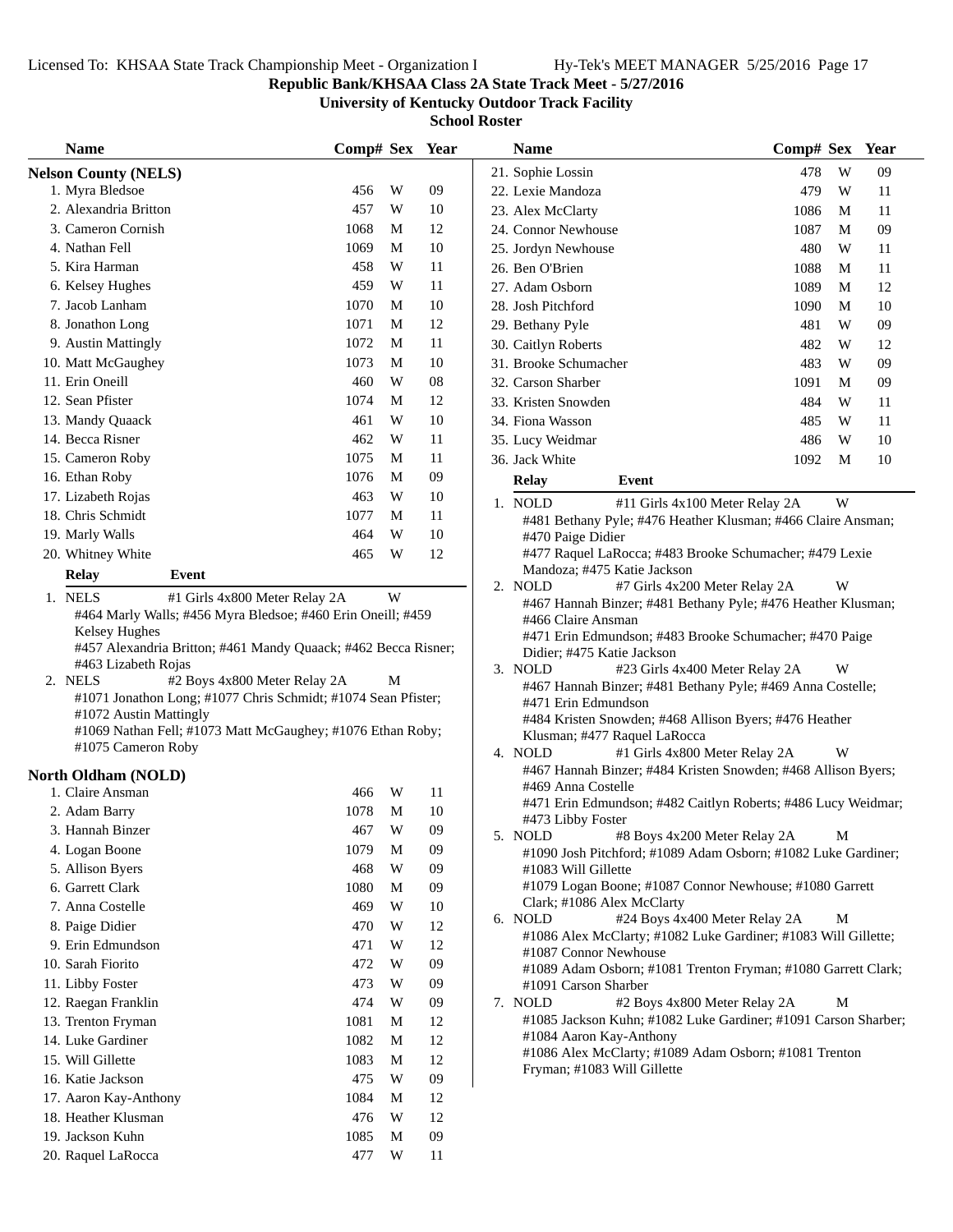Pea; #503 Tajhanique Wood

Watson; #489 Lauren Gary

#488 Miriah Donelson; #499 Le China Starks; #502 Valesha

**Republic Bank/KHSAA Class 2A State Track Meet - 5/27/2016**

**University of Kentucky Outdoor Track Facility**

**School Roster**

| <b>Name</b>                    |                                                                | Comp# Sex Year |   |        | <b>Name</b>         |                                                                                                   | Comp# Sex Year |   |    |
|--------------------------------|----------------------------------------------------------------|----------------|---|--------|---------------------|---------------------------------------------------------------------------------------------------|----------------|---|----|
| Paducah Tilghman (PDTI)        |                                                                |                |   |        | 3. PDTI             | #23 Girls 4x400 Meter Relay 2A                                                                    |                | W |    |
| 1. Antonio Askew               |                                                                | 1093           | M | 10     |                     | #488 Miriah Donelson; #492 Jeannai Mitchell; #494 Cameron Pea;                                    |                |   |    |
| 2. Bryson Brooks               |                                                                | 1094           | M | 10     |                     | #499 Le China Starks                                                                              |                |   |    |
| 3. Thailandria Daniels         |                                                                | 487            | W | 12     |                     | #491 Brantarius Millikan; #498 Dasia Spann; #490 Tanaisha                                         |                |   |    |
| 4. Miriah Donelson             |                                                                | 488            | W | 12     |                     | Jordan; #502 Valesha Watson                                                                       |                | W |    |
| 5. J'Hari Ellington            |                                                                | 1095           | M | 10     | 4. PDTI             | #1 Girls 4x800 Meter Relay 2A<br>#488 Miriah Donelson; #492 Jeannai Mitchell; #493 Elise Overlin; |                |   |    |
| 6. Jayden Freeman              |                                                                | 1096           | M | 08     |                     | #494 Cameron Pea                                                                                  |                |   |    |
| 7. Darian Garnett              |                                                                | 1097           | M | 10     |                     | #495 Addie Rogers; #496 Kate Rogers; #498 Dasia Spann; #499 Le                                    |                |   |    |
| 8. Lauren Gary                 |                                                                | 489            | W | 10     |                     | China Starks                                                                                      |                |   |    |
| 9. Hunter Grubbs               |                                                                | 1098           | M | 12     | 5. PDTI             | #12 Boys 4x100 Meter Relay 2A                                                                     |                | M |    |
| 10. Devon Hart                 |                                                                | 1099           | M | 12     |                     | #1093 Antonio Askew; #1108 Sayveon McEwen; #1114 Hunter                                           |                |   |    |
| 11. John Holtgrewe             |                                                                | 1100           | M | 11     |                     | Watkins; #1096 Jayden Freeman<br>#1097 Darian Garnett; #1094 Bryson Brooks; #1095 J'Hari          |                |   |    |
| 12. Tyrese Jones               |                                                                | 1101           | M | 11     |                     | Ellington; #1115 Montel Wiggins                                                                   |                |   |    |
| 13. Tanaisha Jordan            |                                                                | 490            | W | 10     | 6. PDTI             | #8 Boys 4x200 Meter Relay 2A                                                                      |                | M |    |
| 14. Harrison Kelly             |                                                                | 1102           | M | 12     |                     | #1093 Antonio Askew; #1096 Jayden Freeman; #1114 Hunter                                           |                |   |    |
| 15. Malachi Kirby              |                                                                | 1103           | M | $09\,$ |                     | Watkins; #1115 Montel Wiggins                                                                     |                |   |    |
| 16. Epion Lee-mccampbell       |                                                                | 1104           | M | 12     |                     | #1097 Darian Garnett; #1108 Sayveon McEwen; #1095 J'Hari                                          |                |   |    |
| 17. Quenten Marshall           |                                                                | 1105           | M | 12     |                     | Ellington; #1094 Bryson Brooks                                                                    |                |   |    |
| 18. Lucas Massad               |                                                                | 1106           | M | 12     | 7. PDTI             | #24 Boys 4x400 Meter Relay 2A                                                                     |                | M |    |
| 19. Wallace Mccoy              |                                                                | 1107           | M | 11     |                     | #1093 Antonio Askew; #1114 Hunter Watkins; #1115 Montel<br>Wiggins; #1109 Joshua Murdock          |                |   |    |
| 20. Sayveon McEwen             |                                                                | 1108           | M | 12     |                     | #1095 J'Hari Ellington; #1099 Devon Hart; #1100 John Holtgrewe;                                   |                |   |    |
| 21. Brantarius Millikan        |                                                                | 491            | W | 10     |                     | #1101 Tyrese Jones                                                                                |                |   |    |
| 22. Jeannai Mitchell           |                                                                | 492            | W | 12     | 8. PDTI             | #2 Boys 4x800 Meter Relay 2A                                                                      |                | M |    |
| 23. Joshua Murdock             |                                                                | 1109           | M | 11     |                     | #1098 Hunter Grubbs; #1100 John Holtgrewe; #1102 Harrison                                         |                |   |    |
| 24. Travis Myers               |                                                                | 1110           | M | 11     |                     | Kelly; #1109 Joshua Murdock                                                                       |                |   |    |
| 25. Elise Overlin              |                                                                | 493            | W | 07     |                     | #1111 Ethan Owens;                                                                                |                |   |    |
| 26. Ethan Owens                |                                                                | 1111           | M | 11     |                     | <b>Perry County Central (PECC)</b>                                                                |                |   |    |
| 27. Cameron Pea                |                                                                | 494            | W | 09     | 1. James Blair      |                                                                                                   | 1116           | M | 12 |
| 28. Jordan Prather             |                                                                | 1112           | M | 12     |                     | 2. Chandler Caudill                                                                               | 1117           | M | 10 |
| 29. Phillip Pruitt             |                                                                | 1113           | M | 11     |                     | 3. Derrick Charles                                                                                | 1118           | M | 11 |
| 30. Addie Rogers               |                                                                | 495            | W | 09     | 4. Dagen Combs      |                                                                                                   | 1119           | M | 11 |
| 31. Kate Rogers                |                                                                | 496            | W | 09     | 5. Chris Dixon      |                                                                                                   | 1120           | M | 12 |
| 32. Ja'Lynn Shaw-Moore         |                                                                | 497            | W | 09     | 6. Tyler Eldridge   |                                                                                                   | 1121           | М | 12 |
| 33. Dasia Spann                |                                                                | 498            | W | 09     | 7. Erin Gambill     |                                                                                                   | 504            | W | 10 |
| 34. Le China Starks            |                                                                | 499            | W | 09     | 8. Cody Gayheart    |                                                                                                   | 1122           | M | 10 |
| 35. Megan Summers              |                                                                | 500            | W | 09     | 9. Emilie Hicks     |                                                                                                   | 505            | W | 11 |
| 36. Brianna Wagner             |                                                                | 501            | W | 11     | 10. Shawn Huff      |                                                                                                   | 1123           | M | 10 |
| 37. Hunter Watkins             |                                                                | 1114           | M | 11     | 11. Joseph Melton   |                                                                                                   | 1124           | M | 12 |
| 38. Valesha Watson             |                                                                | 502            | W | 09     | 12. Alex Ritchie    |                                                                                                   | 1125           | M | 09 |
| 39. Montel Wiggins             |                                                                | 1115           | M | 11     | 13. Jack Sluss      |                                                                                                   | 1126           | M | 10 |
| 40. Tajhanique Wood            |                                                                | 503            | W | 12     | 14. Alexis Stockton |                                                                                                   | 506            | W | 11 |
| <b>Relay</b>                   | Event                                                          |                |   |        | 15. Lamis Tiehen    |                                                                                                   | 507            | W | 10 |
| 1. PDTI                        | #11 Girls 4x100 Meter Relay 2A                                 |                | W |        | 16. John Watts      |                                                                                                   | 1127           | M | 11 |
|                                | #490 Tanaisha Jordan; #502 Valesha Watson; #491 Brantarius     |                |   |        | <b>Relay</b>        | Event                                                                                             |                |   |    |
| Millikan; #503 Tajhanique Wood |                                                                |                |   |        | 1. PECC             | #8 Boys 4x200 Meter Relay 2A                                                                      |                | M |    |
|                                | #499 Le China Starks; #489 Lauren Gary; #494 Cameron Pea; #498 |                |   |        |                     | #1127 John Watts; #1121 Tyler Eldridge; #1119 Dagen Combs;                                        |                |   |    |
| Dasia Spann                    |                                                                |                |   |        |                     | #1117 Chandler Caudill                                                                            |                |   |    |
| 2. PDTI                        | #7 Girls 4x200 Meter Relay 2A                                  |                | W |        |                     | #1116 James Blair; #1123 Shawn Huff;                                                              |                |   |    |
|                                | #490 Tanaisha Jordan; #491 Brantarius Millikan; #494 Cameron   |                |   |        | 2. PECC             | #24 Boys 4x400 Meter Relay 2A                                                                     |                | M |    |

2. PECC #24 Boys 4x400 Meter Relay 2A M #1126 Jack Sluss; #1123 Shawn Huff; #1127 John Watts; #1116 James Blair #1122 Cody Gayheart; #1118 Derrick Charles;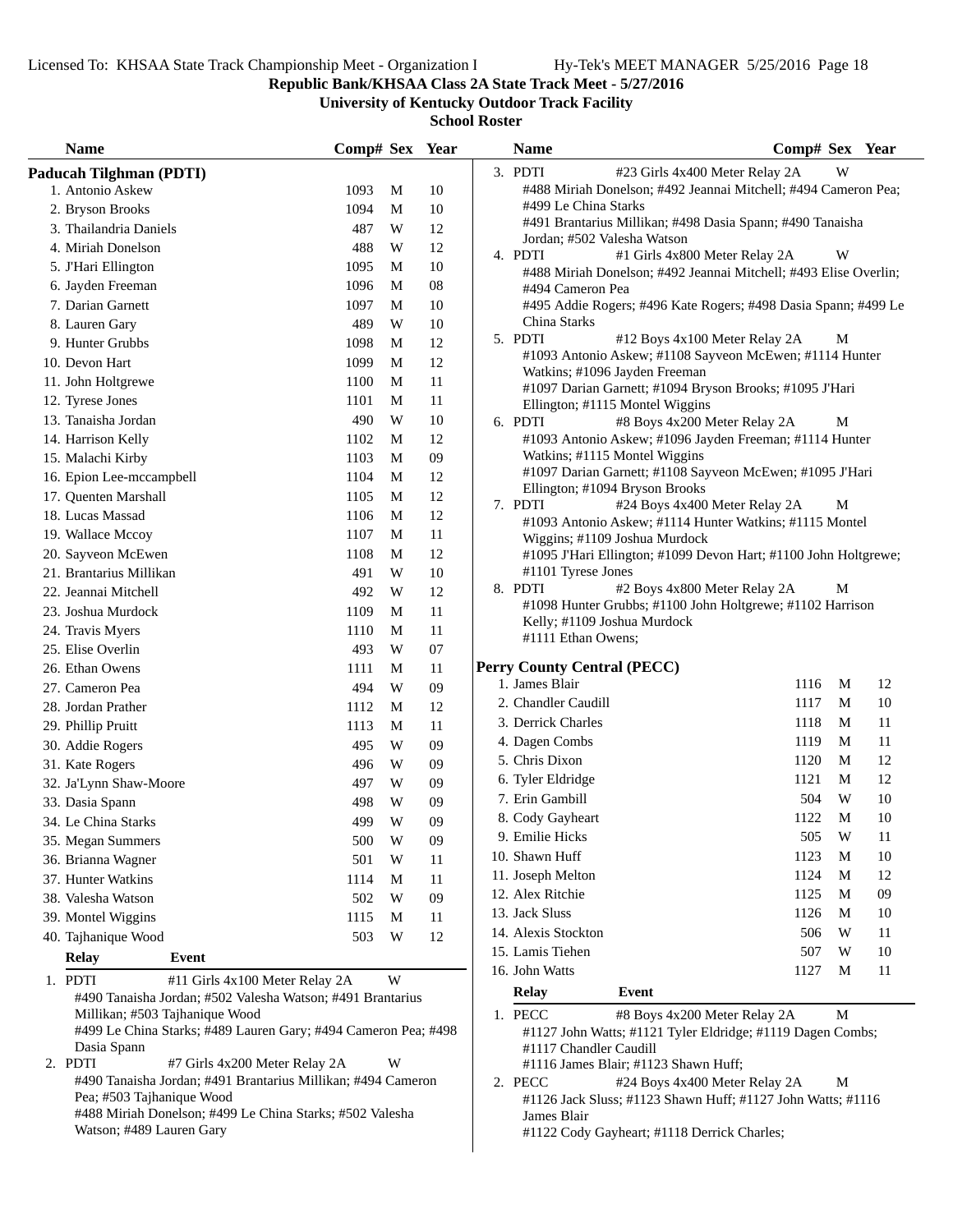**Republic Bank/KHSAA Class 2A State Track Meet - 5/27/2016**

**University of Kentucky Outdoor Track Facility**

| <b>Name</b>                       |                                                                                                  | Comp# Sex Year |             |            | <b>Name</b>                                                                             | Comp# Sex Year |   |            |
|-----------------------------------|--------------------------------------------------------------------------------------------------|----------------|-------------|------------|-----------------------------------------------------------------------------------------|----------------|---|------------|
| <b>Pike County Central (PICC)</b> |                                                                                                  |                |             |            | 7. Vincent Harper                                                                       | 1143           | M | 10         |
| 1. Bryan Boyer                    |                                                                                                  | 1128           | M           | 10         | 8. Abigail Kenney                                                                       | 524            | W | 12         |
| 2. Parker Eads                    |                                                                                                  | 1129           | $\mathbf M$ | 10         | 9. Reagan Mays                                                                          | 525            | W | ${\bf 08}$ |
| 3. Brendan Hurst-ratlif           |                                                                                                  | 1130           | M           | 12         | 10. Makenzie Mullins                                                                    | 526            | W | 08         |
| 4. Kaitlyn Keathley               |                                                                                                  | 508            | W           | 09         | 11. Kayne Perry                                                                         | 1144           | M | 12         |
| 5. Kevin Keathley                 |                                                                                                  | 1131           | M           | 11         | 12. Savanna Smith                                                                       | 527            | W | 12         |
| 6. Carter Lockhart                |                                                                                                  | 1132           | $\mathbf M$ | 07         | 13. Braxton Ward                                                                        | 1145           | M | 10         |
| 7. Hunter Lowe                    |                                                                                                  | 1133           | M           | 11         | Relay<br>Event                                                                          |                |   |            |
| 8. Trenedy May                    |                                                                                                  | 1134           | M           | 11         | 1. ROWA<br>#11 Girls 4x100 Meter Relay 2A                                               |                | W |            |
| 9. Cory Roberts                   |                                                                                                  | 1135           | M           | 10         | #520 Hathlyn Chapman; #524 Abigail Kenney; #527 Savanna                                 |                |   |            |
| 10. Mitchell Slone                |                                                                                                  | 1136           | M           | 09         | Smith; #523 Destine Hampton                                                             |                |   |            |
| 11. Dakota Starcher               |                                                                                                  | 1137           | M           | 09         | #521 Promise Cross; #525 Reagan Mays; #526 Makenzie Mullins;                            |                |   |            |
| <b>Relay</b>                      | Event                                                                                            |                |             |            | #522 Presley Fannin                                                                     |                |   |            |
| 1. PICC                           | #2 Boys 4x800 Meter Relay 2A                                                                     |                | $\mathbf M$ |            | <b>Russell (RUSS)</b>                                                                   |                |   |            |
|                                   | #1135 Cory Roberts; #1131 Kevin Keathley; #1128 Bryan Boyer;                                     |                |             |            | 1. Tyler Andre                                                                          | 1146           | M | 12         |
| #1134 Trenedy May                 |                                                                                                  |                |             |            | 2. Brand Argabrite                                                                      | 1147           | M | 09         |
|                                   | #1136 Mitchell Slone; #1133 Hunter Lowe; #1132 Carter Lockhart;                                  |                |             |            | 3. Devan Atkins                                                                         | 1148           | M | 10         |
| #1130 Brendan Hurst-ratlif        |                                                                                                  |                |             |            | 4. Drey Boehm                                                                           | 1149           | M | 11         |
| <b>Powell County (POWE)</b>       |                                                                                                  |                |             |            | 5. Spencer Cole                                                                         | 1150           | M | 12         |
| 1. Brandon Baker                  |                                                                                                  | 1138           | M           | 10         | 6. Matthew Cox                                                                          | 1151           | M | 12         |
| 2. Nate Brooks                    |                                                                                                  | 1139           | M           | 12         | 7. Landen Duvall                                                                        | 1152           | M | 09         |
|                                   |                                                                                                  |                |             |            | 8. Austin Elkins                                                                        | 1153           | M | 11         |
| <b>Rockcastle County (ROCK)</b>   |                                                                                                  |                |             |            | 9. Jakob George                                                                         | 1154           | M | 11         |
| 1. Jasmine Ashcraft               |                                                                                                  | 509            | W           | 07         | 10. Aubrey Hill                                                                         | 528            | W | 07         |
| 2. Taylor Bullock                 |                                                                                                  | 510            | W           | 11         | 11. Richie Knupp                                                                        | 1155           | M | 09         |
| 3. Autumn Courtney                |                                                                                                  | 511            | W           | ${\bf 08}$ | 12. Brayden Kouns                                                                       | 1156           | M | 12         |
| 4. Hannah Davis                   |                                                                                                  | 512            | W           | 07         | 13. Kurtis Miller                                                                       |                | M | 12         |
| 5. Victoria Dotson                |                                                                                                  | 513            | W           | ${\bf 08}$ | 14. Cameron Proctor                                                                     | 1157<br>1158   | M | 09         |
| 6. Grace Gardiner                 |                                                                                                  | 514            | W           | 08         | 15. Nolan Sabotchick                                                                    | 1159           | M | 09         |
| 7. Erin Hindman                   |                                                                                                  | 515            | W           | $07\,$     | 16. Andrew Scott                                                                        | 1160           | M | 12         |
| 8. Aliyah Lopez                   |                                                                                                  | 516            | W           | 07         | 17. Ryan Stump                                                                          | 1161           | M | 10         |
| 9. Jennifer Mercer                |                                                                                                  | 517            | W           | 11         | 18. Nate Wheeler                                                                        | 1162           | M | 09         |
| 10. Sierra Mercer                 |                                                                                                  | 518            | W           | 11         | 19. Andrew Wolfe                                                                        | 1163           | M | 12         |
| 11. Dylon Robinson                |                                                                                                  | 1140           | M           | 11         |                                                                                         |                |   |            |
| 12. Kensie Sheffield              |                                                                                                  | 519            | W           | 09         | <b>Relay</b><br><b>Event</b>                                                            |                |   |            |
| <b>Relay</b>                      | <b>Event</b>                                                                                     |                |             |            | 1. RUSS<br>#12 Boys 4x100 Meter Relay 2A                                                |                | M |            |
| 1. ROCK                           | #23 Girls 4x400 Meter Relay 2A                                                                   |                | W           |            | #1152 Landen Duvall; #1149 Drey Boehm; #1150 Spencer Cole;<br>#1154 Jakob George        |                |   |            |
|                                   | #510 Taylor Bullock; #511 Autumn Courtney; #517 Jennifer                                         |                |             |            | #1161 Ryan Stump; #1151 Matthew Cox; #1147 Brand Argabrite;                             |                |   |            |
| Mercer; #518 Sierra Mercer        |                                                                                                  |                |             |            | #1156 Brayden Kouns                                                                     |                |   |            |
|                                   | #513 Victoria Dotson; #516 Aliyah Lopez; #519 Kensie Sheffield;                                  |                |             |            | 2. RUSS<br>#8 Boys 4x200 Meter Relay 2A                                                 |                | М |            |
| #514 Grace Gardiner               |                                                                                                  |                | W           |            | #1152 Landen Duvall; #1149 Drey Boehm; #1150 Spencer Cole;                              |                |   |            |
| 2. ROCK                           | #1 Girls 4x800 Meter Relay 2A<br>#509 Jasmine Ashcraft; #510 Taylor Bullock; #518 Sierra Mercer; |                |             |            | #1154 Jakob George                                                                      |                |   |            |
| #513 Victoria Dotson              |                                                                                                  |                |             |            | #1161 Ryan Stump; #1151 Matthew Cox; #1156 Brayden Kouns;                               |                |   |            |
|                                   | #514 Grace Gardiner; #515 Erin Hindman; #512 Hannah Davis;                                       |                |             |            | #1147 Brand Argabrite<br>3. RUSS<br>#24 Boys 4x400 Meter Relay 2A                       |                | М |            |
| #519 Kensie Sheffield             |                                                                                                  |                |             |            | #1157 Kurtis Miller; #1156 Brayden Kouns; #1163 Andrew Wolfe                            |                |   |            |
| <b>Rowan County (ROWA)</b>        |                                                                                                  |                |             |            | #1155 Richie Knupp                                                                      |                |   |            |
| 1. Nick Anderson                  |                                                                                                  | 1141           | M           | 11         | #1151 Matthew Cox; #1161 Ryan Stump; #1162 Nate Wheeler;                                |                |   |            |
| 2. Blake Chapman                  |                                                                                                  | 1142           | M           | 12         | #1147 Brand Argabrite                                                                   |                |   |            |
| 3. Hathlyn Chapman                |                                                                                                  | 520            | W           | 10         | #2 Boys 4x800 Meter Relay 2A<br>4. RUSS                                                 |                | M |            |
| 4. Promise Cross                  |                                                                                                  | 521            | W           | 08         | #1157 Kurtis Miller; #1155 Richie Knupp; #1159 Nolan                                    |                |   |            |
| 5. Presley Fannin                 |                                                                                                  | 522            | W           | 08         | Sabotchick; #1146 Tyler Andre<br>#1153 Austin Elkins; #1158 Cameron Proctor; #1162 Nate |                |   |            |
| 6. Destine Hampton                |                                                                                                  | 523            | W           | 10         | Wheeler; #1148 Devan Atkins                                                             |                |   |            |
|                                   |                                                                                                  |                |             |            |                                                                                         |                |   |            |

| гчаше                                                                                                                                                                                    | сошр# эех                      |   | rear |  |
|------------------------------------------------------------------------------------------------------------------------------------------------------------------------------------------|--------------------------------|---|------|--|
| 7. Vincent Harper                                                                                                                                                                        | 1143                           | М | 10   |  |
| 8. Abigail Kenney                                                                                                                                                                        | 524                            | W | 12   |  |
| 9. Reagan Mays                                                                                                                                                                           | 525                            | W | 08   |  |
| 10. Makenzie Mullins                                                                                                                                                                     | 526                            | W | 08   |  |
| 11. Kayne Perry                                                                                                                                                                          | 1144                           | М | 12   |  |
| 12. Savanna Smith                                                                                                                                                                        | 527                            | W | 12   |  |
| 13. Braxton Ward                                                                                                                                                                         | 1145                           | М | 10   |  |
| <b>Relay</b><br>Event                                                                                                                                                                    |                                |   |      |  |
|                                                                                                                                                                                          |                                |   |      |  |
| 1. ROWA<br>#520 Hathlyn Chapman; #524 Abigail Kenney; #527 Savanna<br>Smith; #523 Destine Hampton<br>#521 Promise Cross; #525 Reagan Mays; #526 Makenzie Mullins;<br>#522 Presley Fannin | #11 Girls 4x100 Meter Relay 2A | W |      |  |
| ussell (RUSS)                                                                                                                                                                            |                                |   |      |  |
| 1. Tyler Andre                                                                                                                                                                           | 1146                           | М | 12   |  |
| 2. Brand Argabrite                                                                                                                                                                       | 1147                           | М | 09   |  |
| 3. Devan Atkins                                                                                                                                                                          | 1148                           | M | 10   |  |
| 4. Drey Boehm                                                                                                                                                                            | 1149                           | М | 11   |  |
| 5. Spencer Cole                                                                                                                                                                          | 1150                           | М | 12   |  |
| 6. Matthew Cox                                                                                                                                                                           | 1151                           | М | 12   |  |
| 7. Landen Duvall                                                                                                                                                                         | 1152                           | М | 09   |  |
| 8. Austin Elkins                                                                                                                                                                         | 1153                           | М | 11   |  |
| 9. Jakob George                                                                                                                                                                          | 1154                           | М | 11   |  |
| 10. Aubrey Hill                                                                                                                                                                          | 528                            | W | 07   |  |
| 11. Richie Knupp                                                                                                                                                                         | 1155                           | М | 09   |  |
| 12. Brayden Kouns                                                                                                                                                                        | 1156                           | М | 12   |  |
| 13. Kurtis Miller                                                                                                                                                                        | 1157                           | М | 12   |  |
| 14. Cameron Proctor                                                                                                                                                                      | 1158                           | М | 09   |  |
| 15. Nolan Sabotchick                                                                                                                                                                     | 1159                           | М | 09   |  |
| 16. Andrew Scott                                                                                                                                                                         | 1160                           | М | 12   |  |
| 17. Ryan Stump                                                                                                                                                                           | 1161                           | М | 10   |  |
| 18. Nate Wheeler                                                                                                                                                                         | 1162                           | М | 09   |  |
| 19. Andrew Wolfe                                                                                                                                                                         | 1163                           | М | 12   |  |
| Event<br><b>Relay</b>                                                                                                                                                                    |                                |   |      |  |
|                                                                                                                                                                                          |                                |   |      |  |
| 1. RUSS<br>#1152 Landen Duvall; #1149 Drey Boehm; #1150 Spencer Cole;<br>#1154 Jakob George<br>#1161 Ryan Stump; #1151 Matthew Cox; #1147 Brand Argabrite;<br>#1156 Brayden Kouns        | #12 Boys 4x100 Meter Relay 2A  | М |      |  |
| 2. RUSS                                                                                                                                                                                  | #8 Boys 4x200 Meter Relay 2A   | М |      |  |
| #1152 Landen Duvall; #1149 Drey Boehm; #1150 Spencer Cole;                                                                                                                               |                                |   |      |  |
| #1154 Jakob George<br>#1161 Ryan Stump; #1151 Matthew Cox; #1156 Brayden Kouns;                                                                                                          |                                |   |      |  |
| #1147 Brand Argabrite                                                                                                                                                                    |                                |   |      |  |
| 3. RUSS<br>#1157 Kurtis Miller; #1156 Brayden Kouns; #1163 Andrew Wolfe;                                                                                                                 | #24 Boys 4x400 Meter Relay 2A  | М |      |  |
| #1155 Richie Knupp                                                                                                                                                                       |                                |   |      |  |
| #1151 Matthew Cox; #1161 Ryan Stump; #1162 Nate Wheeler;                                                                                                                                 |                                |   |      |  |
| #1147 Brand Argabrite                                                                                                                                                                    |                                |   |      |  |
| 4. RUSS                                                                                                                                                                                  | #2 Boys 4x800 Meter Relay 2A   | М |      |  |
| #1157 Kurtis Miller; #1155 Richie Knupp; #1159 Nolan<br>Sabotchick; #1146 Tyler Andre                                                                                                    |                                |   |      |  |
| #1153 Austin Elkins; #1158 Cameron Proctor; #1162 Nate                                                                                                                                   |                                |   |      |  |
| Wheeler; #1148 Devan Atkins                                                                                                                                                              |                                |   |      |  |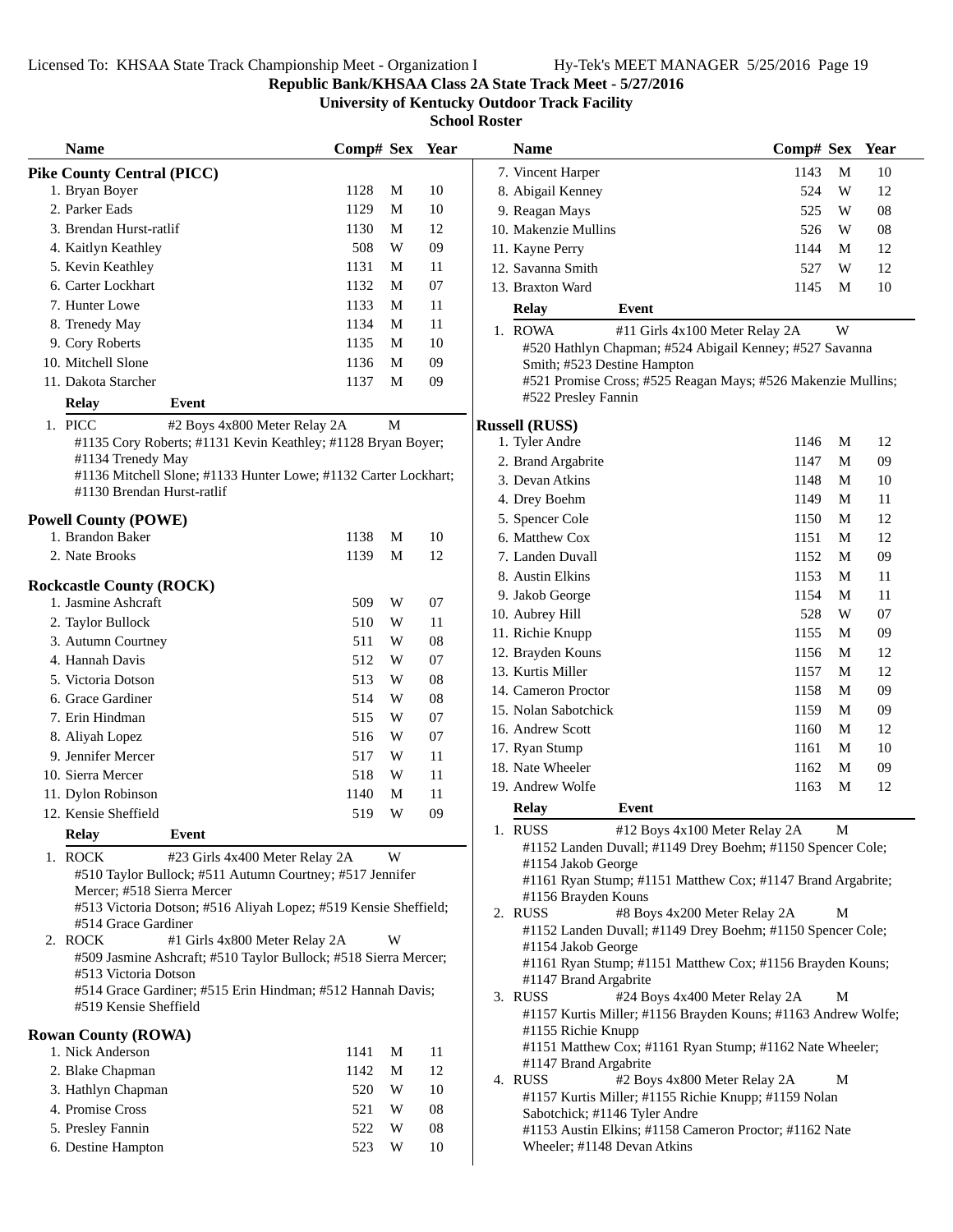### **Republic Bank/KHSAA Class 2A State Track Meet - 5/27/2016**

**University of Kentucky Outdoor Track Facility**

| <b>Name</b>                                                            | Comp# Sex Year |   |            | Comp# Sex Year<br><b>Name</b>                                                                                 |    |
|------------------------------------------------------------------------|----------------|---|------------|---------------------------------------------------------------------------------------------------------------|----|
| <b>Russell County (RUCO)</b>                                           |                |   |            | 32. Morgan Seppenfield<br>W<br>555                                                                            | 12 |
| 1. Kailey Coffey                                                       | 529            | W | 11         | 33. Kyrien Stone<br>1182<br>M                                                                                 | 11 |
| 2. Kiley Larkins                                                       | 1164           | M | 11         | 34. Lily Tang<br>556<br>W                                                                                     | 11 |
| 3. Maddie McQueary                                                     | 530            | W | ${\bf 08}$ | 35. Hayden Tedford<br>1183<br>M                                                                               | 11 |
|                                                                        |                |   |            | 557<br>W<br>36. Madison Todd                                                                                  | 12 |
| Scott (SCOT)<br>1. Alexis Flynn                                        | 531            | W | 12         | <b>Relay</b><br>Event                                                                                         |    |
| 2. Holly Kallemeyer                                                    | 532            | W | 12         | W<br>1. SHEL<br>#11 Girls 4x100 Meter Relay 2A                                                                |    |
| 3. Brooke Katinic                                                      | 533            | W | 12         | #540 Lahryn Bailey; #549 Isabel Haydon; #557 Madison Todd;                                                    |    |
| 4. Hannah Loftis                                                       | 534            | W | $10\,$     | #546 Rikayla Fallen                                                                                           |    |
|                                                                        |                |   |            | #541 Jenna Board; #542 Kyra Board; #554 Morgan Rood; #555                                                     |    |
| 5. Jessica Martin                                                      | 535            | W | 12         | Morgan Seppenfield                                                                                            |    |
| 6. Lauren Radenhausen                                                  | 536            | W | 12         | 2. SHEL<br>W<br>#7 Girls 4x200 Meter Relay 2A                                                                 |    |
| 7. Alyssa Riegsecker                                                   | 537            | W | 12         | #549 Isabel Haydon; #540 Lahryn Bailey; #542 Kyra Board; #557                                                 |    |
| 8. Summer Secrist                                                      | 538            | W | 09         | Madison Todd<br>#546 Rikayla Fallen; #554 Morgan Rood; #544 Claire Dale; #555                                 |    |
| 9. Chris Stoeckel                                                      | 1165           | M | 12         | Morgan Seppenfield                                                                                            |    |
| 10. Morgan Sweeney                                                     | 539            | W | 12         | 3. SHEL<br>#23 Girls 4x400 Meter Relay 2A<br>W                                                                |    |
| <b>Relay</b><br>Event                                                  |                |   |            | #540 Lahryn Bailey; #542 Kyra Board; #549 Isabel Haydon; #550                                                 |    |
| 1. SCOT<br>#1 Girls 4x800 Meter Relay 2A                               |                | W |            | Sarah Hollingsworth                                                                                           |    |
| #531 Alexis Flynn; #539 Morgan Sweeney; #535 Jessica Martin;           |                |   |            | #554 Morgan Rood; #541 Jenna Board; #546 Rikayla Fallen; #547                                                 |    |
| #536 Lauren Radenhausen<br>#537 Alyssa Riegsecker; #534 Hannah Loftis; |                |   |            | Jillian Gayle<br>4. SHEL<br>W                                                                                 |    |
|                                                                        |                |   |            | #1 Girls 4x800 Meter Relay 2A<br>#550 Sarah Hollingsworth; #545 Abriella Edelen; #547 Jillian                 |    |
| <b>Shelby County (SHEL)</b>                                            |                |   |            | Gayle; #543 Hanako Boucher                                                                                    |    |
| 1. David Armistead                                                     | 1166           | M | 11         | #548 Suzanne Gayle; #551 Wendi Jordan; #556 Lily Tang; #541                                                   |    |
| 2. Lahryn Bailey                                                       | 540            | W | 10         | Jenna Board                                                                                                   |    |
| 3. Tyler Bates                                                         | 1167           | M | 11         | 5. SHEL<br>#12 Boys 4x100 Meter Relay 2A<br>M                                                                 |    |
| 4. Jenna Board                                                         | 541            | W | ${\bf 08}$ | #1178 Cole Meredith; #1170 Brandon Davis; #1181 Michael Perry;                                                |    |
| 5. Kyra Board                                                          | 542            | W | ${\bf 08}$ | #1177 Walker McDonald                                                                                         |    |
| 6. Stephen Bosco                                                       | 1168           | M | 12         | #1169 Luke Brown; #1179 Clayton O'Donoghue; #1182 Kyrien<br>Stone; #1176 Devon Mantilla                       |    |
| 7. Hanako Boucher                                                      | 543            | W | 10         | #8 Boys 4x200 Meter Relay 2A<br>6. SHEL<br>M                                                                  |    |
| 8. Luke Brown                                                          | 1169           | M | 12         | #1178 Cole Meredith; #1170 Brandon Davis; #1181 Michael Perry;                                                |    |
| 9. Claire Dale                                                         | 544            | W | 11         | #1177 Walker McDonald                                                                                         |    |
| 10. Brandon Davis                                                      | 1170           | M | 11         | #1169 Luke Brown; #1179 Clayton O'Donoghue; #1176 Devon                                                       |    |
| 11. Kory Eades                                                         | 1171           | M | 11         | Mantilla; #1182 Kyrien Stone                                                                                  |    |
| 12. Abriella Edelen                                                    | 545            | W | ${\bf 08}$ | #24 Boys 4x400 Meter Relay 2A<br>M<br>7. SHEL<br>#1169 Luke Brown; #1170 Brandon Davis; #1176 Devon Mantilla; |    |
| 13. Josh Edwards                                                       | 1172           | M | 11         | #1178 Cole Meredith                                                                                           |    |
| 14. Michael Ewing                                                      | 1173           | M | 12         | #1177 Walker McDonald; #1181 Michael Perry; #1179 Clayton                                                     |    |
| 15. Rikayla Fallen                                                     | 546            | W | 07         | O'Donoghue; #1173 Michael Ewing                                                                               |    |
| 16. Jillian Gayle                                                      | 547            | W | 11         | #2 Boys 4x800 Meter Relay 2A<br>M<br>8. SHEL                                                                  |    |
| 17. Suzanne Gayle                                                      | 548            | W | 11         | #1171 Kory Eades; #1173 Michael Ewing; #1168 Stephen Bosco;                                                   |    |
| 18. Isabel Haydon                                                      | 549            | W | $10\,$     | #1174 David Jacobs                                                                                            |    |
| 19. Sarah Hollingsworth                                                | 550            | W | 11         | #1166 David Armistead; #1167 Tyler Bates; #1180 Matthew<br>Paverd; #1169 Luke Brown                           |    |
| 20. David Jacobs                                                       | 1174           | M | 11         |                                                                                                               |    |
| 21. Nathan Jacobs                                                      | 1175           | M | 09         |                                                                                                               |    |
| 22. Wendi Jordan                                                       | 551            | W | 11         |                                                                                                               |    |
| 23. Devon Mantilla                                                     | 1176           | M | 12         |                                                                                                               |    |
| 24. Makayla Marr                                                       | 552            | W | 12         |                                                                                                               |    |
| 25. Justus Martin                                                      | 553            | W | 12         |                                                                                                               |    |
| 26. Walker McDonald                                                    | 1177           | M | 11         |                                                                                                               |    |
| 27. Cole Meredith                                                      | 1178           | M | 12         |                                                                                                               |    |
| 28. Clayton O'Donoghue                                                 | 1179           | M | 11         |                                                                                                               |    |
| 29. Matthew Paverd                                                     | 1180           | M | 11         |                                                                                                               |    |
| 30. Michael Perry                                                      | 1181           | M | 12         |                                                                                                               |    |
| 31. Morgan Rood                                                        | 554            | W | 11         |                                                                                                               |    |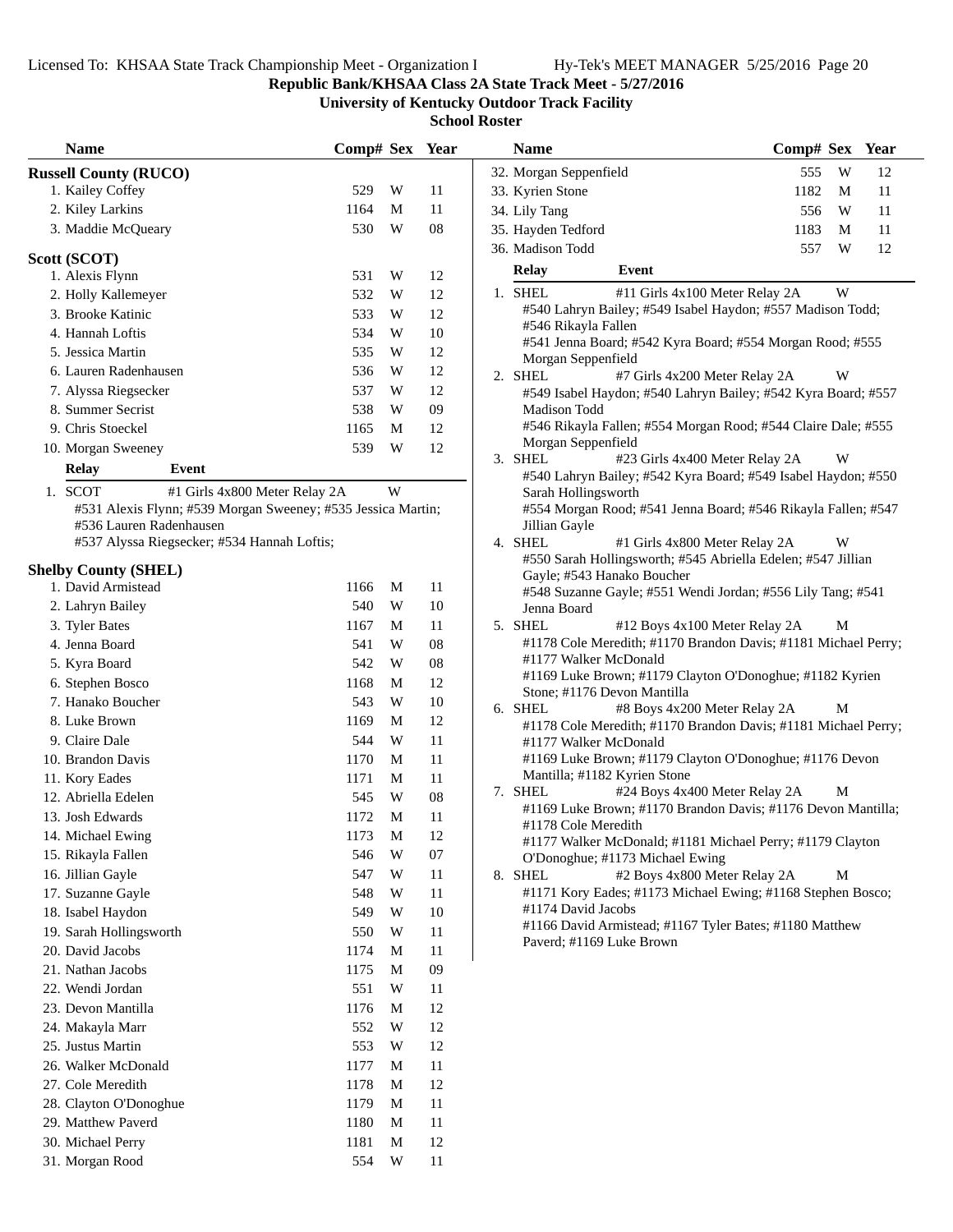**Republic Bank/KHSAA Class 2A State Track Meet - 5/27/2016**

**University of Kentucky Outdoor Track Facility**

|    | <b>Name</b>                                                                                     | Comp# Sex |   | Year |
|----|-------------------------------------------------------------------------------------------------|-----------|---|------|
|    | <b>Spencer County (SPCO)</b>                                                                    |           |   |      |
|    | 1. Hunter Detrich                                                                               | 1184      | М | 11   |
|    | 2. Shawn Dickerson                                                                              | 1185      | М | 11   |
|    | 3. Christopher Lawson                                                                           | 1186      | М | 09   |
|    | 4. Gavin Mattingly                                                                              | 1187      | М | 11   |
|    | 5. Riley McClain                                                                                | 1188      | М | 12   |
|    | 6. Porter McKenna                                                                               | 1189      | М | 09   |
|    | 7. Kadin Smith                                                                                  | 1190      | М | 10   |
|    | 8. Joel Wafford                                                                                 | 1191      | М | 11   |
|    | 9. Hunter Wethington                                                                            | 1192      | М | 08   |
|    | 10. Ben Williams                                                                                | 1193      | М | 09   |
|    | 11. Zach Williams                                                                               | 1194      | М | 12   |
|    | Event<br><b>Relay</b>                                                                           |           |   |      |
|    | 1. SPCO                                                                                         |           |   |      |
|    | #24 Boys 4x400 Meter Relay 2A<br>#1194 Zach Williams; #1193 Ben Williams; #1190 Kadin Smith;    |           | М |      |
|    | #1188 Riley McClain                                                                             |           |   |      |
|    | #1189 Porter McKenna; #1187 Gavin Mattingly; #1192 Hunter                                       |           |   |      |
|    | Wethington; #1191 Joel Wafford                                                                  |           |   |      |
|    | 2. SPCO<br>#2 Boys 4x800 Meter Relay 2A                                                         |           | M |      |
|    | #1194 Zach Williams; #1192 Hunter Wethington; #1191 Joel                                        |           |   |      |
|    | Wafford; #1188 Riley McClain                                                                    |           |   |      |
|    | #1185 Shawn Dickerson; #1186 Christopher Lawson; #1184 Hunter<br>Detrich; #1187 Gavin Mattingly |           |   |      |
|    |                                                                                                 |           |   |      |
|    | <b>Taylor County (TAYL)</b>                                                                     |           |   |      |
|    | 1. Ballard Antonio                                                                              | 1195      | М | 11   |
|    | 2. Grace Bertram                                                                                | 558       | W | 12   |
|    | 3. Davide Farinati                                                                              | 1196      | М | 11   |
|    | 4. Cole Frazier                                                                                 | 1197      | М | 10   |
|    | 5. Anthony Hillard                                                                              | 1198      | М | 12   |
|    | 6. Dylan Jones                                                                                  | 1199      | М | 09   |
|    | 7. Dalton Nunn                                                                                  | 1200      | М | 07   |
|    | 8. Maddie Riley                                                                                 | 559       | W | 07   |
|    | 9. Chris Satterly                                                                               | 1201      | М | 08   |
|    | 10. Ariel Wakefield                                                                             | 560       | W | 12   |
|    | 11. Devan Wasson                                                                                | 1202      | М | 09   |
|    | <b>Relav</b><br><b>Event</b>                                                                    |           |   |      |
| 1. | <b>TAYL</b><br>#24 Boys 4x400 Meter Relay 2A                                                    |           | М |      |
|    | #1196 Davide Farinati; #1197 Cole Frazier; #1198 Anthony                                        |           |   |      |
|    | Hillard; #1202 Devan Wasson                                                                     |           |   |      |
|    | #1195 Ballard Antonio; #1200 Dalton Nunn; #1199 Dylan Jones;                                    |           |   |      |
|    | #1201 Chris Satterly                                                                            |           |   |      |
|    | <b>Thomas Nelson (TNEL)</b>                                                                     |           |   |      |
|    | 1. Samantha Ballard                                                                             | 561       | W | 11   |
|    | 2. Tyler Bradley                                                                                | 1203      | М | 12   |
|    | 3. Kristyn Broell                                                                               | 562       | W | 09   |
|    | 4. Maddie Byrd                                                                                  | 563       | W | 09   |
|    | 5. Clay Dones                                                                                   | 1204      | М | 08   |
|    | 6. Mackenzie Donoho                                                                             | 564       | W | 12   |
|    | 7. Kenliegh Fritz                                                                               | 565       | W | 08   |
|    | 8. Madison Fritz                                                                                | 566       | W | 12   |
|    | 9. Isaac Goff                                                                                   | 1205      | М | 10   |
|    | 10. Jake Humphrey                                                                               | 1206      | М | 10   |
|    | 11. Alexis Malone                                                                               | 567       | W | 11   |
|    |                                                                                                 |           |   |      |

| Name                                                                                          | Comp# Sex Year |   |            | <b>Name</b>                                                                                                  | Comp# Sex Year |             |    |
|-----------------------------------------------------------------------------------------------|----------------|---|------------|--------------------------------------------------------------------------------------------------------------|----------------|-------------|----|
| er County (SPCO)                                                                              |                |   |            | 12. Jarrett Mattingly                                                                                        | 1207           | M           | 12 |
| Hunter Detrich                                                                                | 1184           | M | 11         | 13. Caroline Middleton                                                                                       | 568            | W           | 10 |
| <b>Shawn Dickerson</b>                                                                        | 1185           | M | 11         | 14. Andrew Newton                                                                                            | 1208           | M           | 10 |
| Christopher Lawson                                                                            | 1186           | M | 09         | 15. Maggie Parrish                                                                                           | 569            | W           | 11 |
| <b>Gavin Mattingly</b>                                                                        | 1187           | M | 11         | 16. Marley Rogers                                                                                            | 570            | W           | 11 |
| Riley McClain                                                                                 | 1188           | M | 12         | 17. Hannah Thompson                                                                                          | 571            | W           | 10 |
| Porter McKenna                                                                                | 1189           | M | 09         | 18. Katelyn Thompson                                                                                         | 572            | W           | 11 |
| Kadin Smith                                                                                   | 1190           | M | 10         | 19. Allison Thurman                                                                                          | 573            | W           | 12 |
| Joel Wafford                                                                                  | 1191           | M | 11         | 20. Ali Wimsett                                                                                              | 574            | W           | 11 |
| Hunter Wethington                                                                             | 1192           | M | 08         | 21. Hunter Wimsett                                                                                           | 1209           | M           | 09 |
| Ben Williams                                                                                  | 1193           | M | 09         | <b>Relay</b><br>Event                                                                                        |                |             |    |
| Zach Williams                                                                                 | 1194           | M | 12         | 1. TNEL<br>#11 Girls 4x100 Meter Relay 2A                                                                    |                | W           |    |
| Relay<br>Event                                                                                |                |   |            | #563 Maddie Byrd; #566 Madison Fritz; #568 Caroline Middleton;                                               |                |             |    |
| SPCO<br>#24 Boys 4x400 Meter Relay 2A                                                         |                | M |            | #570 Marley Rogers                                                                                           |                |             |    |
| #1194 Zach Williams; #1193 Ben Williams; #1190 Kadin Smith;                                   |                |   |            | #565 Kenliegh Fritz; #562 Kristyn Broell; #574 Ali Wimsett;                                                  |                |             |    |
| #1188 Riley McClain                                                                           |                |   |            | #7 Girls 4x200 Meter Relay 2A<br>2. TNEL                                                                     |                | W           |    |
| #1189 Porter McKenna; #1187 Gavin Mattingly; #1192 Hunter                                     |                |   |            | #566 Madison Fritz; #567 Alexis Malone; #569 Maggie Parrish;                                                 |                |             |    |
| Wethington; #1191 Joel Wafford                                                                |                |   |            | #570 Marley Rogers                                                                                           |                |             |    |
| SPCO<br>#2 Boys 4x800 Meter Relay 2A                                                          |                | M |            | #565 Kenliegh Fritz; #568 Caroline Middleton; #574 Ali Wimsett;<br>3. TNEL<br>#23 Girls 4x400 Meter Relay 2A |                | W           |    |
| #1194 Zach Williams; #1192 Hunter Wethington; #1191 Joel                                      |                |   |            | #566 Madison Fritz; #567 Alexis Malone; #569 Maggie Parrish;                                                 |                |             |    |
| Wafford; #1188 Riley McClain<br>#1185 Shawn Dickerson; #1186 Christopher Lawson; #1184 Hunter |                |   |            | #571 Hannah Thompson                                                                                         |                |             |    |
| Detrich; #1187 Gavin Mattingly                                                                |                |   |            | #564 Mackenzie Donoho; #565 Kenliegh Fritz; #573 Allison                                                     |                |             |    |
|                                                                                               |                |   |            | Thurman;                                                                                                     |                |             |    |
| r County (TAYL)                                                                               |                |   |            | 4. TNEL<br>#1 Girls 4x800 Meter Relay 2A                                                                     |                | W           |    |
| <b>Ballard Antonio</b>                                                                        | 1195           | M | 11         | #564 Mackenzie Donoho; #569 Maggie Parrish; #571 Hannah                                                      |                |             |    |
| Grace Bertram                                                                                 | 558            | W | 12         | Thompson; #573 Allison Thurman                                                                               |                |             |    |
| Davide Farinati                                                                               | 1196           | M | 11         | #561 Samantha Ballard;                                                                                       |                |             |    |
| Cole Frazier                                                                                  | 1197           | M | 10         | 5. TNEL<br>#2 Boys 4x800 Meter Relay 2A<br>#1206 Jake Humphrey; #1203 Tyler Bradley; #1207 Jarrett           |                | М           |    |
| Anthony Hillard                                                                               | 1198           | M | 12         | Mattingly; #1208 Andrew Newton                                                                               |                |             |    |
| Dylan Jones                                                                                   | 1199           | M | 09         | #1205 Isaac Goff; #1204 Clay Dones; #1209 Hunter Wimsett;                                                    |                |             |    |
| Dalton Nunn                                                                                   | 1200           | M | 07         |                                                                                                              |                |             |    |
| Maddie Riley                                                                                  | 559            | W | 07         | <b>Trigg County (TRIG)</b>                                                                                   |                |             |    |
| Chris Satterly                                                                                | 1201           | M | 08         | 1. Isabella Alexander                                                                                        | 575            | W           | 08 |
| Ariel Wakefield                                                                               | 560            | W | 12         | 2. Breeanna Barnes                                                                                           | 576            | W           | 08 |
| Devan Wasson                                                                                  | 1202           | M | 09         | 3. Rylee Bush                                                                                                | 577            | W           | 08 |
| <b>Relay</b><br><b>Event</b>                                                                  |                |   |            | 4. Garrett Cranston                                                                                          | 1210           | $\mathbf M$ | 12 |
| TAYL<br>#24 Boys 4x400 Meter Relay 2A                                                         |                | M |            | 5. Koryn Hatfield                                                                                            | 578            | W           | 12 |
| #1196 Davide Farinati; #1197 Cole Frazier; #1198 Anthony                                      |                |   |            | 6. Gracie Hill                                                                                               | 579            | W           | 09 |
| Hillard; #1202 Devan Wasson                                                                   |                |   |            | 7. Eric Holder                                                                                               | 1211           | M           | 09 |
| #1195 Ballard Antonio; #1200 Dalton Nunn; #1199 Dylan Jones;                                  |                |   |            | 8. Caleb Martin                                                                                              | 1212           | M           | 11 |
| #1201 Chris Satterly                                                                          |                |   |            | 9. Lexi Ricks                                                                                                | 580            | W           | 08 |
| as Nelson (TNEL)                                                                              |                |   |            | 10. Livi Ricks                                                                                               | 581            | W           | 08 |
| Samantha Ballard                                                                              | 561            | W | 11         | 11. Lexie Wright                                                                                             | 582            | W           | 09 |
| <b>Tyler Bradley</b>                                                                          | 1203           | M | 12         | <b>Relay</b><br>Event                                                                                        |                |             |    |
| Kristyn Broell                                                                                | 562            | W | 09         | #1 Girls 4x800 Meter Relay 2A<br>1. TRIG                                                                     |                | W           |    |
| Maddie Byrd                                                                                   | 563            | W | 09         | #575 Isabella Alexander; #576 Breeanna Barnes; #577 Rylee Bush;                                              |                |             |    |
| <b>Clay Dones</b>                                                                             | 1204           | M | 08         | #578 Koryn Hatfield                                                                                          |                |             |    |
| Mackenzie Donoho                                                                              | 564            | W | 12         | #580 Lexi Ricks; #581 Livi Ricks; #582 Lexie Wright; #579 Gracie                                             |                |             |    |
| Kenliegh Fritz                                                                                | 565            | W | ${\bf 08}$ | Hill                                                                                                         |                |             |    |
| <b>Madison Fritz</b>                                                                          | 566            | W | 12         | <b>Union County (UNIO)</b>                                                                                   |                |             |    |
| Isaac Goff                                                                                    | 1205           | M | 10         | 1. Courtlyn Beaven                                                                                           | 583            | W           | 09 |
| Jake Humphrev                                                                                 | 1206 M         |   | 10         | 2. Tyler Cowan                                                                                               | 1213           | M           | 09 |
|                                                                                               |                |   |            |                                                                                                              |                |             |    |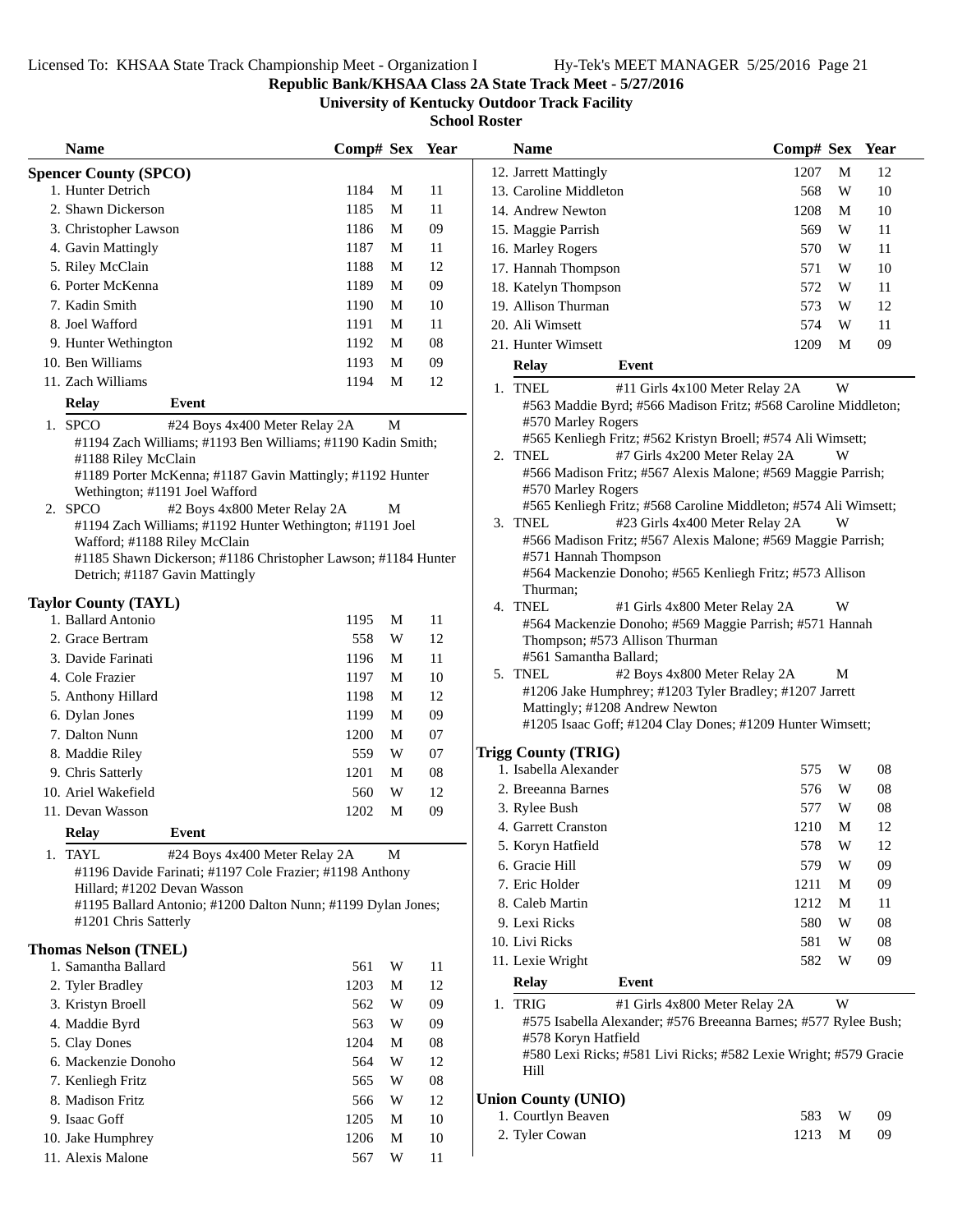### **Republic Bank/KHSAA Class 2A State Track Meet - 5/27/2016**

**University of Kentucky Outdoor Track Facility**

| <b>Name</b>                                | Comp# Sex Year                                                  |   |        | <b>Name</b>           | Comp# Sex Year                                            |
|--------------------------------------------|-----------------------------------------------------------------|---|--------|-----------------------|-----------------------------------------------------------|
| Valley (VALL)                              |                                                                 |   |        | Relay                 | Event                                                     |
| 1. Arion Holmes                            | 584                                                             | W | 10     | 1. WARC               | #12 Boys 4x100 Meter Relay 2A<br>M                        |
| 2. Khamraun Richardson                     | 1214                                                            | M | 09     |                       | #1227 Rhashan Davidson; #1228 Savion Hayes; #1230 Michael |
|                                            |                                                                 |   |        |                       | Johnson; #1232 Damani Walker                              |
| <b>Waggener</b> (WAGG)<br>1. Jairus Brents | 1215                                                            | M | 10     | #1231 Kaleb Metcalfe; |                                                           |
| 2. Decontee Clarke                         | 1216                                                            | M | 12     |                       |                                                           |
| 3. Cameron Davis                           | 1217                                                            | M | 11     |                       |                                                           |
| 4. Lasha Dunn                              | 585                                                             | W | 10     |                       |                                                           |
| 5. Ne'zja Elliott                          | 586                                                             | W | 10     |                       |                                                           |
| 6. Jalaam Hill                             | 1218                                                            | M | 12     |                       |                                                           |
| 7. Jai Jackson                             | 1219                                                            | M | 12     |                       |                                                           |
| 8. Chris Jean                              | 1220                                                            | M | 12     |                       |                                                           |
| 9. Emos Kaydea                             | 1221                                                            | M | $12\,$ |                       |                                                           |
| 10. Kevin Kirby                            | 1222                                                            | M | 12     |                       |                                                           |
| 11. Daniel Lemons                          | 1223                                                            | M | 12     |                       |                                                           |
| 12. Jade'Lynn Martin                       | 587                                                             | W | 09     |                       |                                                           |
| 13. Daniel McNeill                         | 1224                                                            | M | 12     |                       |                                                           |
| 14. Dasja Meads                            | 588                                                             | W | 11     |                       |                                                           |
| 15. Corion Moses                           | 1225                                                            | M | 11     |                       |                                                           |
| 16. Austin Murray                          | 1226                                                            | M | 12     |                       |                                                           |
| 17. Natilya Perks                          | 589                                                             | W | 12     |                       |                                                           |
| 18. Riona Reed                             | 590                                                             | W | 08     |                       |                                                           |
| 19. Morgan Riggle                          | 591                                                             | W | 12     |                       |                                                           |
| 20. Yehliean Velazuqez                     | 592                                                             | W | 08     |                       |                                                           |
| <b>Relay</b><br>Event                      |                                                                 |   |        |                       |                                                           |
| 1. WAGG                                    | #11 Girls 4x100 Meter Relay 2A                                  | W |        |                       |                                                           |
|                                            | #588 Dasja Meads; #586 Ne'zja Elliott; #589 Natilya Perks; #590 |   |        |                       |                                                           |
| Riona Reed                                 |                                                                 |   |        |                       |                                                           |
| #587 Jade'Lynn Martin; #585 Lasha Dunn;    |                                                                 |   |        |                       |                                                           |
| 2. WAGG                                    | #7 Girls 4x200 Meter Relay 2A                                   | W |        |                       |                                                           |
|                                            | #586 Ne'zja Elliott; #588 Dasja Meads; #589 Natilya Perks; #590 |   |        |                       |                                                           |
| Riona Reed                                 | #585 Lasha Dunn; #587 Jade'Lynn Martin; #592 Yehliean           |   |        |                       |                                                           |
| Velazuqez;                                 |                                                                 |   |        |                       |                                                           |
| 3. WAGG                                    | #12 Boys 4x100 Meter Relay 2A                                   | M |        |                       |                                                           |
|                                            | #1216 Decontee Clarke; #1215 Jairus Brents; #1225 Corion Moses; |   |        |                       |                                                           |
| #1219 Jai Jackson                          |                                                                 |   |        |                       |                                                           |
| #1226 Austin Murray                        | #1217 Cameron Davis; #1223 Daniel Lemons; #1218 Jalaam Hill;    |   |        |                       |                                                           |
| 4. WAGG                                    | #8 Boys 4x200 Meter Relay 2A                                    | M |        |                       |                                                           |
|                                            | #1216 Decontee Clarke; #1225 Corion Moses; #1217 Cameron        |   |        |                       |                                                           |
| Davis; #1218 Jalaam Hill                   |                                                                 |   |        |                       |                                                           |
|                                            | #1223 Daniel Lemons; #1220 Chris Jean; #1215 Jairus Brents;     |   |        |                       |                                                           |
| #1221 Emos Kaydea                          |                                                                 |   |        |                       |                                                           |
| <b>Warren Central (WARC)</b>               |                                                                 |   |        |                       |                                                           |
| 1. Rhashan Davidson                        | 1227                                                            | M | 12     |                       |                                                           |
| 2. Savion Hayes                            | 1228                                                            | M | 12     |                       |                                                           |
| 3. Curtis Johnson                          | 1229                                                            | M | 11     |                       |                                                           |
| 4. Michael Johnson                         | 1230                                                            | M | 12     |                       |                                                           |
| 5. Kaleb Metcalfe                          | 1231                                                            | M | 09     |                       |                                                           |
| 6. Damani Walker                           | 1232                                                            | M | 12     |                       |                                                           |
|                                            |                                                                 |   |        |                       |                                                           |
|                                            |                                                                 |   |        |                       |                                                           |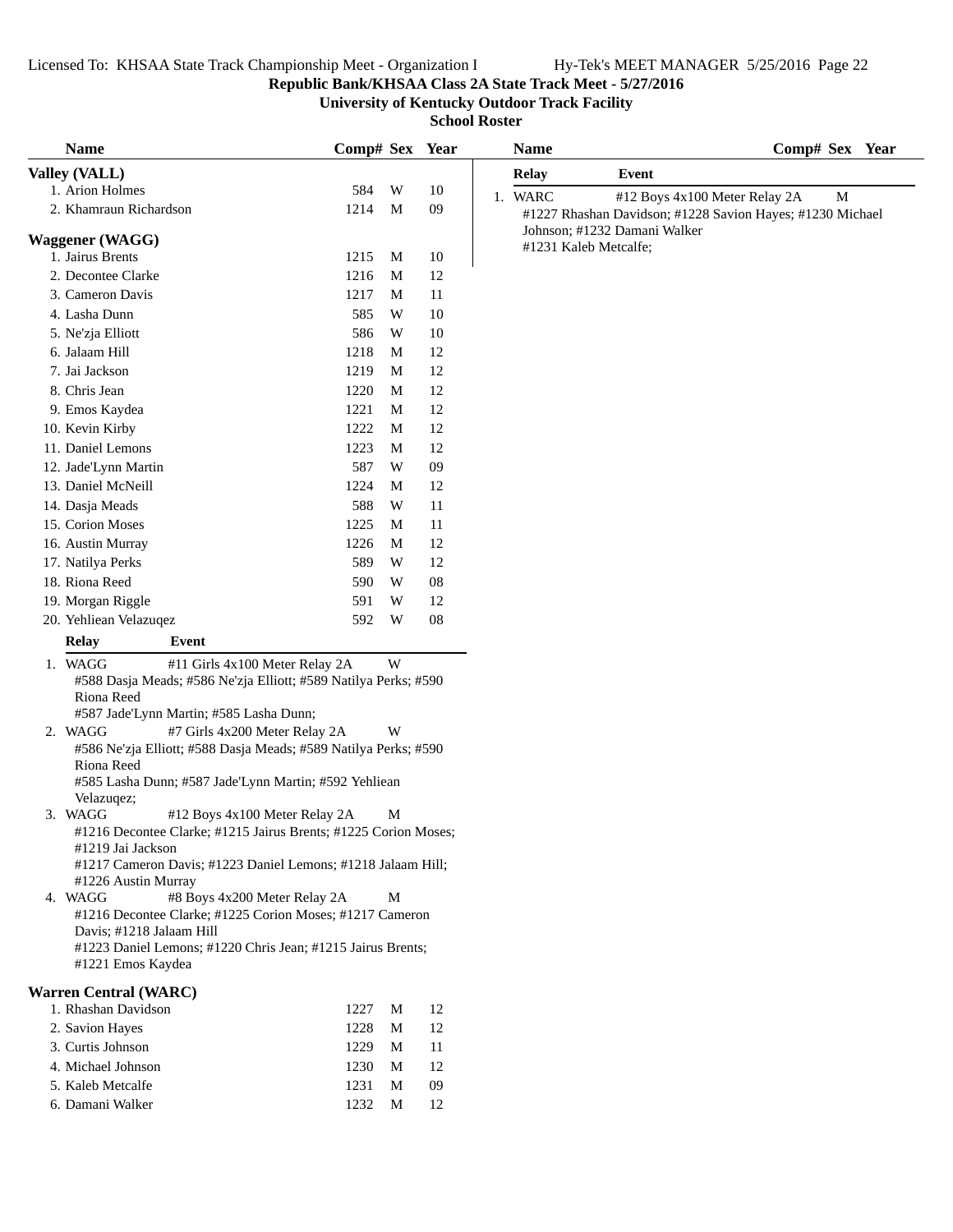**Republic Bank/KHSAA Class 2A State Track Meet - 5/27/2016**

**University of Kentucky Outdoor Track Facility**

| <b>Name</b>                |                                                                  | Comp# Sex Year |   |    | <b>Name</b>                                                 | Comp# Sex Year |    |
|----------------------------|------------------------------------------------------------------|----------------|---|----|-------------------------------------------------------------|----------------|----|
| <b>Warren East (WARE)</b>  |                                                                  |                |   |    | 5. WARE<br>#2 Boys 4x800 Meter Relay 2A                     | M              |    |
| 1. Carrie Abney            |                                                                  | 593            | W | 10 | #1240 Jerrod Eleazer; #1236 Colton Bullington; #1233 Calvin |                |    |
| 2. Kelsey Anderson         |                                                                  | 594            | W | 11 | Blankenship; #1239 Neal Cummins                             |                |    |
| 3. Calvin Blankenship      |                                                                  | 1233           | M | 11 | #1247 Dalton Sledge;                                        |                |    |
| 4. Khalil Britt            |                                                                  | 1234           | M | 12 | <b>Wayne County (WAYN)</b>                                  |                |    |
| 5. Caleb Bruce             |                                                                  | 1235           | M | 09 | 1. Alexis Malone                                            | W<br>605       | 11 |
| 6. Colton Bullington       |                                                                  | 1236           | M | 09 | 2. Zachary Tucker                                           | 1252<br>M      | 11 |
| 7. Caleb Casvechia         |                                                                  | 1237           | M | 12 | 3. Zachary West                                             | 1253<br>M      | 11 |
| 8. Meredith Chaffin        |                                                                  | 595            | W | 10 |                                                             |                |    |
| 9. Shelby Chobot           |                                                                  | 596            | W | 12 | <b>Webster County (WEBS)</b>                                |                |    |
| 10. Kellyn Cochran         |                                                                  | 597            | W | 10 | 1. Brooke Hoffman                                           | 606<br>W       | 12 |
| 11. Alex Conway            |                                                                  | 1238           | M | 11 | 2. Ronin Periard                                            | 1254<br>M      | 11 |
| 12. Neal Cummins           |                                                                  | 1239           | M | 11 |                                                             |                |    |
| 13. Jerrod Eleazer         |                                                                  | 1240           | M | 10 |                                                             |                |    |
| 14. Rylee Fansler          |                                                                  | 598            | W | 08 |                                                             |                |    |
| 15. Morgan Gardner         |                                                                  | 599            | W | 12 |                                                             |                |    |
| 16. Jarius Graves          |                                                                  | 1241           | M | 10 |                                                             |                |    |
| 17. Jackson Harrell        |                                                                  | 1242           | M | 09 |                                                             |                |    |
| 18. Christy Herald         |                                                                  | 600            | W | 11 |                                                             |                |    |
| 19. Tashawn Neal           |                                                                  | 1243           | M | 10 |                                                             |                |    |
| 20. Eber Ortiz             |                                                                  | 1244           | M | 11 |                                                             |                |    |
| 21. Jastin Proctor         |                                                                  | 1245           | M | 09 |                                                             |                |    |
| 22. Ellie Ray              |                                                                  | 601            | W | 11 |                                                             |                |    |
| 23. Christian Ryne         |                                                                  | 1246           | M | 12 |                                                             |                |    |
| 24. Dalton Sledge          |                                                                  | 1247           | M | 10 |                                                             |                |    |
| 25. Destiny Smith          |                                                                  | 602            | W | 12 |                                                             |                |    |
| 26. Johnathan Staten       |                                                                  | 1248           | M | 10 |                                                             |                |    |
| 27. Emma Steff             |                                                                  | 603            | W | 08 |                                                             |                |    |
| 28. Codey Stoll            |                                                                  | 1249           | M | 11 |                                                             |                |    |
| 29. Baylen Wardlow         |                                                                  | 604            | W | 11 |                                                             |                |    |
| 30. Brevon Whitney         |                                                                  | 1250           | M | 10 |                                                             |                |    |
| 31. Jacob Williams         |                                                                  | 1251           | M | 09 |                                                             |                |    |
| <b>Relay</b>               | Event                                                            |                |   |    |                                                             |                |    |
|                            |                                                                  |                |   |    |                                                             |                |    |
| 1. WARE                    | #11 Girls 4x100 Meter Relay 2A                                   |                | W |    |                                                             |                |    |
| Smith; #600 Christy Herald | #594 Kelsey Anderson; #599 Morgan Gardner; #602 Destiny          |                |   |    |                                                             |                |    |
|                            | #604 Baylen Wardlow; #601 Ellie Ray; #596 Shelby Chobot; #593    |                |   |    |                                                             |                |    |
| Carrie Abney               |                                                                  |                |   |    |                                                             |                |    |
| 2. WARE                    | #12 Boys 4x100 Meter Relay 2A                                    |                | M |    |                                                             |                |    |
|                            | #1245 Jastin Proctor; #1237 Caleb Casvechia; #1250 Brevon        |                |   |    |                                                             |                |    |
| Whitney; #1249 Codey Stoll |                                                                  |                |   |    |                                                             |                |    |
|                            | #1242 Jackson Harrell; #1243 Tashawn Neal; #1251 Jacob           |                |   |    |                                                             |                |    |
| 3. WARE                    | Williams; #1248 Johnathan Staten<br>#8 Boys 4x200 Meter Relay 2A |                | M |    |                                                             |                |    |
|                            | #1244 Eber Ortiz; #1237 Caleb Casvechia; #1250 Brevon Whitney;   |                |   |    |                                                             |                |    |
| #1251 Jacob Williams       |                                                                  |                |   |    |                                                             |                |    |
|                            | #1238 Alex Conway; #1248 Johnathan Staten; #1241 Jarius          |                |   |    |                                                             |                |    |
| Graves;                    |                                                                  |                |   |    |                                                             |                |    |
| 4. WARE                    | #24 Boys 4x400 Meter Relay 2A                                    |                | M |    |                                                             |                |    |
|                            | #1241 Jarius Graves; #1238 Alex Conway; #1244 Eber Ortiz;        |                |   |    |                                                             |                |    |
| #1251 Jacob Williams       |                                                                  |                |   |    |                                                             |                |    |
| #1236 Colton Bullington    | #1235 Caleb Bruce; #1237 Caleb Casvechia; #1240 Jerrod Eleazer;  |                |   |    |                                                             |                |    |
|                            |                                                                  |                |   |    |                                                             |                |    |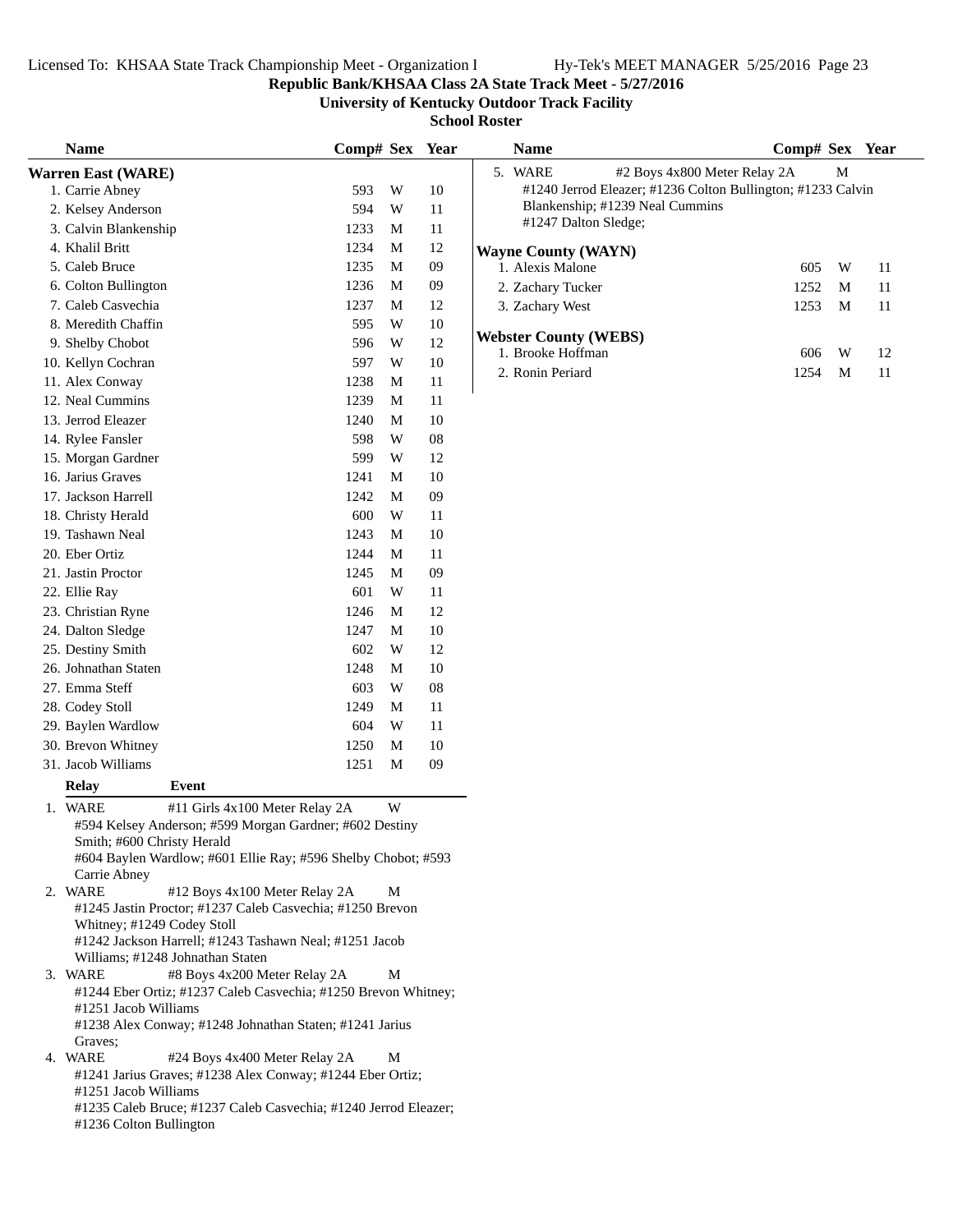**Republic Bank/KHSAA Class 2A State Track Meet - 5/27/2016**

**University of Kentucky Outdoor Track Facility**

**School Roster**

| <b>Name</b>                                                                                                                                                                                                                                                                                                                                                                                                                                                                                                                                                                                                                                                                                                                                                                                                                                                                                                                                                             | Comp# Sex Year |                  |    | <b>Name</b>               | Comp# Sex Year                                               |
|-------------------------------------------------------------------------------------------------------------------------------------------------------------------------------------------------------------------------------------------------------------------------------------------------------------------------------------------------------------------------------------------------------------------------------------------------------------------------------------------------------------------------------------------------------------------------------------------------------------------------------------------------------------------------------------------------------------------------------------------------------------------------------------------------------------------------------------------------------------------------------------------------------------------------------------------------------------------------|----------------|------------------|----|---------------------------|--------------------------------------------------------------|
| Western (WEST)                                                                                                                                                                                                                                                                                                                                                                                                                                                                                                                                                                                                                                                                                                                                                                                                                                                                                                                                                          |                |                  |    | 2. WHIL                   | #23 Girls 4x400 Meter Relay 2A<br>W                          |
| 1. Destoni Anderson                                                                                                                                                                                                                                                                                                                                                                                                                                                                                                                                                                                                                                                                                                                                                                                                                                                                                                                                                     |                | W                | 12 |                           | #615 Lucy Buchannan; #616 Carrington Mumphrey; #617 Caroline |
| 2. Zay'Quan Black                                                                                                                                                                                                                                                                                                                                                                                                                                                                                                                                                                                                                                                                                                                                                                                                                                                                                                                                                       | 1255           | M                | 10 | Orange; #619 Sadie Taylor |                                                              |
| 3. Deshawn Brown                                                                                                                                                                                                                                                                                                                                                                                                                                                                                                                                                                                                                                                                                                                                                                                                                                                                                                                                                        | 1256           | M                | 12 | #618 Tamia Stallard;      |                                                              |
| 4. Treshawn Davis                                                                                                                                                                                                                                                                                                                                                                                                                                                                                                                                                                                                                                                                                                                                                                                                                                                                                                                                                       | 1257           | M                | 10 |                           |                                                              |
| 5. Raven Dryden                                                                                                                                                                                                                                                                                                                                                                                                                                                                                                                                                                                                                                                                                                                                                                                                                                                                                                                                                         | 608            | W                | 12 |                           |                                                              |
| 6. Genario Ferrell                                                                                                                                                                                                                                                                                                                                                                                                                                                                                                                                                                                                                                                                                                                                                                                                                                                                                                                                                      | 1258           | M                | 12 |                           |                                                              |
| 7. Makya Griffin                                                                                                                                                                                                                                                                                                                                                                                                                                                                                                                                                                                                                                                                                                                                                                                                                                                                                                                                                        | 609            | W                | 10 |                           |                                                              |
| 8. JaNaya Haymon                                                                                                                                                                                                                                                                                                                                                                                                                                                                                                                                                                                                                                                                                                                                                                                                                                                                                                                                                        | 610            | W                | 10 |                           |                                                              |
| 9. Nisha Morgan                                                                                                                                                                                                                                                                                                                                                                                                                                                                                                                                                                                                                                                                                                                                                                                                                                                                                                                                                         | 611            | W                | 08 |                           |                                                              |
| 10. Cherylle Newkirk                                                                                                                                                                                                                                                                                                                                                                                                                                                                                                                                                                                                                                                                                                                                                                                                                                                                                                                                                    | 612            | W                | 10 |                           |                                                              |
| 11. Aaron Nobles                                                                                                                                                                                                                                                                                                                                                                                                                                                                                                                                                                                                                                                                                                                                                                                                                                                                                                                                                        | 1259           | M                | 11 |                           |                                                              |
| 12. Dayon Pulliam                                                                                                                                                                                                                                                                                                                                                                                                                                                                                                                                                                                                                                                                                                                                                                                                                                                                                                                                                       | 1260           | M                | 10 |                           |                                                              |
| 13. Mia Samuels                                                                                                                                                                                                                                                                                                                                                                                                                                                                                                                                                                                                                                                                                                                                                                                                                                                                                                                                                         | 613            | W                | 11 |                           |                                                              |
| 14. Jaelin Shannon                                                                                                                                                                                                                                                                                                                                                                                                                                                                                                                                                                                                                                                                                                                                                                                                                                                                                                                                                      | 1261           | M                | 10 |                           |                                                              |
| 15. Rashad Sullivan                                                                                                                                                                                                                                                                                                                                                                                                                                                                                                                                                                                                                                                                                                                                                                                                                                                                                                                                                     | 1262           | М                | 11 |                           |                                                              |
| 16. David Wakaba                                                                                                                                                                                                                                                                                                                                                                                                                                                                                                                                                                                                                                                                                                                                                                                                                                                                                                                                                        | 1263           | M                | 12 |                           |                                                              |
| 17. Niara Wakaba                                                                                                                                                                                                                                                                                                                                                                                                                                                                                                                                                                                                                                                                                                                                                                                                                                                                                                                                                        | 614            | W                | 12 |                           |                                                              |
| 18. Freddie Winston                                                                                                                                                                                                                                                                                                                                                                                                                                                                                                                                                                                                                                                                                                                                                                                                                                                                                                                                                     | 1264           | M                | 12 |                           |                                                              |
| 19. Benjamin Young                                                                                                                                                                                                                                                                                                                                                                                                                                                                                                                                                                                                                                                                                                                                                                                                                                                                                                                                                      | 1265           | M                | 11 |                           |                                                              |
| <b>Relay</b><br>Event                                                                                                                                                                                                                                                                                                                                                                                                                                                                                                                                                                                                                                                                                                                                                                                                                                                                                                                                                   |                |                  |    |                           |                                                              |
| 1. WEST<br>#11 Girls 4x100 Meter Relay 2A                                                                                                                                                                                                                                                                                                                                                                                                                                                                                                                                                                                                                                                                                                                                                                                                                                                                                                                               |                | W                |    |                           |                                                              |
| #607 Destoni Anderson; #610 JaNaya Haymon; #612 Cherylle<br>Newkirk; #614 Niara Wakaba<br>#611 Nisha Morgan; #613 Mia Samuels;<br>2. WEST<br>#7 Girls 4x200 Meter Relay 2A<br>#607 Destoni Anderson; #613 Mia Samuels; #612 Cherylle<br>Newkirk; #614 Niara Wakaba<br>#611 Nisha Morgan; #610 JaNaya Haymon; #609 Makya Griffin;<br>#608 Raven Dryden<br>3. WEST<br>#12 Boys 4x100 Meter Relay 2A<br>#1264 Freddie Winston; #1261 Jaelin Shannon; #1265 Benjamin<br>Young; #1256 Deshawn Brown<br>#1255 Zay'Quan Black; #1257 Treshawn Davis;<br>4. WEST<br>#8 Boys 4x200 Meter Relay 2A<br>#1255 Zay'Quan Black; #1261 Jaelin Shannon; #1264 Freddie<br>Winston: #1256 Deshawn Brown<br>#1265 Benjamin Young; #1257 Treshawn Davis;<br>#24 Boys 4x400 Meter Relay 2A<br>5. WEST<br>#1255 Zay'Quan Black; #1263 David Wakaba; #1258 Genario<br>Ferrell; #1265 Benjamin Young<br>#1259 Aaron Nobles; #1256 Deshawn Brown; #1262 Rashad<br>Sullivan; #1257 Treshawn Davis |                | W<br>М<br>M<br>M |    |                           |                                                              |
| <b>Western Hills (WHIL)</b>                                                                                                                                                                                                                                                                                                                                                                                                                                                                                                                                                                                                                                                                                                                                                                                                                                                                                                                                             |                |                  |    |                           |                                                              |
| 1. Lucy Buchannan                                                                                                                                                                                                                                                                                                                                                                                                                                                                                                                                                                                                                                                                                                                                                                                                                                                                                                                                                       | 615            | W                | 11 |                           |                                                              |
| 2. D.J Green                                                                                                                                                                                                                                                                                                                                                                                                                                                                                                                                                                                                                                                                                                                                                                                                                                                                                                                                                            | 1266           | M                | 12 |                           |                                                              |
| 3. Carrington Mumphrey                                                                                                                                                                                                                                                                                                                                                                                                                                                                                                                                                                                                                                                                                                                                                                                                                                                                                                                                                  | 616            | W                | 09 |                           |                                                              |
| 4. Caroline Orange                                                                                                                                                                                                                                                                                                                                                                                                                                                                                                                                                                                                                                                                                                                                                                                                                                                                                                                                                      | 617            | W                | 10 |                           |                                                              |
| 5. Tamia Stallard                                                                                                                                                                                                                                                                                                                                                                                                                                                                                                                                                                                                                                                                                                                                                                                                                                                                                                                                                       | 618            | W                | 11 |                           |                                                              |
| 6. Sadie Taylor                                                                                                                                                                                                                                                                                                                                                                                                                                                                                                                                                                                                                                                                                                                                                                                                                                                                                                                                                         | 619            | W                | 11 |                           |                                                              |
| <b>Relay</b><br>Event                                                                                                                                                                                                                                                                                                                                                                                                                                                                                                                                                                                                                                                                                                                                                                                                                                                                                                                                                   |                |                  |    |                           |                                                              |
| 1. WHIL<br>#7 Girls 4x200 Meter Relay 2A                                                                                                                                                                                                                                                                                                                                                                                                                                                                                                                                                                                                                                                                                                                                                                                                                                                                                                                                |                | W                |    |                           |                                                              |
| #615 Lucy Buchannan; #619 Sadie Taylor; #617 Caroline Orange;                                                                                                                                                                                                                                                                                                                                                                                                                                                                                                                                                                                                                                                                                                                                                                                                                                                                                                           |                |                  |    |                           |                                                              |

#618 Tamia Stallard

#616 Carrington Mumphrey;